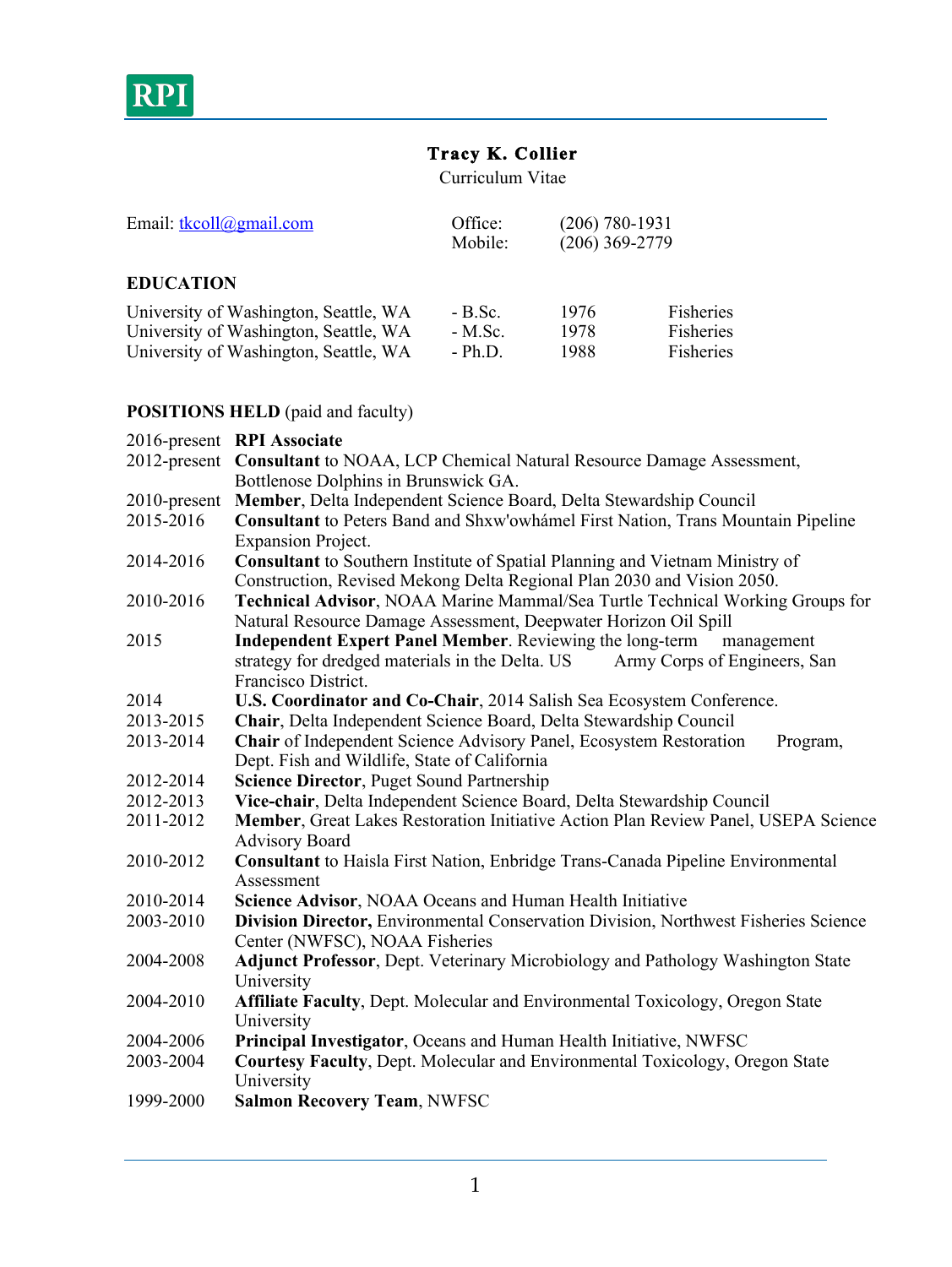- 1996-1997 **Principal Investigator** on studies to determine injury to fishery resources in Rhode Island salt ponds following the *North Cape* oil spill
- 1995-2005 **Center Coordinator** for habitat science, NWFSC
- 1994-2003 **Program Manager**, Ecotoxicology and Environmental Fish Health Program, NWFSC
- 1994-1996 **Principal Investigator** on study funded by NMFS Restoration Center and USEPA to determine efficacy of subtidal remediation.
- 1994-2010 **Research Advisor** for National Research Council Postdoctoral Research Associate Program
- 1993-2003 **Division Coordinator** for Natural Resource Damage Assessment and Restoration Science
- 1992-1996 **Research Group Leader**, Biochemical Pathology Group, ECD
- 1992-2010 **Supervisory Research Chemist**, ECD, NMFS
- 1992-1994 **Assistant Branch Manager**, Ecotoxicology Branch of the ECD, NMFS
- 1990-1994 **Division Coordinator** for Natural Resource Damage Assessment/Restoration after the *Exxon Valdez* oil spill
- 1993 **Visiting Scientist**, Laboratory of Marine Molecular Biology, Bergen, Norway.
- 1991 **Chief Scientist**, Natural Resources Damage Assessment, Subtidal Fish, *Exxon Valdez* Oil Spill
- 1988-1992 **Assistant Task Manager**, Biochemistry Task of the ECD
- 1978-1992 **Research Chemist**, ECD
- 1976-1978 **Fishery Biologist**, ECD
- 1972-1976 **Biological Aid/Physical Science Technician,** ECD

### **COMMITTEE AND PUBLIC SERVICE** (unpaid)

|           | 2016-present International co-Chair, International Symposium on Toxicity Assessment<br>2015-present Co-Principal Investigator, NAS Gulf Research Program. Modeling stress-associated<br>health effects of multiple impacted ecosystem services in the Gulf of Mexico. |
|-----------|-----------------------------------------------------------------------------------------------------------------------------------------------------------------------------------------------------------------------------------------------------------------------|
|           | 2013-present Advisory Committee for Washington Sea Grant                                                                                                                                                                                                              |
|           | 2009-present International Scientific Committee, International Symposium on Toxicity Assessment                                                                                                                                                                       |
|           | 2009-present Appointed to pool of experts for GESAMP (Group of Experts on Scientific Aspects of<br>Marine Protection), advising the United Nations.                                                                                                                   |
| 2016      | Selection Committee, Brown-Nichols Science Award. 9/15/16.                                                                                                                                                                                                            |
| 2016      | Review panel member, CA Sea Grant review of Bay/Delta science fellows. 2/3-4/16.                                                                                                                                                                                      |
| 2015      | Meeting at the invitation of the Puget Sound Partnership with WA State Senator                                                                                                                                                                                        |
|           | Christine Rolfes and staff, WA Dept. Ecology, and local citizens to discuss net pen                                                                                                                                                                                   |
|           | activities in Puget Sound 9/14/15.                                                                                                                                                                                                                                    |
| 2015      | Co-chair, 17 <sup>th</sup> International Symposium on Toxicity Assessment, Bellingham, WA.<br>$8/2 - 7/15$ .                                                                                                                                                          |
| 2015      | Review panel member, Effects of Climate Change on Human Health. NOAA Climate<br>Program Office, Silver Spring MD. 3/9-10/15.                                                                                                                                          |
| 2014      | Mentor for Interagency Ecological Program, Early Career mentoring luncheon                                                                                                                                                                                            |
|           | $2/28/14$ .                                                                                                                                                                                                                                                           |
| 2013-2015 | <b>Editorial Board, Environments</b>                                                                                                                                                                                                                                  |
| 2012-2015 | Advisory Panel/Coordinating Committee member, Salish Sea Marine Survival of                                                                                                                                                                                           |
|           | Salmon project.                                                                                                                                                                                                                                                       |
| 2012      | External Review Panel for Hollings Marine Laboratory, NOAA                                                                                                                                                                                                            |
| 2011-2015 | Chair of Toxicology Sub-group, 2010-2011 Cetacean Unusual Mortality Event in                                                                                                                                                                                          |
|           | Northern Gulf of Mexico Working Group                                                                                                                                                                                                                                 |
| 2011-2012 | Member, Puget Sound Science Panel, Puget Sound Partnership                                                                                                                                                                                                            |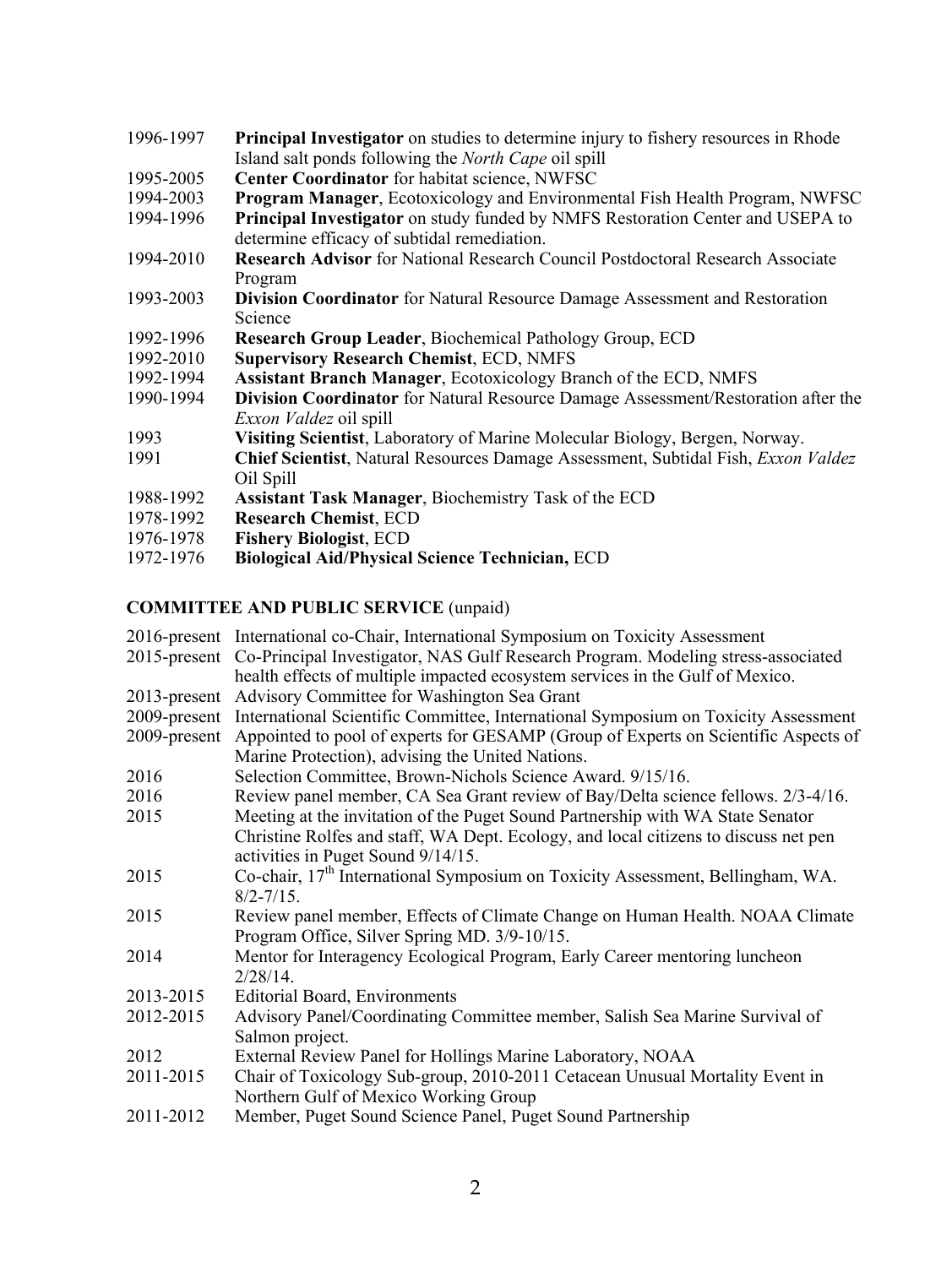| 2011-2012 | Member, Board of Directors, People for Puget Sound                                |  |
|-----------|-----------------------------------------------------------------------------------|--|
| 2010-2012 | Steering Committee, Cumulative Effects of Underwater Anthropogenic Sound on       |  |
|           | Marine Mammals, NCEAS                                                             |  |
| 2010-2012 | Ocean Policy Task Force member for Water Quality, NOAA                            |  |
| 2010      | Chair of Advisory Panel, Contaminants of Emerging Concern for Coastal and Marine  |  |
|           | Ecosystems in California, David and Lucile Packard Foundation                     |  |
| 2008-2010 | Technical Working Group, Sacramento River fall chinook 'collapse'                 |  |
| 2008-2009 | Governance committee, Puget Sound Monitoring Consortium                           |  |
| 2008-2014 | Editorial Board, Journal of Marine Biology                                        |  |
| 2007-2010 | Aquatic Toxicology Editor, Environmental Toxicology and Chemistry                 |  |
| 2006-2010 | Executive Committee for Puget Sound Nearshore Partnership (PSNP).                 |  |
| 2006-2010 | Scientific Advisory Board, Unexplained Neurotoxicity in Biological Organisms of   |  |
|           | Northern Europe. Stockholm University, Stockholm, Sweden.                         |  |
| 2006      | Ad-Hoc Committee for Water Quality, Puget Sound Partnership                       |  |
| 2005-2011 | Steering Committee for APEC Marine Environmental Training and Education Center    |  |
|           | (AMETEC), Geoje Island, South Korea.                                              |  |
| 2004-2012 | Science Advisor for 'EarthSky', national radio series.                            |  |
| 2004-2005 | Biological Review Team, Cherry Point herring status review                        |  |
| 2004-2009 | Management Committee, Puget Sound Assessment and Monitoring Program               |  |
| 2003-2005 | Habitat Restoration Implementation Team, NOAA                                     |  |
| 1999-2001 | Chair, Promotion Review Board, ECD, NWFSC                                         |  |
| 1999      | PMAC Review Board, Conservation Biology Division, NWFSC                           |  |
| 1999-2004 | Steering Committee, Puget Sound Ambient Monitoring Program                        |  |
| 1996-2000 | Essential Fish Habitat Team, National Marine Fisheries Service                    |  |
| 1996-2000 | Technical Advisory Panel to Cook Inlet Keeper Program                             |  |
| 1996-1998 | Controlling Toxic Inputs Working Group of Puget Sound/Georgia Basin Transboundary |  |
|           | <b>Task Force</b>                                                                 |  |
| 1995-1996 | Strategic Planning Team for Northwest Fisheries Science Center                    |  |
| 1995-1997 | Management Committee for Puget Sound Estuary Program                              |  |
| 1994-2000 | Environmental Monitoring Committee, Cook Inlet Regional Citizens Advisory Council |  |
| 1994-1996 | Scientific Advisory Committee, Marine Science Society of the Pacific Northwest    |  |
| 1993-1994 | Chair, Technical Advisory Panel for Damage Assessment Regulations Team of NOAA    |  |

## **AWARDS**

| 2006             | Silver Medal for Exceptional Federal Service, Dept. of Commerce,             |
|------------------|------------------------------------------------------------------------------|
|                  | Hurricane Katrina Emergency Response                                         |
| 2006             | NOAA Fisheries Employee of the Year                                          |
| 2005             | Bronze Medal for Superior Federal Service, Dept. of Commerce. NOAA Coastal   |
|                  | <b>Storms Program</b>                                                        |
| 2004             | Special Act Award for proposal establishing a NOAA Center of Excellence in   |
|                  | Oceans and Human Health.                                                     |
| 2004             | Award from NOAA Fisheries HQ, for scientific contributions to NOAA Oil and   |
|                  | Dispersant Summit.                                                           |
| 2004             | Bronze Medal from US Environmental Protection Agency, for contributions to   |
|                  | the West Region National Coastal Assessment Program.                         |
| 2003             | Special Act Award, US Delegate to T/V Prestige Oil Spill, Galicia, Spain     |
| 1999             | Bronze Medal for Superior Federal Service, Dept. of Commerce. Essential Fish |
|                  | <b>Habitat Team</b>                                                          |
| 1994, 1996, 2002 | Outstanding Performance Award, NMFS, NOAA                                    |
| 1987, 1991, 1998 | Sustained Superior Performance Award, NMFS, NOAA                             |
| 1984, 1990       | Outstanding Performance Award, NMFS, NOAA                                    |
|                  |                                                                              |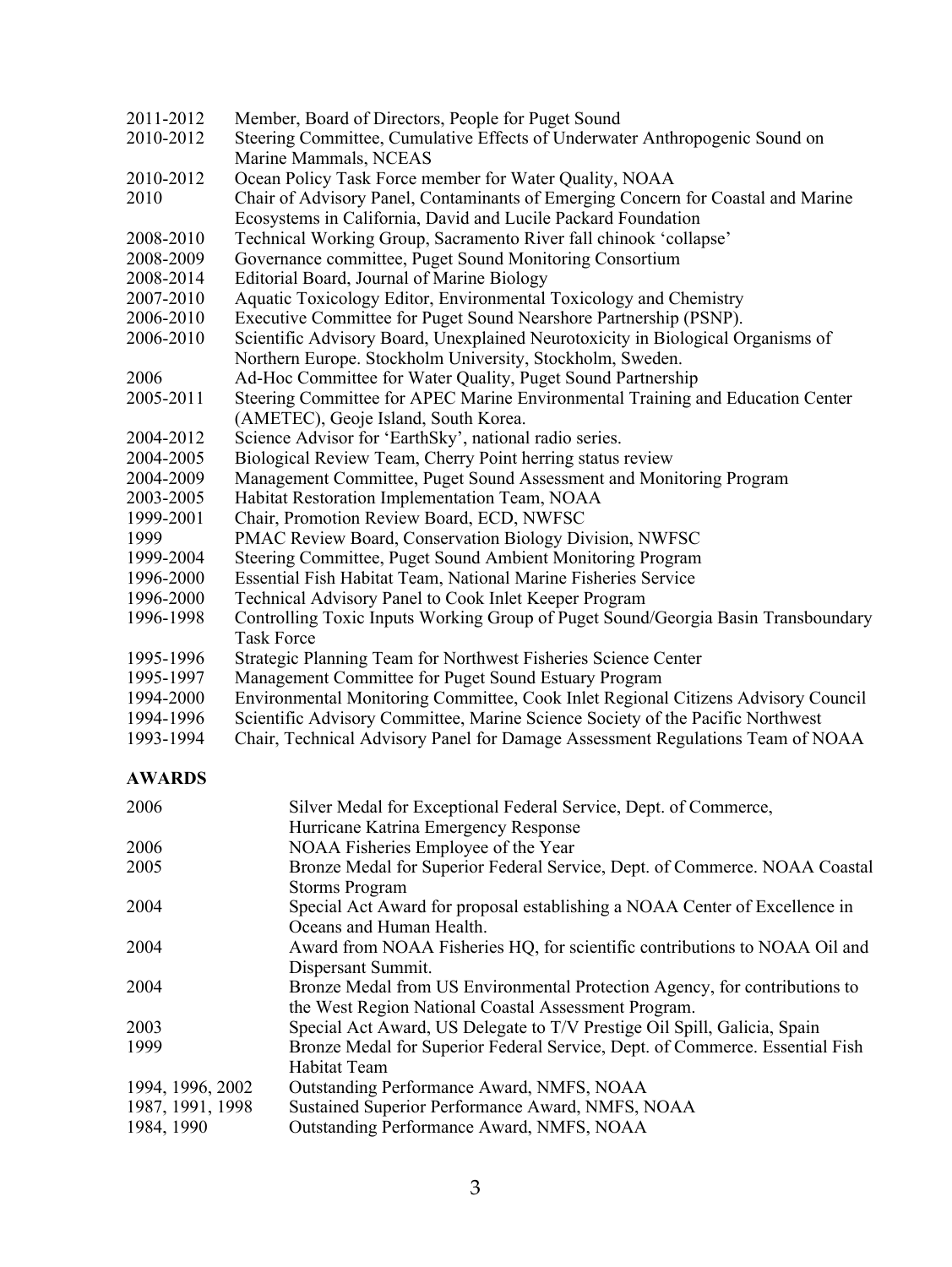| 1986 | Best Student Platform Presentation, PANWAT Annual Meeting |  |
|------|-----------------------------------------------------------|--|
|      |                                                           |  |

- 1984 Elected to Society of the Sigma Xi
- 1972 National Merit Scholar

### **PROFESSIONAL MEMBERSHIPS (past and present)**

American Fisheries Society, American Meteorological Society, Marine Technology Society, The Ocean Society, Society of the Sigma Xi, Society of Environmental Toxicology and Chemistry (SETAC), Pacific Northwest SETAC, Taiwan Cetacean Society (first foreign member).

### **SCIENTIFIC PUBLICATIONS**

- Sandifer, P.A., L.C. Knapp, **T.K. Collier**, A.L. Jones, R.-P. Juster, C.R. Kelble, R.K. Kwok, J.V. Miglarese, L.A. Palinkas, D.E. Porter, G.I. Scott, L.M. Smith, W.C. Sullivan, and A.E. Sutton-Grier. 2016. A conceptual model to assess stress-associated health effects of multiple ecosystem services degraded by disaster events in the Gulf of Mexico and elsewhere. Journal of Environmental Management (submitted).
- Takeshita R., L.H. Sullivan, C.R. Smith, **T.K. Collier**, A. Hall, T. Brosnan, T.K. Rowles, and L.M. Schwacke. 2016. The Deepwater Horizon oil spill marine mammal injury assessment. Endangered Species Research (submitted).
- Lennart Balk, L., P-Å Hägerroth, H. Gustavsson, L. Sigg, G. Åkerman, Y.R. Muñoz, D.C. Honeyfield, U. Tjärnlund, K. Oliveira, K. Ström, S.D. McCormick, S. Karlsson, M. Ström, M. van Manen, A.-L. Berg, H. P. Halldórsson, J. Strömquist, **T. K. Collier**, H. Börjeson, T. Mörner, and Tomas Hansson. 2016. Widespread episodic thiamine deficiency in Northern Hemisphere wildlife. Scientific Reports (in press).
- Smith, C.R., T.K. Rowles, L.B. Hart, F.I. Townsend, R.S. Wells, E.S. Zolman, B.C. Balmer, B. Quigley, M. Ivančić, W. McKercher, M.C. Tumlin, K.D. Mullin, J.D. Adams, Q. Wu, W. McFee, **T.K. Collier**, L.H. Schwacke. 2016. Slow recovery of Barataria Bay dolphin health following the Deepwater Horizon Oil Spill (2013-2014), with evidence of persistent lung disease and impaired stress response. Endangered Species Research (in press).
- Ylitalo, G.M., **T.K. Collier**, B.F. Anulacion, K. Juaire, R.H. Boyer, D.A.M. da Silva, J.L. Keene, and B.A. Stacy. 2016. Determining oil and dispersant exposure in sea turtles from the Northern Gulf of Mexico resulting from the *Deepwater Horizon* oil spill. Endangered Species Research (in press).
- Mitchelmore, C., C. Bishop, and **T.K. Collier**. 2016. Toxicological estimation of mortality of oceanic sea turtles oiled during the *Deepwater Horizon* oil spill. Endangered Species Research (in press).
- Beyer, J., H.C. Trannum, T. Bakke, P.V. Hodson, and **T.K. Collier**. 2016. Environmental effects of the *Deepwater Horizon* oil spill: A review. Mar. Poll. Bull. 110:28-51. http://dx.doi.org/10.1016/j.marpolbul.2016.06.027
- Trtanj, J., L. Jantarasami, J. Brunkard, J., **T.K. Collier**, J. Jacobs, E. Lipp, S. McLellan, S. Moore, H. Paerl, J. Ravenscroft, M. Sengco, and J. Thurston. 2016. Climate Impacts on Water-Related Illness. Ch 6 **in:** A. Crimmins, J. Balbus, J.L. Gamble, C.B. Beard, J.E. Bell, D. Dodgen, R.J. Eisen, N. Fann, M.D. Hawkins, S.C. Herring, L. Jantarasami, D.M. Mills, S. Saha, M.C. Sarofim, J. Trtanj, and L. Ziska, Eds. *The Impacts of Climate Change on Human Health in the United States: A Scientific Assessment.* U.S. Global Change Research Program, Washington, DC, 312 pp. http://dx.doi.org/10.7930/J0R49NQX
- Laetz, C.A., S.A. Hecht, J.P. Incardona, **T.K. Collier**, and N.L. Scholz. 2015. Ecotoxicological risk of mixtures **in**: C. Amiard-Triquet, J.-C. Amiard, and C. Mouneyrac (eds) *Aquatic Ecotoxicology: Advancing Tools for Dealing with Emerging Risks.* Elsevier. pp 441-462.
- Johnson, L.L., G.M. Ylitalo, M.S. Myers, B.F. Anulacion, J. Buzitis, and **T.K. Collier**. 2015. Aluminum smelter-derived polycyclic aromatic hydrocarbons and flatfish health in the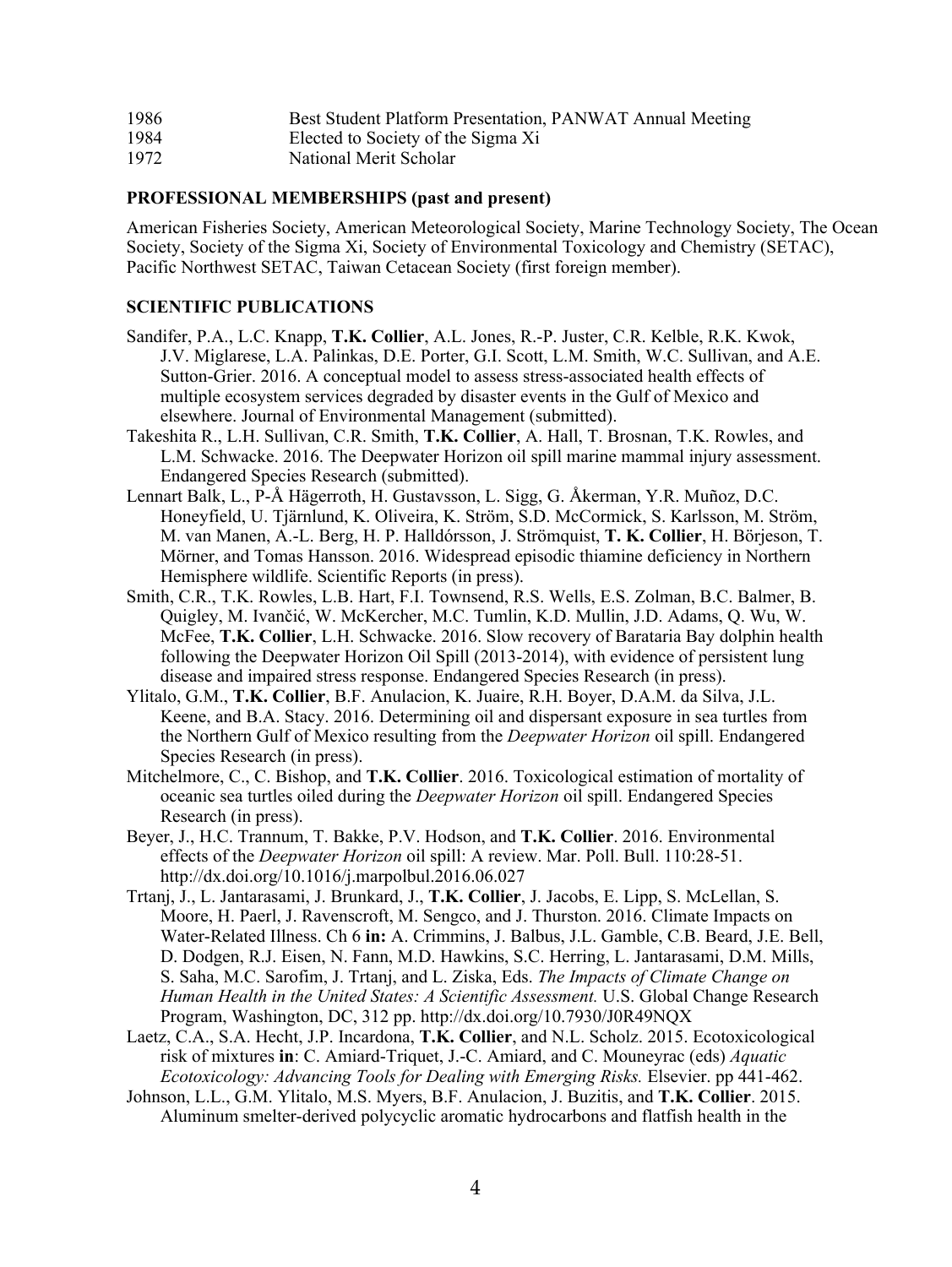Kitimat marine ecosystem, British Columbia, Canada. Science of the Total Environment 512-513:227-239.

**Collier, T.K.** 2014. Integration of environmental health and marine ecosystem services. In: Understanding the Connections Between Coastal Waters and Ocean Ecosystem Services and Human Health: Workshop Summary. R.M. Martinez and E. Rusch (Eds.) Institute of Medicine, National Academies Press. pp 13-19.

http://www.iom.edu/Reports/2014/Understanding-the-Connections-Between-Coastal-Waters aspx

- Schwacke, L.H., C.R. Smith, F.I. Townsend, R.S. Wells, L.B. Hart, B.C. Balmer, **T.K. Collier**, S. De Guise, M.M. Fry, L.J. Guillette, Jr., S.V. Lamb, S.M. Lane, W.E. McFee, N.J. Place, M.C. Tumlin, G.M. Ylitalo, E.S. Zolman, and T.K. Rowles. 2014. Response to comment on health of common bottlenose dolphins (*Tursiops truncatus*) in Barataria Bay, Louisiana following the *Deepwater Horizon* oil spill. Environmental Science and Technology 48(7). DOI:10.1021/es5009278
- **Collier, T.K.**, N. Denslow, E. Gallagher, M. Kostich, and D. Lattier. 2014. Evaluating Stressors in the San Francisco Estuary Using Biomarkers. Final Report of an Independent Scientific Advisory Panel to California Department of Fish and Wildlife, Ecological Research Program. 41 pp. https://www.dfg.ca.gov/erp/biomarkers.asp
- **Collier, T.K.**, B.F. Anulacion, M.R. Arkoosh, J.P. Dietrich, J.P. Incardona, L.L. Johnson, G.M. Ylitalo, and M.S. Myers. 2014. Effects on fish of polycyclic aromatic hydrocarbon (PAH) and naphthenic acid exposures. In Tierney, K.B. (ed.) *Fish Physiology Volume 33: Organic Chemical Toxicology of Fishes.* Elsevier. pp 195-255.
- Schwacke, L.H., C.R. Smith, F.I. Townsend, R.S. Wells, L.B. Hart, B.C. Balmer, **T.K. Collier**, S. De Guise, M.M. Fry, L.J. Guillette, Jr., S.V. Lamb, S.M. Lane, W.E. McFee, N.J. Place, M.C. Tumlin, G.M. Ylitalo, E.S. Zolman, and T.K. Rowles. 2014. Health of common bottlenose dolphins (*Tursiops truncatus*) in Barataria Bay, Louisiana, following the *Deepwater Horizon* oil spill. Environmental Science and Technology 48:93-103.
- Redman, S., K. Stiles, M. Neuman, A. Knaster, K. Dzinbal, A. Mitchell, K. Boyd, R. Ponzio, K. Currens, and **T.K. Collier**. 2013. Puget Sound Partnership Adaptive Management Framework. Puget Sound Partnership Technical Report 2013-01. Available at psp.wa.gov. 26 pp.
- **Collier, T.K**. 2013. Forensic ecotoxicology. In Aris, A.Z., T.H. Tengku Ismail, R. Harun, A.M. Abdullah, and M.Y. Ishak (eds) *From Sources to Solutions*. Springer Science+ Business Media Singapore. pp 503-508.
- da Silva D.A.M., J. Buzitis, W.L. Reichert, J.E. West, S.M. O'Neill, L.L. Johnson, **T.K. Collier**, and G.M. Ylitalo. 2013. Endocrine disrupting chemicals in fish bile: A rapid method of analysis using English sole (*Parophrys vetulus*) from Puget Sound, WA, USA. Chemosphere 92:1550-1556.
- Sandifer, P.A., J.M. Trtanj, and **T.K. Collier**. 2013. A perspective on the history and evolution of an Oceans and Human Health "metadiscipline" in the USA. Microbial Ecology 65:880-888.
- **Collier, T.K.,** M.W.L. Chang, D.W.T. Au, and P.S. Rainbow. 2013. Biomarkers currently used in environmental monitoring. Chapter 15. In Amiard-Triquet, C., P.S. Rainbow, and J.-C. Amiard (eds.) *Ecological Biomarkers: Indicators of Ecotoxicological Effects*. CRC Press, Taylor and Francis Group, LLC. pp 385-409.
- Trtanj, J.M., J.R. Davis, and **T.K. Collier**. 2013. Oceans and human health. In Férard, J.F. and C. Blaise (eds.) *Encyclopedia of Aquatic Ecotoxicology*. Springer Science + Business Media, LLC. pp 797-804.
- **Collier, T.K**. 2013. Forensic ecotoxicology. In Férard, J.F. and C. Blaise (eds.) *Encyclopedia of Aquatic Ecotoxicology*. Springer Science + Business Media, LLC. pp 533-538.
- Sandifer P.A., **T.K. Collier**, and J.M. Trtanj. 2012. Coastal ecosystems, sustainable management. In Meyers RA (ed.) *Encyclopedia of Sustainability Science and Technology 4*. Springer Science + Business Media, LLC. pp 2258-2270.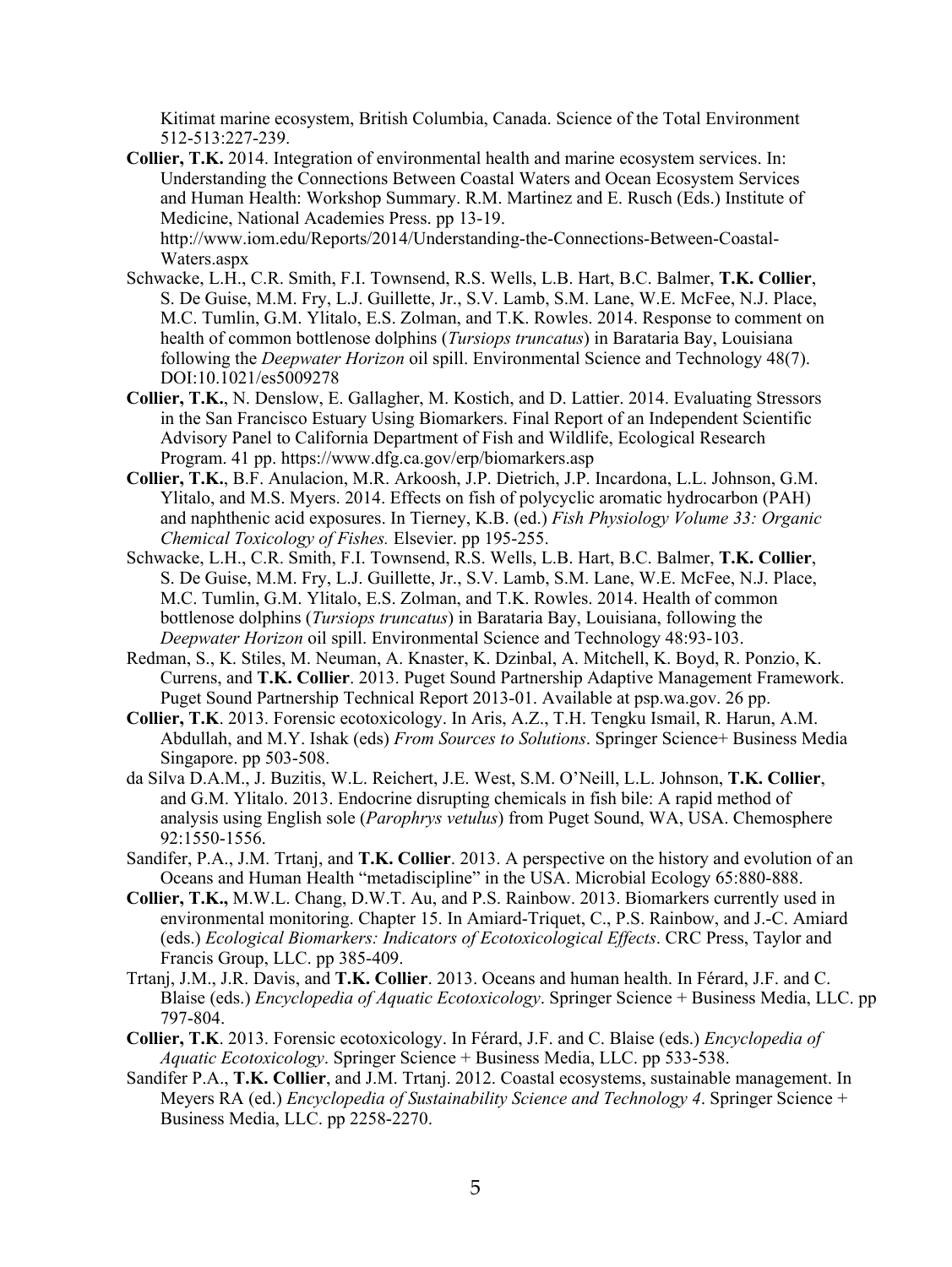- Incardona, J.P., C.A. Vines, T.L. Linbo, M.S. Myers, C.A. Sloan, B.F. Anulacion, D. Boyd, **T.K. Collier**, S.G. Morgan, G.N. Cherr, and N.L. Scholz. 2012. Potent phototoxicity of marine bunker oil to translucent herring embryos after prolonged weathering. PLoS ONE 7(2):e30116.
- Incardona, J.P., C.A.Vines, B.F. Anulacion, D.H. Baldwin, H.L. Day, B.L. French, J.S. Labenia, T.L. Linbo, M.S. Myers, O.P. Olson, C.A. Sloan, S. Sol, F.J. Griffin, K. Menard, S.G. Morgan, J.E. West, **T.K. Collier**, G.M. Ylitalo, G.N. Cherr, and N.L. Scholz. 2012. Unexpectedly high mortality in Pacific herring embryos exposed to the 2007 Cosco Busan oil spill in San Francisco Bay. Proc. Natl. Acad. Sci. 109:E51-E58.
- Scholz, N.L., M.S. Myers, S.G. McCarthy, J.S. Labenia, J.K. McIntyre, G.M. Ylitalo, L.D. Rhodes, C.A. Laetz, C.M. Stehr, B.L. French, B. McMillan, D. Wilson, L. Reed, K.D. Lynch, S. Damm, J.W. Davis, and **T.K. Collier**. 2011. Recurrent die-offs of adult coho salmon returning to spawn in Puget Sound lowland urban streams. PLoS ONE 6(12):e28013.
- Incardona, J.P., G.M. Ylitalo, M.S. Myers, N.L. Scholz, **T.K. Collier** (NOAA) and C.A. Vines, F.J. Griffin, E. Smith, G.N. Cherr (BML). 2011. The 2007 *Cosco Busan* oil spill: Field and laboratory assessment of toxic injury to Pacific herring embryos and larvae in the San Francisco estuary: Final Report. 82 p. Available online at:

http://www.fws.gov/contaminants/Restorationplans/CoscoBusan/Cosco\_Settlement/App\_D\_Herring\_Injury \_Study.pdf

- Nash, S.B., J. Bolton, R. Brownell, **T. K. Collier**, P.R. Dorneles, C. Godard-Codding, F. Gulland, J. Kucklick, L. Schwacke, S. Venn-Watson, P. Burkhardt-Holm, G. Donovan, C. Fossi, A. Hall, C. Rosa, M. Simmonds, T. Rowles, and G. Ylitalo. 2011. Report of the IWC pollution 2000+ phase II workshop. J. Cetacean Res. 12 (Suppl):423-436.
- Curtis, L.R, M.R. Arkoosh, C.B. Garzon, **T.K. Collier**, M.S. Myers, J. Buzitis, and M.E. Hahn. 2011. Reduced cytochrome P4501A activity and recovery from oxidative stress during subchronic benzo[a]pyrene and benzo[e]pyrene treatment of rainbow trout. Toxicol. Appl. Pharmacol. 254:1- 7.
- Arkoosh, M.R., S. Strickland, A. Van Gaest, G.M. Ylitalo, L.L. Johnson, G.K. Yanagida, **T.K. Collier**, and J.P. Dietrich. 2011. Trends in organic pollutants and lipids in juvenile Snake River spring Chinook salmon with different outmigrating histories through the Lower Snake and Middle Columbia Rivers. Sci. Tot. Environ. 409:5086-5100.
- Hicken, C.L., T.L. Linbo, D.W. Baldwin, M.L. Willis, M.S. Myers, L. Holland, M. Larsen, N.L. Scholz, **T.K. Collier**, G.S. Rice, M.S. Stekoll, and J.P. Incardona. 2011. Sublethal exposure to crude oil during embryonic development alters cardiac morphology and reduces aerobic capacity in adult fish. Proc. Natl. Acad. Sci. 108:7086-7090.
- Van Gaest, A.L., J.P. Dietrich, D.E. Thompson, D.A. Boylen, S.A. Strickland**, T.K. Collier**, F.J. Loge, and M.R. Arkoosh. 2011. Survey of pathogens in hatchery Chinook salmon with different outmigration histories through the Snake and Columbia Rivers. J. Aquatic Animal Health 23:62- 77.
- Dietrich, J.P., D.A. Boylen, D.E. Thompson, D.K. Spangenberg, C.F. Bravo, E.J. Loboschefsky, G.M. Ylitalo, D.S. Fryer, **T.K. Collier**, M.R. Arkoosh, and F.J. Loge. 2011. An evaluation of the influence of stock origin and outmigration history on the disease susceptibility and survival of juvenile Chinook salmon. J. Aquatic Animal Health 23:35-47.
- Bravo C.F., L.R. Curtis, M.S.Myers, J.P.Meador, L.L. Johnson, J. Buzitis, **T.K. Collier**, J.D. Morrow, C.A. Laetz, M.R. Arkoosh. 2011. Biomarker response and disease susceptibility in juvenile rainbow trout *Oncorhynchus mykiss* fed a high molecular weight polycyclic aromatic (PAH) mixture. Environ. Toxicol. Chem. 30:1-11.
- Incardona J.P., **T.K. Collier**, and N.L. Scholz. 2011. Oil spills and fish health: exposing the heart of the matter. J. Exposure Sci. and Environmental Epidemiol. 21:3-4.
- Hatlen, K., C.A. Sloan, D.G. Burrows, **T.K. Collier**, N.L. Scholz, and J.P. Incardona. 2010. Natural sunlight and residual fuel oils are an acutely lethal combination for fish embryos. Aquat. Toxicol. 99:56-64.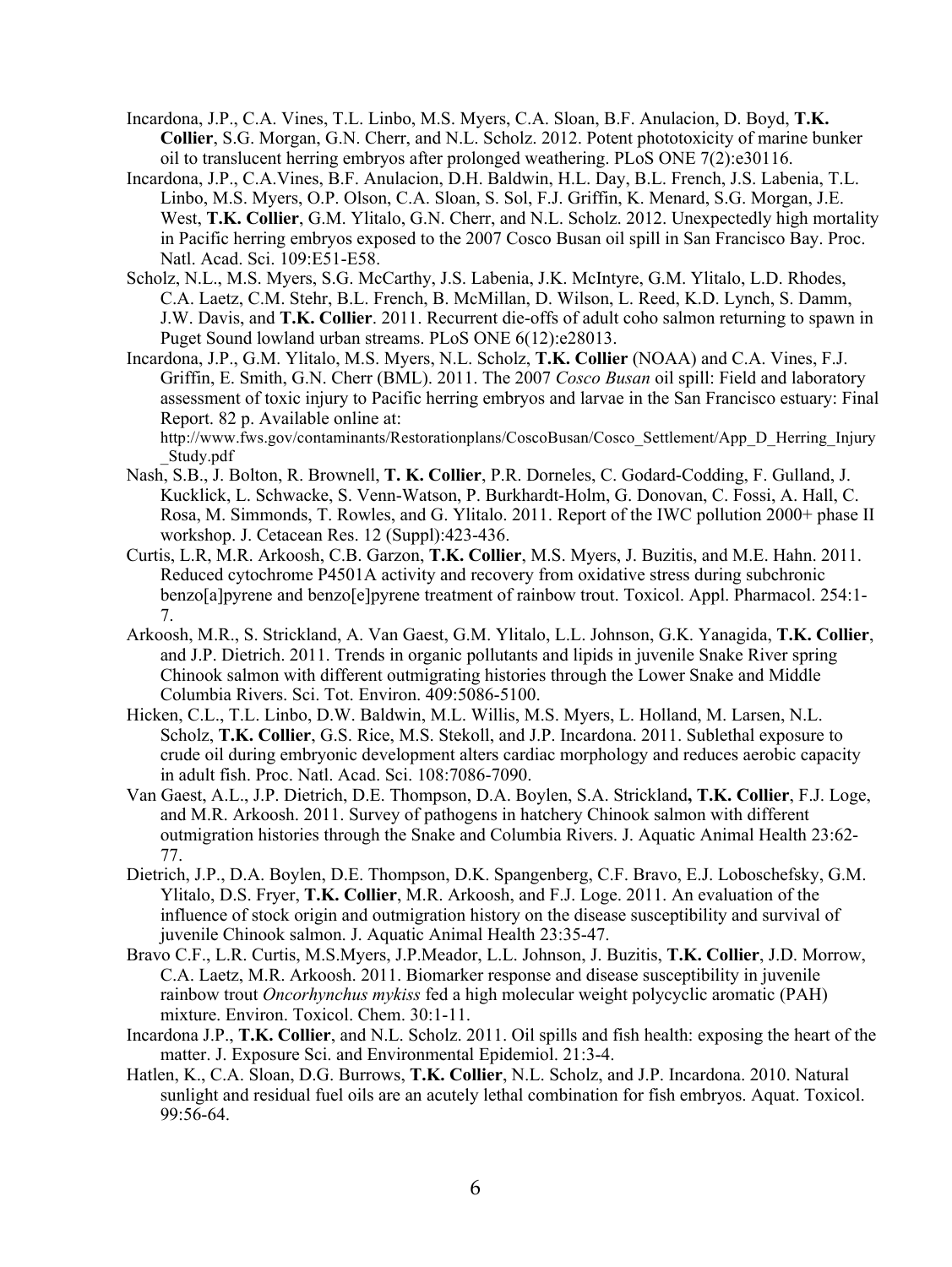- Arkoosh, M.R., D. Boylen, J. Dietrich, B.F. Anulacion, G. Ylitalo, C.F. Bravo, L.L. Johnson, F.J. Loge, and **T.K. Collier**. 2010. Disease susceptibility of salmon exposed to polybrominated diphenyl ethers (PBDEs). *Aquat. Toxicol*. 98:51-59.
- Lindley, S.T., C.B. Grimes, M.S. Mohr, W. Peterson, J. Stein, J.T. Anderson, L.W. Botsford, D.L. Bottom, C.A. Busack, **T.K. Collier**, J. Ferguson, J.C. Garza, A.M. Grover, D.G. Hankin, R.G. Kope, P.W. Lawson, A. Low, R.B. MacFarlane, K. Moore, M. Palmer-Zwahlen, F.B. Schwing, J. Smith, C. Tracy, R. Webb, B.K. Wells, and T.H. Williams. 2009. What caused the Sacramento River fall Chinook stock collapse? U.S. Dept. Commerce, NOAA Tech. Memo., NMFS-SWFSC-447, 62 p.
- Baldwin, D.H., J.A. Spromberg, **T.K. Collier**, and N.L. Scholz. 2009. A fish of many scales: extrapolating sublethal pesticide exposures to the productivity of wild salmon populations. *Ecol. Appl.* 19:2004-2015.
- Johnson, L. L., G. M. Ylitalo, M. S. Myers, B. F. Anulacion, J. Buzitis, W. L. Reichert, and **T. K. Collier**. 2009. Polycyclic aromatic hydrocarbons and fish health indicators in the marine ecosystem in Kitimat, British Columbia. U.S. Dept. Commerce, NOAA Tech. Memo., NMFS-NWFSC-98, 123 p.
- Laetz, C.A., D.H. Baldwin, **T.K. Collier**, V. Herbert, J.D. Stark, and N.L. Scholz. 2009. The synergistic toxicity of pesticide mixtures: Implications for risk assessment and the conservation of Pacific salmon. *Env. Health. Perspectives* 117:348-353.
- Incardona, J.P., Carls, M.G., Day, H.L., Sloan, C.A., Bolton, J.L., **Collier, T.K.**, and Scholz N.L. 2009. Cardiac arrhythmia is the primary response of embryonic Pacific herring (*Clupea pallasi*) exposed to crude oil during weathering. *Env. Sci. Technol*., 43:201-207.
- O'Neill, S.M., C.F. Bravo, and **T.K. Collier**. 2008. Environmental indicators for the Puget Sound Partnership: A regional effort to select provisional indicators (Phase 1). Report submitted to Puget Sound Partnership, 64 p. Available online at: Environmental indicators for the puget sound partnership: a regional effort to select provisional indicators (Phase 1)
- Stewart, J.R., R.J. Gast, R.S. Fujioka, H.M. Solo-Gabriele, J.S. Meschke, L.A. Amaral-Zettler, E. del Castillo, M.F. Polz, **T.K. Collier**, M.S. Strom, C.D. Sinigalliano, P.D.R. Moeller, and A.F. Holland. 2008. The coastal environment and human health: microbial indicators, pathogens, sentinels and reservoirs. Environmental Health 7(Suppl. 2):S3. doi:10.1186/1476-069X-7-S2-S3.
- Sol, S.Y., L.L. Johnson, D. Boyd, O.P. Olson, D.P. Lomax, and **T.K. Collier**. 2008. Relationships between anthropogenic chemical contaminant exposure and associated changes in reproductive parameters in male English sole (*Parophrys vetulus)* collected from Hylebos Waterway, Puget Sound, Washington. Arch Environ. Contam. Toxicol. 55:627-638.
- Johnson, L.L., D.P. Lomax, M.S. Myers, O.P. Olson, S.Y. Sol, S.M. O'Neill, J.E. West, and **T.K Collier**. 2008. Xenoestrogen exposure and effects in English sole (*Parophrys vetulus*) from Puget Sound, WA. Aquatic Toxicol. 88: 29-38.
- Carls, M.G., L. Holland, M. Larsen, **T.K. Collier**, N.L. Scholz, and J.P. Incardona. 2008. Fish embryos are damaged by dissolved PAHs, not oil particles. Aquatic Toxicol. 88:121-127.
- Olson, O. P., L. Johnson, G. Ylitalo, C. Rice, J. Cordell, **T. K. Collier**, and J. Steger. 2008. Fish habitat use and chemical contaminant exposure at restoration sites in Commencement Bay, Washington. U.S. Dept. Commerce, NOAA Tech. Memo. NMFS-NWFSC-88.
- Myers, M.S., B.F. Anulacion, B.L. French, W.L. Reichert, C.A. Laetz, J. Buzitis, O.P. Olson, S. Sol, and **T.K. Collier**. 2008. Improved flatfish health following remediation of a PAH-contaminated site in Eagle Harbor, Washington. Aquatic Toxicol. 88:277-288.
- Hom, T., **T.K. Collier**, M.M. Krahn, M.S. Strom, G.M. Ylitalo, W.B. Nilsson, R.N. Paranjpye, and U. Varanasi. 2008. Assessing seafood safety in the aftermath of Hurricane Katrina. Page 73-94. In: *Mitigating Impacts of Natural Hazards on Fishery Ecosystems*, McLaughlin, K.D. (Ed.), American Fisheries Society Symposium 64, 446 pp.
- Johnson L.L., M.R. Arkoosh, **T.K. Collier**, M.M. Krahn, J.P. Meador, M.S. Myers, W.R. Reichert, and J.E. Stein. 2008. The effects of polycyclic aromatic hydrocarbons in fish from Puget Sound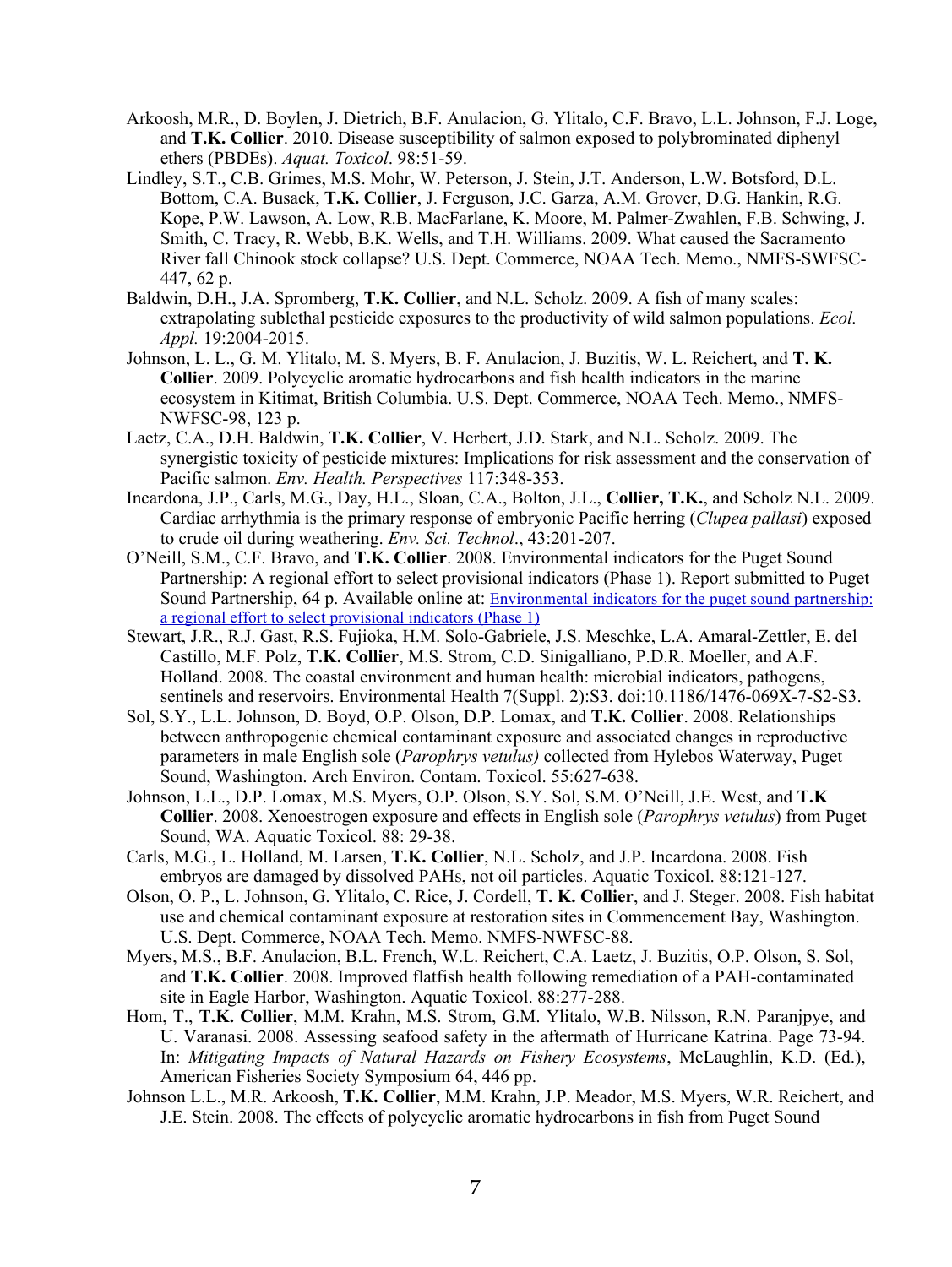Washington. In: *The Toxicology of Fishes*. Di Giulio R and Hinton D (eds). Taylor & Francis, New York, London.

- Krahn, M.M., M.B. Hanson, R.W. Baird, R.H. Boyer, D.G. Burrows, C.K. Emmons, J.K.B. Ford, L.L. Jones, D.P. Noren, P.S. Ross, G.S. Schorr and **T.K. Collier.** 2007. Persistent organic pollutants and stable isotope ratios in biopsy samples (2004-2006) from Southern Resident killer whales. Marine Pollution Bulletin 54:190-211.
- **Collier, T.K.,** S.M. O'Neill, J.E. West, and N.L. Scholz 2007. Toxic chemical contaminants and Puget Sound. In: Proc. 2007 Georgia Basin Puget Sound Research Conference. Available online at: http://depts.washington.edu/uwconf/2007psgb/2007proceedings/papers/12e\_colli.pdf
- Dickhoff, W.D., **T.K. Collier**, and U. Varanasi. 2007. The Seafood Dilemma: A Way Forward. *Guest Director's Line*. Fisheries 32:244-246.
- Johnson L. L., G. M. Ylitalo, C. A. Sloan, B. F. Anulacion, A. N. Kagley, M. R. Arkoosh, T. A. Lundrigan, K. Larson, M. Siipola and **T. K. Collier**. 2007. Persistent organic pollutants in outmigrant juvenile chinook salmon from the Lower Columbia Estuary, USA. Science of The Total Environment, 374:342-366.
- Arkoosh, M.R., A.N. Kagley, B.F. Anulacion, D.A. Bohlen, B.P. Sandford, F.J. Loge, L.L. Johnson, and **T.K. Collier**. 2007. Disease susceptibility of hatchery Snake River spring/summer Chinook salmon (*Oncorhynchus tshawytscha*) with different juvenile migration histories in the Columbia River. J Aquat. Animal Health 18:223-231.
- Uravitch, J.A., **T.K. Collier**, E. Moore, T. Noji, L. Wenzel, S. White, and R. Zimmerman. 2006. Marine zoning and coastal management. pp 40-51. In: S.A. Murawski and G.C. Matlock (eds). *Ecosystem Science Capabilities Required to Support NOAA's Mission in the Year 2020*. U.S. Dept. Commerce, NOAA Tech. Memo. NMFS-F/SPO-74, 97 p.
- Incardona, J.P., H.L. Day, **T.K. Collier**, and N.L. Scholz. 2006. Developmental toxicity of 4-ring polycyclic aromatic hydrocarbons in zebrafish is differentially dependent on Ah receptor isoforms and hepatic cytochrome P450 1A metabolism. Toxicol. App. Pharmacol. 217:308-321.
- Johnson, L.L., G.M. Ylitalo, M.R. Arkoosh, A.N. Kagley, C. Stafford, J.L. Bolton, J. Buzitis, B.F. Anulacion, and **T.K. Collier**. 2006. Contaminant exposure in outmigrant juvenile salmon from Pacific Northwest estuaries. Environ. Monitoring Assess. 124:167-194.
- Bus, J.S., R.A. Canady, **T.K. Collier**, J.W. Owens, S.D. Pettit, N.L. Scholz, and A.C. Street. 2006. The extension of molecular and computational information to risk assessment and regulatory decisionmaking. in (W. Benson and R.T. DiGiulio, eds) *Genomic Approaches for Cross-Species Extrapolations in Toxicology*. SETAC Press, Pensacola, FL. pp 151-180.
- Hellou, J., **T.K. Collier**, and F. Ariese. 2006. Assessing PAH exposure in feral finfish from the Northwest Atlantic. Marine Pollution Bulletin 52: 433-441.
- Scholz, N.L., N.K. Truelove, J.S. Labenia, D.H. Baldwin, and **T.K. Collier**. 2006. Dose-additive inhibition of chinook salmon acetylcholinesterase activity by mixtures of organophosphate and carbamate insecticides. Environ. Toxicol. Chem. 5:1200-1207.
- Boland, M., M. Carls, E. Chavez, B. Chesney, B. Cluer, **T.K. Collier**, N. Consentino-Manning, J. Dillon, B. Donnelly, J. Hanson, M. Helvey, R.A. Heintz, B. Hoffman, T. Hooper, D. Kirkpatrick, K Koski, B. Lance, Stacey Li, M. Liverman, M. Longenbaugh, J. Mann, L. Mahan, B. Meyer, A. Moles, N. Munn, L. Peltz, E. Phillips, K. Phippen, S. Rice, M. Sommer, J. Stadler, D. Tonnes. 2005. Appendix G Non-fishing Impacts to Essential Fish Habitat and Recommended Conservation Measures. 88 p.
- Incardona, J.P., M.G. Carls, H. Teraoka, C.A. Sloan, **T.K. Collier**, and N.L. Scholz. 2005. Aryl hydrocarbon receptor-independent toxicity of weathered crude oil during fish development. Environ. Hlth. Perspect. 113:1755-1762.
- Arkoosh, M.R., D. Bohlen, C.L. Stafford, L.L. Johnson, and **T.K. Collier**. 2005. Use of disease challenge assay to assess immunotoxicity of xenobiotics in fish. In Techniques in Aquatic Toxicology, Vol. 2 (G. Ostrander, ed.) CRC Press, Inc. Boca Raton, FL. pp. 19-38.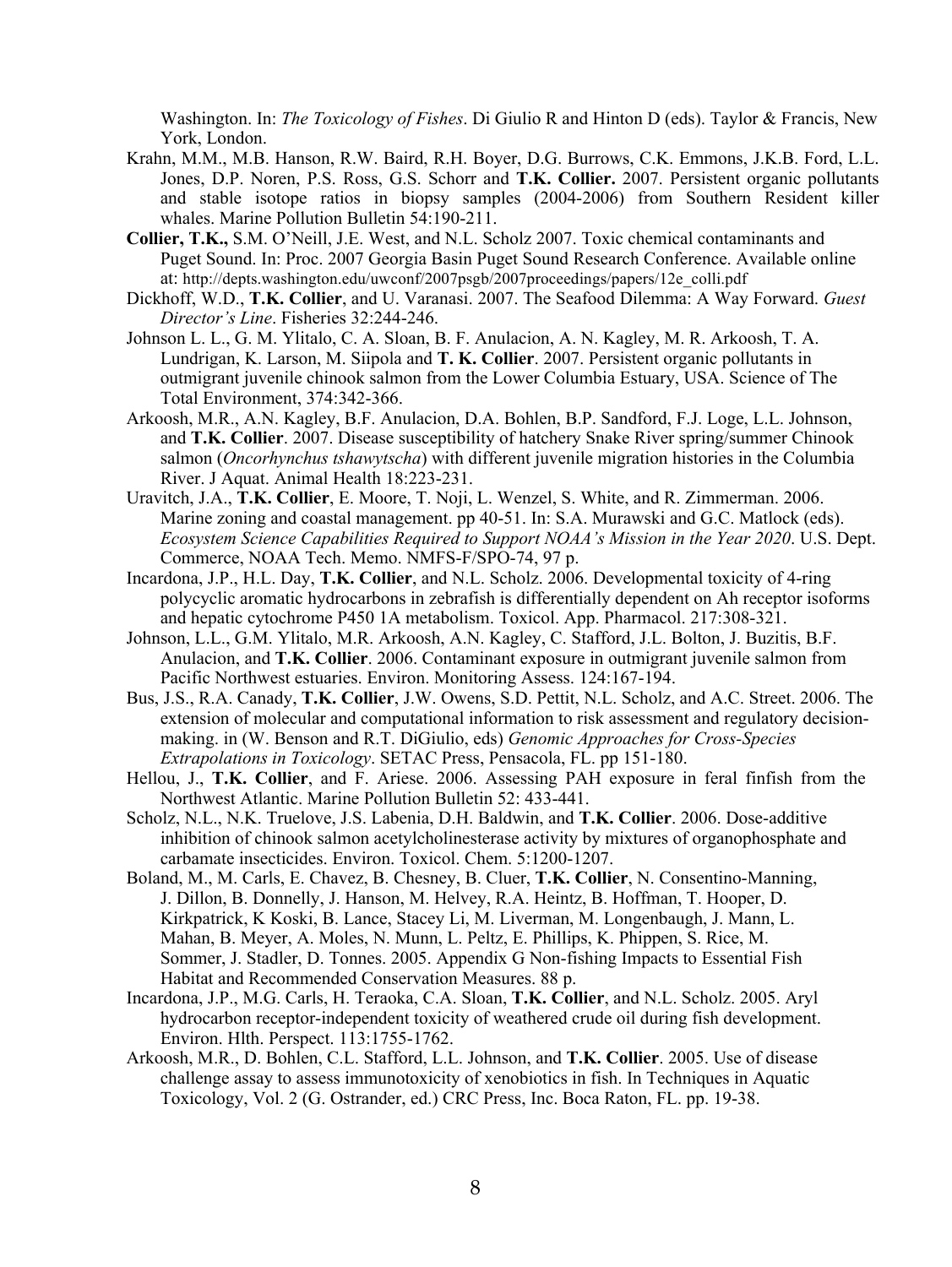- Loge, F. J., M. R. Arkoosh, T. R. Ginn, L. L. Johnson, and **T. K. Collier**. 2005. Impact of environmental stressors on the dynamics of disease transmission. Environ. Sci. Technol. 39:7329- 7336.
- Baker, J.E., W. F. Bohlen, R. Bopp, B. Brownawell, **T. K. Collier**, K. J. Farley, W. R. Geyer, L. Rosman, and R. Nairn. PCBs in the Upper Hudson River: The science behind the dredging controversy. 2005. in (J. Levinton and J. Waldman, eds.) *The Hudson River Estuary*. Cambridge University Press, New York, NY. pp 349-367.
- Elskus, A.M., **T.K. Collier**, and E. Monnosson. 2005. Interactions between lipids and persistent organic pollutants in fish. In: *Biochemistry and Molecular Biology of Fishes, Volume 6. Environmental Toxicology*. (T.P. Mommsen and T.W. Moon, eds). Elsevier Science. pp 119-152.
- Arkoosh, M.R., E. Clemons, A. Kagley, C. Stafford, A. Glass, K. Jacobson, P. Reno, M. Myers, E. Casillas, L. Johnson, F. Loge, and **T.K. Collier**. 2004. Survey of pathogens in juvenile salmon *Oncorhynchus spp*. migrating through Pacific Northwest estuaries. Journal of Aquatic Animal Health 16:186-196.
- Arkoosh, M.R., L. Johnson, P. A. Rossignol and **T.K. Collier**. 2004. Predicting the impacts of perturbations on salmon communities: Implications for monitoring. Canadian Journal of Fisheries and Aquatic Sciences 61:1166-1175.
- Incardona, J.P., **T.K. Collier**, and N. L. Scholz. 2004. Defects in cardiac function precede morphological abnormalities in fish embryos exposed to polycyclic aromatic hydrocarbons. Toxicol. Appl. Pharmacol. 196:191-205.
- **Collier, T.K.** 2004. Guest Editor. Mar. Environ. Res. 58(2-5). Special issue, Proceedings of PRIMO-12. M.O. James, Guest Editor-in-Chief.
- Jacobson, K.C., M.R. Arkoosh, A.N. Kagley, E.R. Clemons, **T.K. Collier** and E. Casillas. 2003. Cumulative effects of natural and anthropogenic stress on immune function and disease resistance in juvenile chinook salmon: *Oncorhynchus tshawytscha*. J Aquatic Animal Health 15:1-12.
- Payne, J.F., Mathieu, A., and **T.K. Collier**. 2003. Ecotoxicological studies focusing on marine and freshwater fish. In: PAHs—An Ecotoxicological Perspective (P.E.T. Dauben, ed). John Wiley and Sons. pp 191-224.
- **Collier, T.K.** and S.M. Adams. 2003. Special Issue Editors. Causal relationships between exposure and effects in field studies. Human and Ecological Risk Assessment 9:15-266.
- **Collier, T.K.** 2003. Forensic ecotoxicology: Establishing causality between contaminants and biological effects in field studies. Human and Ecological Risk Assessment 9:259-266.
- Myers M.S., L.L. Johnson, and **T.K. Collier**. 2003. Establishing the causal relationship between polycyclic aromatic hydrocarbon (PAH) exposure and hepatic neoplasms and neoplasia-related liver lesions in English sole (*Pleuronectes vetulus*). Human and Ecological Risk Assessment 9:67- 94.
- **Collier, T.K.,** L.L. Johnson, and J.P. Meador. 2002. Introduction: Fish tissue and sediment effects thresholds for polychlorinated biphenyls, polycyclic aromatic hydrocarbons, and tributyltin. Aquatic Conservation: Marine and Freshwater Ecosystems. 12:489-492.
- Meador, J.P., **T.K. Collier**, and J.E. Stein. 2002. Use of tissue and sediment-based threshold concentrations of polychlorinated biphenyls (PCBs) to protect juvenile salmonids listed under the US Endangered Species Act. Aquatic Conservation: Marine and Freshwater Ecosystems. 12:493- 516.
- Johnson, L.L, **T.K. Collier**, and J.E. Stein. 2002. An analysis in support of sediment quality thresholds for polycyclic aromatic hydrocarbons (PAHs) to protect estuarine fish. Aquatic Conservation: Marine and Freshwater Ecosystems. 12:517-538.
- Meador, J.P., **T.K. Collier**, and J.E. Stein. 2002. Determination of a tissue and sediment threshold for tributyltin to protect prey species of juvenile salmonids listed under the US Endangered Species Act. Aquatic Conservation: Marine and Freshwater Ecosystems. 12:539-551.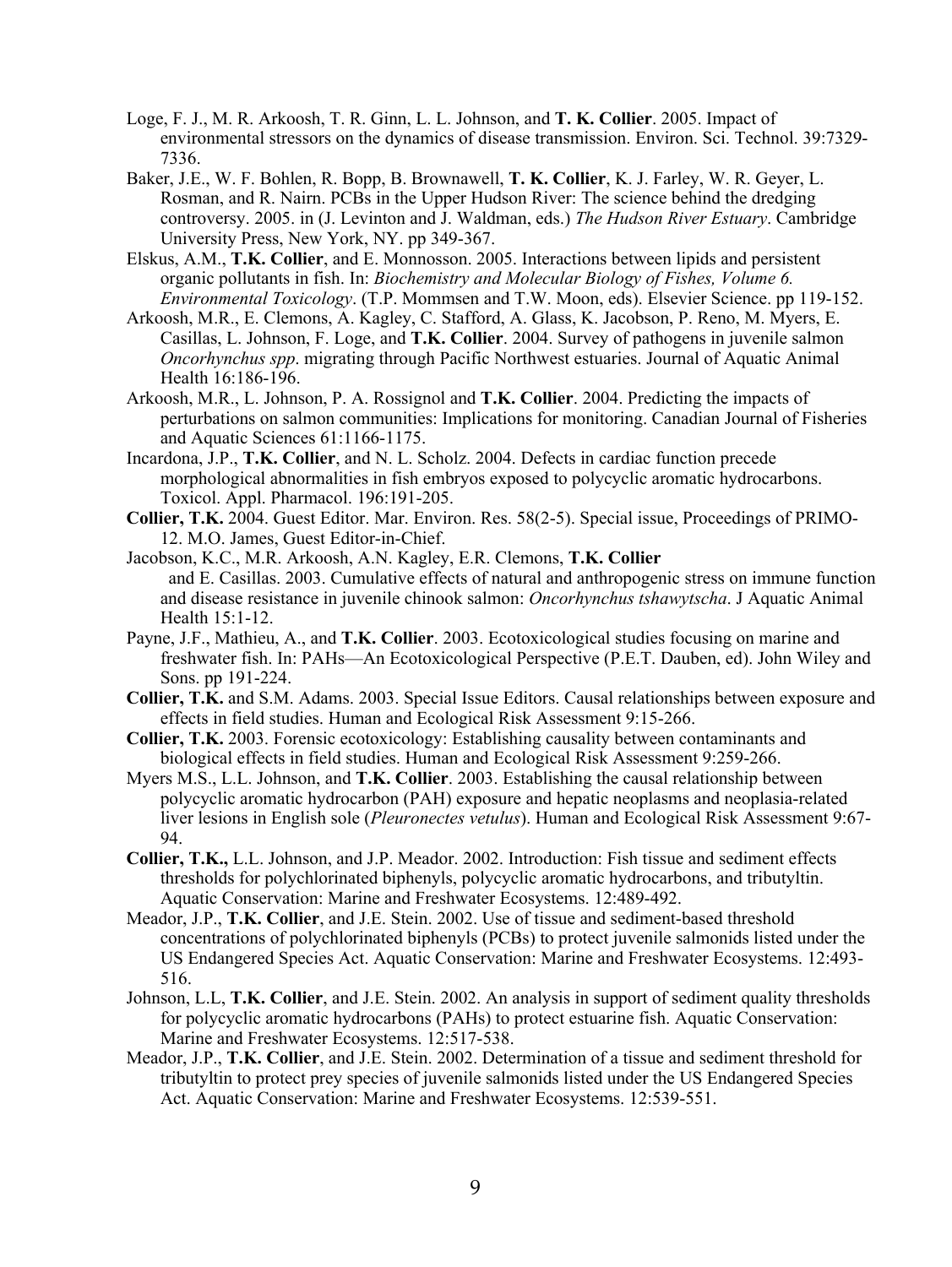- Johnson L.L. and **T.K. Collier** 2002. Assessing contaminant-induced stress across levels of biological organization. In: Adams SM (ed), Biological Indicators of Aquatic Ecosystem Stress, pp 533-564. American Fisheries Society, Bethesda, MD, USA.
- Arkoosh, M.R. and **T.K. Collier.** 2002. Ecological risk assessment paradigm for salmon: Analyzing immune function to evaluate risk. Human and Ecological Risk Assessment. 8:265-276.
- Arkoosh, M. R., E. Casillas, E. Clemons, P. Huffman, A. N. Kagley, **T.K. Collier** and J. E. Stein. 2001. Increased susceptibility of juvenile chinook salmon (*Oncorhynchus tshawytscha*) to vibriosis after exposure to chlorinated and aromatic compounds found in contaminated urban estuaries. *Journal of Aquatic Animal Health* 13:257-268.
- Scholz N.L. and **T.K. Collier**. 2001. Endangered salmon and probabilistic risk assessments for organophosphate pesticides. SETAC Globe 1:32-33.
- Stehr C.M., D.W. Brown, T. Hom, B.F. Anulacion, W.L. Reichert, and **T.K. Collier**. 2000. Exposure of juvenile chinook and chum salmon to chemical contaminants in the Hylebos Waterway of Commencement Bay, Tacoma Washington. Journal of Aquatic Ecosystem Stress and Recovery 7:215-227.
- Arukwe, A., R. Male, L.L. Johnson, K.A. Peck-Miller, **T.K. Collier**, and A. Goksøyr. 2000. Fish zona radiata (eggshell) proteins: evaluation and validation as a biomarker for xenoestrogen monitoring. Mar. Environ. Res. 50:195-196.
- Sol, S. S., L. L. Johnson, B. H. Horness, and **T. K. Collier**. 2000. Relationship between oil exposure and reproductive parameters in fish collected following the EXXON VALDEZ oil spill. Mar. Poll. Bull. 40:1139-1147.
- Scholz NL, Truelove N, French B, Berejikian B, Quinn T, Casillas E, and **Collier TK**. 2000. Diazinon disrupts antipredator and homing behaviors in chinook salmon. Canadian Journal of Fisheries and Aquatic Sciences 57:1911-1918.
- Johnson L.L., S.Y. Sol, G.M. Ylitalo, T. Hom, B. French, O.P. Olson, and **T.K. Collier**. 1999. Reproductive injury in English Sole (*Pleuronectes vetulus*) from the Hylebos Waterway, Commencement Bay, Washington. Journal of Aquatic Ecosystem Stress and Recovery 6:289-310.
- **Collier, T.K.**, K. Grodzinska, L. Lagadic, J.F. Børseth, J. Gonzalez-Lopez, A. Lebedev, and M. Leinerte. 1999. Assessing environmental quality and efficacy of remedial activities in the Upper Vistula Basin of Poland, using biomarkers. in Biomarkers: A Pragmatic Basis for Remediation of Severe Pollution in Eastern Europe (D.B. Peakall et al., eds.). Kluwer Academic Publishers, The Netherlands, pp. 211-227.
- **Collier, T.K.** and M.S. Myers. 1999. Using biomarkers to monitor remedial actions at a subtidal estuarine site severely contaminated with polynuclear aromatic hydrocarbons. in Biomarkers: A Pragmatic Basis for Remediation of Severe Pollution in Eastern Europe (D.B. Peakall et al., eds.). Kluwer Academic Publishers, The Netherlands, pp. 301-304.
- Gallagher, E.P, K. Sheehy, P. Janssen, D.L. Eaton, and **T.K. Collier**. 1999. Isolation and cloning of homologous glutathione S-transferase cDNAs from English sole and starry flounder. Aquat. Toxicol. 44:171-182.
- Myers, M.S., C.M. Stehr, O.P. Olson, D. Boyd, C.A. Krone, B. French, B.F. Anulacion, S.M. Pierce, and **T.K. Collier**. 1998. Toxicopathic liver pathology in flatfish from the Hylebos Waterway in Tacoma, Washington. Proc. 1998 Puget Sound Research Conference. pp 695-711. (http//www.wa.gov/ puget\_sound)
- Stehr, C.M., D.W. Brown, T. Hom, B.F. Anulacion, W.L. Reichert, **and T.K. Collier**. 1998. Exposure of juvenile chinook and chum salmon to chemical contaminants in the Hylebos Waterway of Commencement Bay. Proc. 1998 Puget Sound Research Conference. pp 712-722. (http//www.wa.gov /puget\_sound)
- Johnson L.L., S.Y. Sol, G.M. Ylitalo, T. Hom, B. French, O.P. Olson, and **T.K. Collier**. 1998. Reproductive anomalies in bottomfish from the Hylebos Waterway. Proc. 1998 Puget Sound Research Conference. pp 712-722. (http//www.wa.gov/puget\_sound)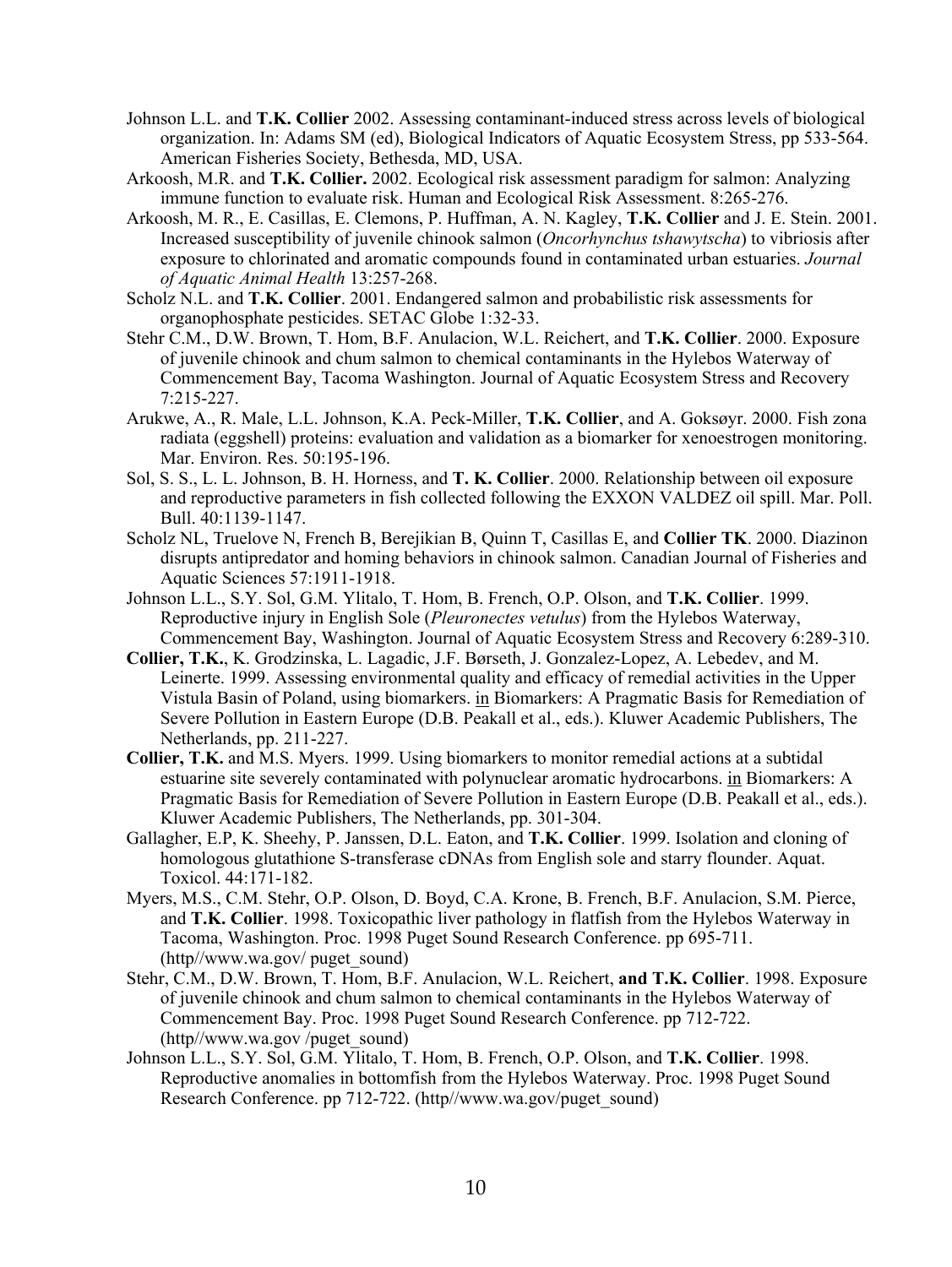- Peck-Miller, K.A., M.S. Myers, **T.K. Collier**, and J.E. Stein. 1998. Complete cDNA sequence of the Ki-ras proto-oncogene in liver of wild English sole (*Pleuronectes vetulus*) and mutation analysis of hepatic neoplasms and other toxicopathic liver lesions. Molec. Carcinogenesis 23:207-216.
- Myers, M.S., L.L. Johnson, O.P. Olson, C.M. Stehr, B.H. Horness, **T.K. Collier,** and B.B. McCain. 1998. Toxicopathic hepatic lesions as biomarkers of chemical contaminant exposure and effects in marine bottomfish species from the Northeast and Pacific coasts, USA. Mar. Poll. Bull. 37:92-113.
- **Collier, T.K.**, B.F. Anulacion, and B.D. Bill. 1998. Hepatic CYP1A in winter flounder (*Pleuronectes americanus*) along the Northeast coast: Results from the National Benthic Surveillance Project. Mar. Poll. Bull. 37:86-91.
- Myers, M.S., B. French, W.L. Reichert, M.L. Willis, B.F. Anulacion, **T.K. Collier**, and J.E. Stein. 1998. Reductions in CYP1A expression and hydrophobic DNA adducts concentration in liver neoplasms in English sole: Further evidence supporting the "resistant hepatocyte" model of hepatocarcinogenesis in this species. Mar. Environ. Res. 46:197-202.
- **Collier, T.K**., L.L. Johnson, C.M. Stehr, M.S. Myers, and J.E. Stein. 1998. A comprehensive assessment of the impacts of contaminants on fish from an urban waterway. Mar. Environ. Res. 46:243-247.
- Reichert, W.L., M.S. Myers, K. Peck-Miller, B. French, B.F. Anulacion, **T.K. Collier**, J.E. Stein and U. Varanasi. 1998. Genotoxic events in marine fish from exposure to complex mixtures of environmental contaminants. Mutation Research 411:215-225.
- Anulacion, B.F., M.S. Myers, M.L. Willis, and **T.K. Collier.** 1998. Quantitation of CYP1A expression in two flatfish species showing different prevalences of contaminant-induced hepatic disease. Mar. Environ. Res. 46:7-11.
- Horness, B.H., D.P. Lomax, L.L. Johnson, M.S. Myers, S.M. Pierce, and **T.K. Collier**. 1998. Use of hockey stick regression for determination of sediment quality thresholds: aromatic hydrocarbons versus liver lesions in a benthic fish species. Environ. Toxicol. Chem. 17:872-882.
- Johnson, L.L., J.T. Landahl, L.A. Kubin, B.H. Horness, M.S. Myers, **T.K. Collier**, and J.E. Stein. 1998. Assessing the effects of anthropogenic stressors on Puget Sound flatfish populations. *J. Sea Res*. 39:125-137.
- **Collier, T.K**., L.L. Johnson, C.M. Stehr, M.S. Myers, M.M. Krahn, and J.E. Stein. 1998. Fish Injury in the Hylebos Waterway of Commencement Bay, Washington. U.S. Dep. Commer., NOAA Tech. Memo. NMFS-NWFSC-36, 576 p.
- Myers, M.S., L.L. Johnson, T. Hom, **T.K. Collier**, J.E. Stein, and U. Varanasi. 1998. Toxicopathic hepatic lesions in subadult English sole (*Pleuronectes vetulus*) from Puget Sound, Washington, U.S.A.: relationships with other biomarkers of contaminant exposure. *Mar. Environ. Res.* 45:47- 67.
- Landahl, J.T., L.L. Johnson, J.E. Stein, **T.K. Collier**, and U. Varanasi. 1997. Approaches for determining effects of pollution on fish populations in Puget Sound. Trans. Am. Fish. Soc. 126:519-535.
- Anulacion, B.F., B.D. Bill, and **T.K. Collier**. 1997. Stability of cytochrome P4501A-associated enzyme activity in cryogenically stored teleost liver samples. Chemosphere 34:2029-2039.
- Eufemia, N.A., **T.K. Collier**, J.E. Stein, D.E. Watson, and R.T. DiGiulio. 1997. Biochemical responses to sediment-associated contaminants in brown bullhead (*Ameriurus nebulosus*) from the Niagara River ecosystem. *Ecotoxicology* 5:1-22.
- **Collier, T.K.**, C.A. Krone, M.M. Krahn, J.E. Stein, S.-L. Chan, and U. Varanasi. 1996. Petroleum exposure and associated biochemical effects in subtidal fish after the *EXXON Valdez* oil spill. Am. Fish. Soc. Symp. 18:671-683.
- McCain, B.B., D.W. Brown, T. Hom, M.S. Myers, S.M. Pierce, **T.K. Collier**, J.E. Stein, S.-L. Chan, and U. Varanasi. 1996. Chemical contaminant exposure and effects in four fish species from Tampa Bay. *Estuaries* 19:86-104.
- Varanasi, U., **T.K. Collier**, C.A. Krone, M.M. Krahn, L.L. Johnson, M.S. Myers, and S-L. Chan. 1995. Assessment of oil spill impacts on fishery resources: Measurement of hydrocarbons and their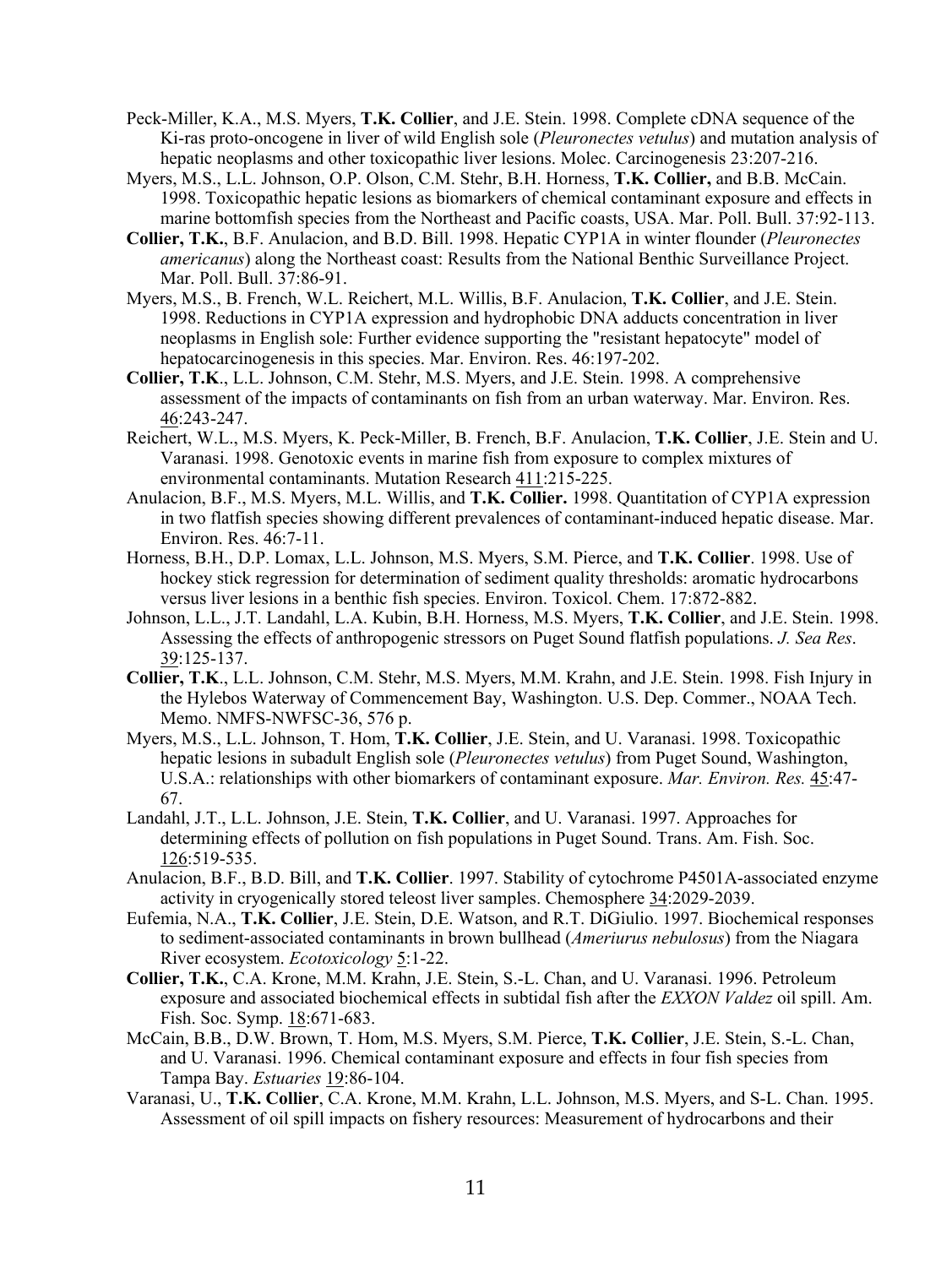metabolites, and their effects, in important species. *Exxon Valdez* Oil Spill State/Federal Natural Resource Damage Assessment Final Report (Subtidal 7), National Marine Fisheries Service, National Oceanic and Atmospheric Administration, Seattle, Washington.

- Sol, S.-Y., L. L. Johnson, **T. K. Collier**, M. M. Krahn, and U. Varanasi. 1995. Contaminant effects on reproductive output in North Pacific flatfish. Proceedings of the International Pacific Flatfish Conference. Alaska Sea Grant College Program AK-SG-95-04. pp 547-560.
- Myers, M.S., M.L. Willis, A.-M. Husøy, A. Goksøyr, and **T.K. Collier**. 1995. Immunochemical localization of cytochrome P4501A in contaminant-associated hepatic lesions of English sole (*Pleuronectes vetulus*). *Mar. Environ. Res.* 39:283-288.
- Stein, J.E., T. Hom, **T.K. Collier**, D.W. Brown, and U. Varanasi. 1995. Contaminant exposure and biochemical effects in outmigrant juvenile Chinook salmon from urban and non-urban estuaries of Puget Sound, WA. *Environ. Toxicol. Chem.* 14:1019-1029.
- Johnson, L. L., J. E. Stein, T. Hom, S. Sol, **T. K. Collier**, and U. Varanasi. 1995. Effects of exposure to Prudhoe Bay crude oil on reproductive function in gravid female flatfish. *Environmental Science* 3:67-81.
- Casillas, E., M.R. Arkoosh, E. Clemons, T. Hom, D. Misitano, **T.K. Collier**, J.E. Stein, and U. Varanasi. 1995. Chemical contaminant exposure and physiological effects in outmigrant juvenile salmon from urban estuaries of Puget Sound, Washington. pp 657-665. In: *Proc. Puget Sound Research '95*, Vol. 2.
- **Collier, T.K.**, B. F. Anulacion, J. E. Stein, A. Goksøyr, and U. Varanasi. 1995. A field evaluation of cytochrome P4501A as a biomarker of contaminant exposure in three species of flatfish. *Environ. Toxicol. Chem.* 14:154-162.
- Myers, M.S., L.L. Johnson, O.P. Olson, C.M. Stehr, D.P. Lomax, B.H. Horness, B.F. Anulacion, M.L. Willis, **T.K. Collier**, B.B. McCain, J.E. Stein, and U. Varanasi. 1994. Toxicopathic hepatic lesions and other biomarkers of exposure to chemical contaminants in marine bottomfish species from the Northeast and Pacific Coasts, U.S.A. Baltic Marine Biologists, Publication No. 15, pp 81-98.
- Casillas, E., M.R. Arkoosh, E. Clemons, T.Hom, D.Misitano, **T.K. Collier**, J.E. Stein, and U. Varanasi. 1994. Chemical contaminant exposure and physiological effects in outmigrant Chinook salmon from selected estuaries of Puget Sound, Washington. In: Salmon Ecosystem Restoration: Myth and Reality. Proceedings of the 1994 Northeast Pacific Chinook and Coho Workshop, M. Keefe (Ed.). pp 86-102.
- Husøy, A.-M., M.S. Myers, M.J. Willis, **T.K. Collier**, M. Celander, and A. Goksøyr. 1994. Immunohistochemical localization of CYP1A and CYP3A-like isozymes in hepatic and extrahepatic tissues of Atlantic cod (*Gadus morhua* L.), a marine fish. *Toxicol. Appl. Pharmacol.* 129:294-308.
- Johnson, L.L., J.E. Stein, **T.K. Collier**, E. Casillas, and U. Varanasi. 1994. Ovarian development, plasma estradiol concentrations, egg weight and fecundity in winter flounder (*Pseudopleuronectes americanus*) from urban and nonurban estuaries on the northeast Atlantic coast. *Sci Total Environm.* 141:241-260.
- Husøy, A.-M., M.J. Willis, M.S. Myers, **T.K. Collier**, and A. Goksøyr. 1993. Immunohistochemical localization of cytochrome P4501A1 in different organs of Atlantic cod (*Gadus morhua*). *Sci Total Environm.* Suppl. 1993: 671-680.
- Egaas, E., J.U. Skåre, N.O. Svendsen, M. Sandvik, J. Netland, J.G. Falls, W.C. Dauterman, and **T.K. Collier**. 1993. A comparative study of the effects of atrazine on some xenobiotic metabolizing enzymes in fish and insects, and of the in vitro Phase II atrazine metabolism in fish, insects, mammals, and one plant species. *Comp. Biochem. Physiol.* 106C:141-149.
- **Collier, T.K.**, J.E. Stein, A. Goksøyr, M.S. Myers, J.W. Gooch, R.J. Huggett, and U. Varanasi. 1993. Biomarkers of PAH exposure and effects in oyster toadfish (*Opsanis tau*) from the Elizabeth River, Virginia. *Environ. Sci.* 2:161-177.
- Varanasi, U., E. Casillas, M.R. Arkoosh, T. Hom, D.A. Misitano, D.W. Brown, S-L. Chan, **T.K. Collier**, B.B. McCain, and J.E. Stein. 1993. Contaminant exposure and associated biological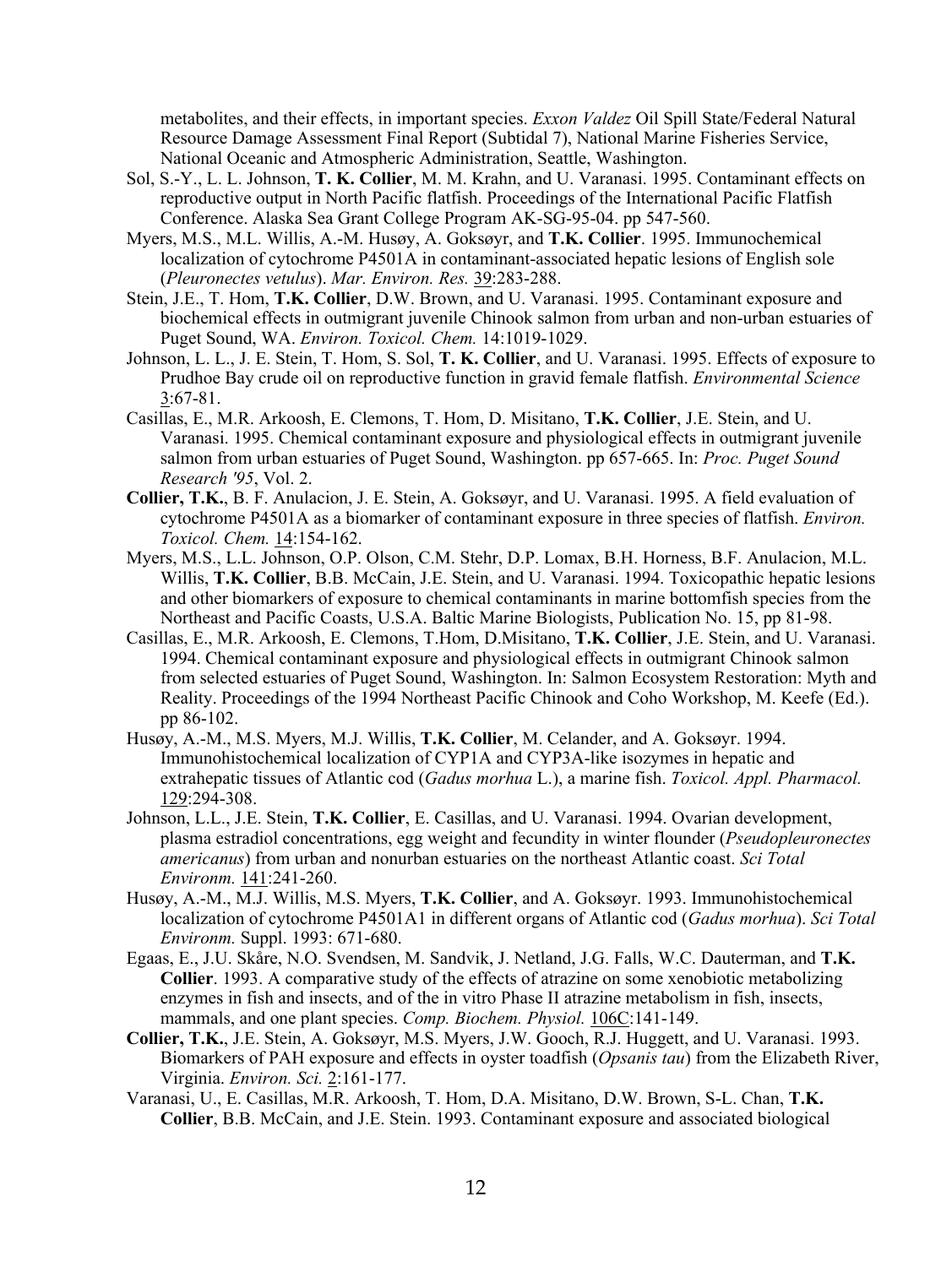effects in juvenile chinook salmon (*Oncorhynchus tshawytscha*) from urban and nonurban estuaries of Puget Sound. U.S. Dep. Commer., NOAA Tech. Memo. NMFS-NWFSC-8, 112 p.

- **Collier, T.K.**, M.M. Krahn, C.A. Krone, L.L. Johnson, M.S. Myers, S.-L. Chan, and U. Varanasi. 1993. Survey of oil exposure and effects in subtidal fish following the EXXON Valdez oil spill: 1989- 1991. In: *Exxon Valdez* oil spill symposium, Abstract book,. p 235-238. (Available from the Oil Spill Public Information Center, 645 G. Street, Anchorage, AK 99501).
- **Collier, T.K.**, M.M. Krahn, C.A. Krone, L.L. Johnson, M.S. Myers, S.-L. Chan, and U. Varanasi. 1993. Oil exposure and effects in subtidal fish following the EXXON Valdez oil spill. In: *Proceedings 1993 International Oil Spill Conference* pp 301-305.
- **Collier, T.K.**, J.E. Stein, H.R. Sanborn, T. Hom, M.S. Myers, and U. Varanasi. 1993. A field study of the relationship between bioindicators of maternal contaminant exposure and egg and larval viability of English sole (*Parophrys vetulus*). *Mar. Environ. Res.* 35:171-176.
- Stein, J.E., **T.K. Collier**, W.L. Reichert, E. Casillas, T. Hom, and U. Varanasi. 1993. Bioindicators of contaminant exposure and sublethal effects in benthic fish from Puget Sound, WA. *Mar. Environ. Res.* 35:95-100.
- Johnson, L.L., E. Casillas, J.E. Stein, **T.K. Collier**, and U. Varanasi. 1993. Contaminant effects on reproductive success in selected benthic fish species. *Mar. Environ. Res.* 35:165-170.
- **Collier, T.K.**, S.D. Connor, B.-T.L. Eberhart, B.F. Anulacion, A. Goksøyr, and U. Varanasi. 1992. Using cytochrome P450 to monitor the aquatic environment: Initial results from regional and national surveys. *Mar. Environ. Res.* 34:195-199.
- Varanasi, U., J.E. Stein, L.L. Johnson, **T.K. Collier**, E. Casillas, and M.S. Myers. 1992. Evaluation of bioindicators of contaminant exposure and effects in coastal ecosystems. In: *Ecological Indicators*, Vol. 1. D.H. McKenzie, D.E. Hyatt, and V.J. McDonald, (Eds.). pp 461-498.
- **Collier, T.K.**, S.V. Singh, Y.C. Awasthi, and U. Varanasi. 1992. Hepatic xenobiotic metabolizing enzymes in two species of benthic fish showing different prevalences of contaminant-associated liver neoplasms. *Toxicol. Appl. Pharmacol.* 113:319-324.
- **Collier, T.K.**, J.E. Stein, H.R. Sanborn, T. Hom, M.S. Myers, and U. Varanasi. 1992. Field studies of reproductive success in English sole (*Parophrys vetulus*): Correlations with bioindicators of maternal contaminant exposure. *Sci Total Environm.* 116:169-185.
- Johnson, L.L., J.E. Stein, **T.K. Collier**, E. Casillas, B. McCain, and U. Varanasi 1992. Bioindicators of contaminant exposure, liver pathology, and reproductive development in prespawning female winter flounder (*Pleuronectes americanus*) from urban and nonurban estuaries on the Northeast Atlantic coast. NOAA Technical Memorandum NMFS-NWFSC-1, 76 p.
- Krahn, M.M., D.G. Burrows, G.M. Ylitalo, D.W. Brown, C.A. Wigren, **T.K. Collier**, S.-L. Chan, and U. Varanasi. 1992. Mass spectrometric analysis for aromatic compounds in bile of fish sampled after the *EXXON Valdez* oil spill. *Environ. Sci. Technol.* 26:116-126.
- Stein, J.E., **T.K. Collier**, W.L. Reichert, E. Casillas, T. Hom, and U. Varanasi. 1992. Bioindicators of contaminant exposure and sublethal effects: studies with benthic fish in Puget Sound, WA. *Environ. Toxicol. Chem.* 11:701-714.
- **Collier, T.K.** and U. Varanasi. 1991. Hepatic activities of xenobiotic metabolizing enzymes and biliary levels of xenobiotics in English sole *(Parophrys vetulus)* exposed to environmental contaminants. *Arch. Environ. Contam. Toxicol.* 20:462-473.
- Casillas, E., D. Misitano, L. Johnson, L. Rhodes, **T.K. Collier,** J.E. Stein, B. McCain and U. Varanasi. 1991. Inducibility of spawning and reproductive success of female English sole (*Parophrys vetulus*) from urban and nonurban areas of Puget Sound, Washington. *Mar. Environ. Res*. 31:99- 122.
- **Collier, T.K**., B.-T. L. Eberhart, J.E. Stein and U. Varanasi. 1989. Aryl hydrocarbon hydroxylase-a 'new' monitoring tool in the Status & Trends Program. pp. 608-610. In: *Proceedings Oceans '89* IEEE, Washington, D.C.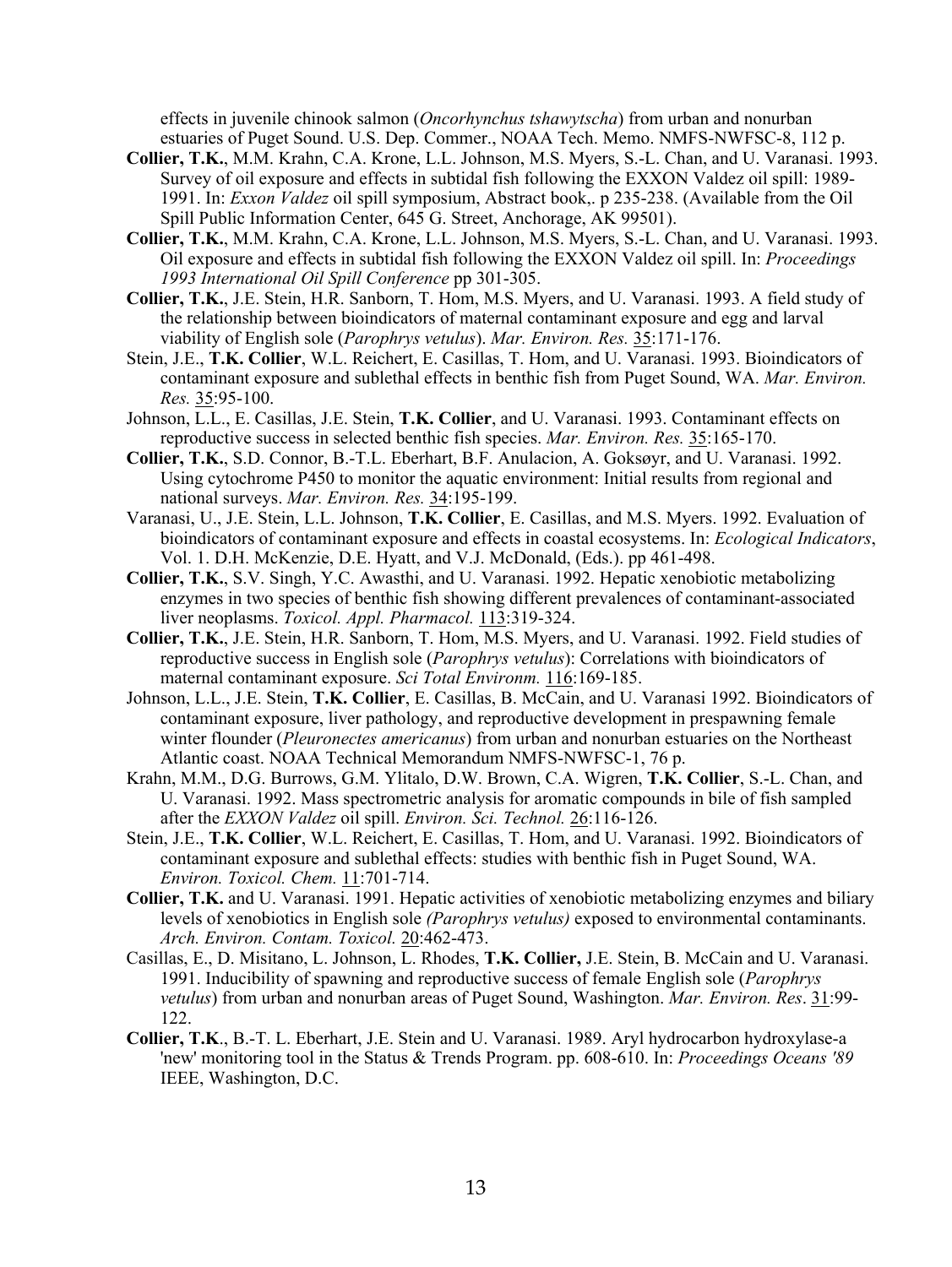- Johnson, L., E. Casillas, D Misitano, **T.K. Collier,** J.E. Stein, B.B. McCain and U. Varanasi. 1989. Bioindicators of reproductive success in female English sole (*Parophrys vetulus*) exposed to environmental contaminants. pp. 391-396. In: *Proceedings Oceans '89* IEEE, Washington, D.C.
- **Collier, T.K**. 1988. Xenobiotic metabolizing enzymes in liver of flatfish from Puget Sound, Washington. Doctoral dissertation, University of Washington. 110 p.
- **Collier, T.K**., J.E. Stein, W.L. Reichert, B.-T.L. Eberhart and U. Varanasi. 1988. Using bioindicators to assess contaminant exposure in flatfish from Puget Sound, WA. pp. 567-576. In: *Proc. First Ann. Mtg. on Puget Sound Research*, Vol. 2.
- Johnson, L., E. Casillas, **T.K. Collier**, B.B. McCain, U. Varanasi**.** 1988. Contaminant effects on ovarian maturation in English sole (*Parophrys vetulus*) from Puget Sound. pp. 651-661. In: *Proc. First Ann. Mtg. on Puget Sound Research*, Vol. 2.
- Johnson, L., E. Casillas, **T.K. Collier**, B.B. McCain and U. Varanasi**.** 1988. Contaminant effects on ovarian maturation in English sole (*Parophrys vetulus*) from Puget Sound, Washington. *Canadian J. Fish Aquatic Sci.* 45:2133-2146.
- **Collier, T.K**. and U. Varanasi. 1987. Biochemical indicators of contaminant exposure in flatfish from Puget Sound, WA. pp. 1544-1549. In: *Proceedings Oceans '87* IEEE, Washington, D.C.
- Varanasi, U., J.E. Stein, M. Nishimoto, W.L. Reichert and **T.K. Collier.** 1987. Chemical carcinogenesis in feral fish--uptake, activation and detoxication of organic xenobiotics. *Environ. Hlth. Persp*. 71: 155-170.
- **Collier, T.K**., J.E. Stein, R.J. Wallace and U. Varanasi. 1986. Xenobiotic metabolizing enzymes in spawning English sole (*Parophrys vetulus*) exposed to organic-solvent extracts of marine sediments from contaminated and reference areas. *Comp. Biochem. Physiol.* 84C:291-298.
- Varanasi, U., **T K. Collier**, D.E. Williams and D.R. Buhler. 1986. Hepatic cytochrome P-450 isozymes and aryl hydrocarbon hydroxylase in English sole (*Parophrys vetulus*). *Biochem. Pharmacol.* 35:2967-2971.
- **Collier, T.K**., E.H. Gruger and U. Varanasi. 1985. Effect of Aroclor 1254 on the biological fate of 2,6 dimethylnaphthalene in coho salmon (*Oncorhynchus kisutch*). *Bull. Environ. Contam. Toxicol*. 34:114-120.
- Krahn, M.M., **T.K. Collier** and D.C. Malins. 1982. Aromatic hydrocarbon metabolites in fish: Automated extraction and high-performance liquid chromatographic separation into conjugate and non-conjugate fractions*. J. Chrom.* 236:441-452.
- Malins, D.C. and **T.K. Collier**. 1981. Xenobiotic interactions in aquatic organisms: Effects on biological systems. *Aquatic Toxicology* 1:257-268.
- **Collier**, **T.K**., M.M. Krahn and D.C. Malins. 1980. Disposition of naphthalene and its metabolites in brain of rainbow trout (*Salmo gairdneri*) *Environ. Research* 23:35-41.
- Krahn, M.M., D.W. Brown, **T.K. Collier**, A.J. Friedman, R.G. Jenkins and D.C. Malins. 1980. Determination of naphthalene and its metabolites in biological systems by liquid chromatography with fluorescence detection. *Chromatog. Newsletter* 8:29-31.
- Krahn, M.M., D.W. Brown, **T.K. Collier**, A.J. Friedman, R.G. Jenkins and D.C. Malins. 1980. Rapid analysis of naphthalene and its metabolites in biological systems: Determination by high performance liquid chromatography /fluorescence detection and by plasma desorption/chemical ionization mass spectrometry. *J. Biochem. Biophys. Methods*. 2:223-246.
- Malins, D.C., M.M. Krahn, D.W. Brown, W.D. MacLeod and **T.K. Collier.** 1980. Analysis for petroleum products in marine environments. *Helgolander Meeresunters.* 33:257-271.
- Malins, D.C., **T.K. Collier** and H.R. Sanborn. 1979. Disposition and metabolism of aromatic hydrocarbons in marine organisms. In: *Metabolism and Disposition of Pesticides and Other Chemicals in Aquatic Organism*s. American Chemical Society Symposium Series. 99:57-75.
- Malins, D.C., **T.K. Collier**, L.C. Thomas and W.T. Roubal. 1979. Metabolic fate of aromatic hydrocarbons in aquatic organisms: Analysis of metabolites by thin-layer chromatography and high-pressure liquid chromatography. *Intl. J. Environ. Anal. Chem*. 6:55-66.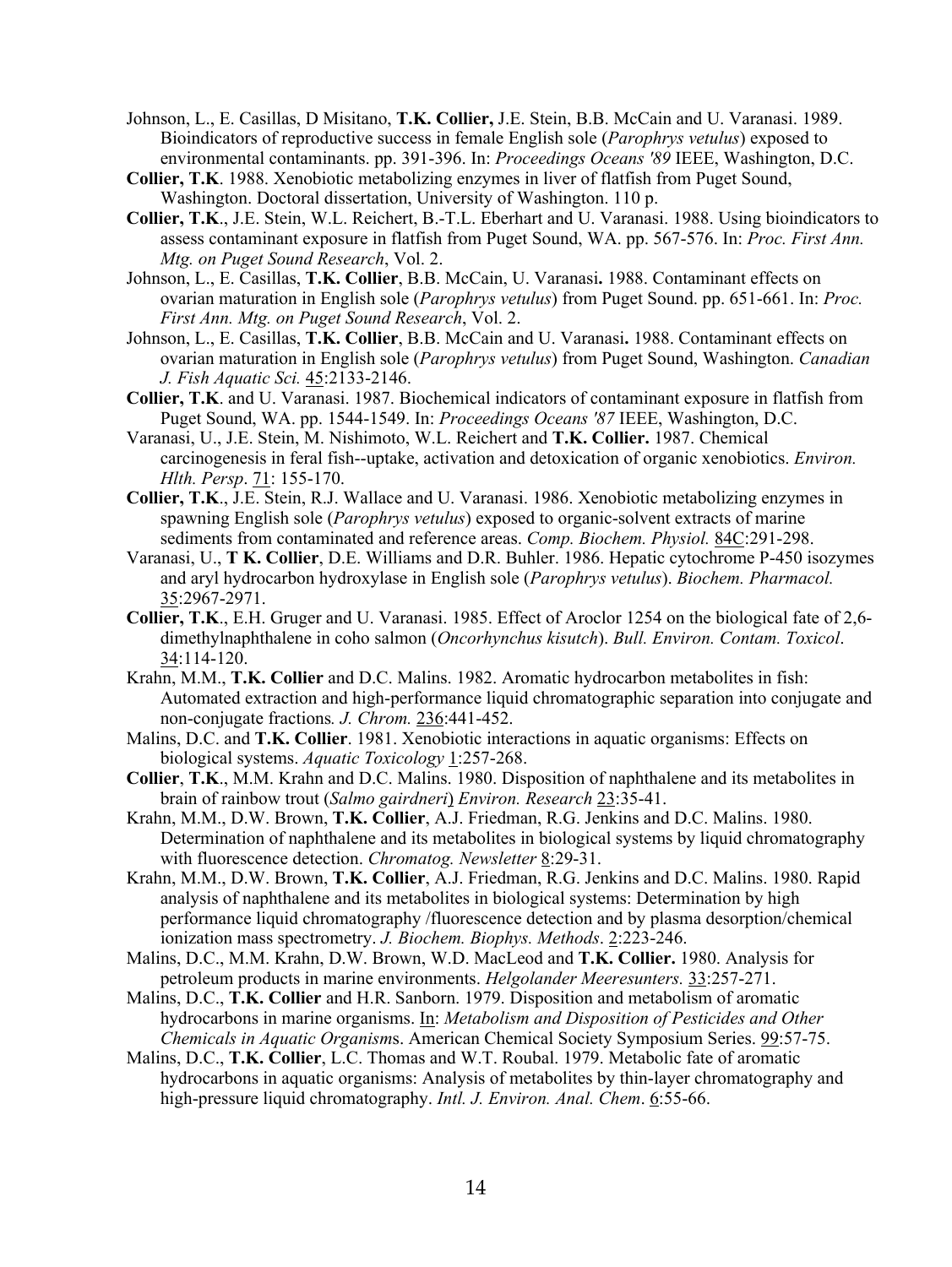- **Collier, T.K.,** L.C. Thomas and D.C. Malins. 1978. Influence of environmental temperature on disposition of dietary naphthalene in coho salmon (*Oncorhynchus kisutch*): Isolation and identification of individual metabolites. *Comp. Biochem. Physiol.* 61C:23-28.
- **Collier, T.K.** 1978. Disposition and metabolism of metabolism of naphthalene in rainbow trout (*Salmo gairdneri*). M.S. Thesis, University of Washington, Seattle. 43 pp.
- Roubal, W.T, D.H. Bovee, **T.K. Collier** and S.I. Stranahan. 1977. Flow-through system for chronic exposure of aquatic organisms to seawater soluble hydrocarbons from crude oil: Construction and applications. In: Proceedings 1977 Oil Spill Conference (Prevention, Behavior, Control, Clean-up), p. 551-555. American Petroleum Institute, Washington, D.C.
- Roubal, W.T, **T.K. Collier** and D.C. Malins. 1977. Accumulation and metabolism of carbon-14 labeled benzene, naphthalene, and anthracene by young coho salmon (*Oncorhynchus kisutch*). *Arch. Environ. Contam. Toxicol.* 5: 513-529.
- Roubal, W.T. and **T.K. Collier**. 1975. Spin-labeling techniques for studying mode of action of petroleum hydrocarbons on marine organisms. *Fish. Bull.* 73:299-305.

#### **Presentations/Panels/Sessions chaired/Conferences organized**

(partial list,  $> 300$  total)

- **Collier, T.K.** 2016. From the DWH oil spill to sustainable seafood and human health: Lessons learned and re-learned. Invited departmental seminar, University of Florida. Gainesville, FL. 11/9/16.
- **Collier, T.K.** 2016. Invited foreign chairperson, Workshop to Develop Impact Assessment Guidance (focused on Chinese White Dolphins) for Offshore Wind Farms in Taiwan. National Taiwan University, Taipei. 10/12/16.
- **Collier, T.K.** 2016. Conference planning committee, 18<sup>th</sup> International Symposium on Toxicity Assessment. Limeira, Brazil. 6/25-7/3/16.
- **Collier, T.K.** 2016. Lessons learned, and unlearned, from the Deepwater Horizon oil spill. Invited speaker, Science and Innovation in Oil Spill Response, Perth, Australia 5/6/16.
- **Collier, T.K.** 2015. Lessons in toxicity from the Deepwater Horizon oil spill. Invited keynote speaker, The Toxicity of Power, Fall Symposium of the Integrated Toxicology and Environmental Health Program, Duke University. Durham, NC. 11/13/15.
- **Collier, T.K.** 2015. Moving towards sustainable seafood production that improves human health. Invited presentation, 2015 Annual Meeting of the American Public Health Association. Chicago, IL. 11/2/15.
- **Collier, T.K.** 2015. Lessons in toxicity from the Deepwater Horizon oil spill. Invited keynote speaker,  $17<sup>th</sup>$  International Symposium on Toxicity Assessment. Bellingham, WA 8/6/15.
- **Collier, T.K.** 2015. The effects of oil on marine mammals. Invited speaker, NRDA Workshop on Marine Mammals and Oil. Seattle, WA. 8/4/15.
- **Collier, T.K.** 2015. Learning from the Deepwater Horizon oil spill. Invited keynote speaker, PRIMO-18, Trondheim, Norway. 5/25/15.
- **Collier, T.K.** 2015. Invited luncheon speaker at retreat for EPA Region 10 Puget Sound Team. 3/26/15.
- **Collier, T.K.** 2015. Invited panel member, WA Sea Grant review panel for biennial funding cycle. Seattle, WA 3/22-23/15.
- **Collier, T.K.** 2014. Regional planning in large river deltas: Balancing human and ecological needs in the face of climate change. Invited presentation, International Conference in Planning Concepts for Revised Mekong Delta Regional Plan 2030 and Vision 2050. Can Tho, Vietnam. 12/22/14.
- De Meulder, B., K. Shannon, and **T.K. Collier.** 2014. Structuring landscapes in the HCMC megaregion: The challenge to balance nature and city. Invited presentation given by TK Collier, Ho Chi Minh Regional Plan Revision Conference. Ho Chi Minh City, Vietnam. 12/19/14.
- **Collier, T.K.** 2014. Source control, toxic chemicals, and biological improvements. Invited presentation, 2014 Toxics Reduction Conference. Seattle, WA. 11/17/14/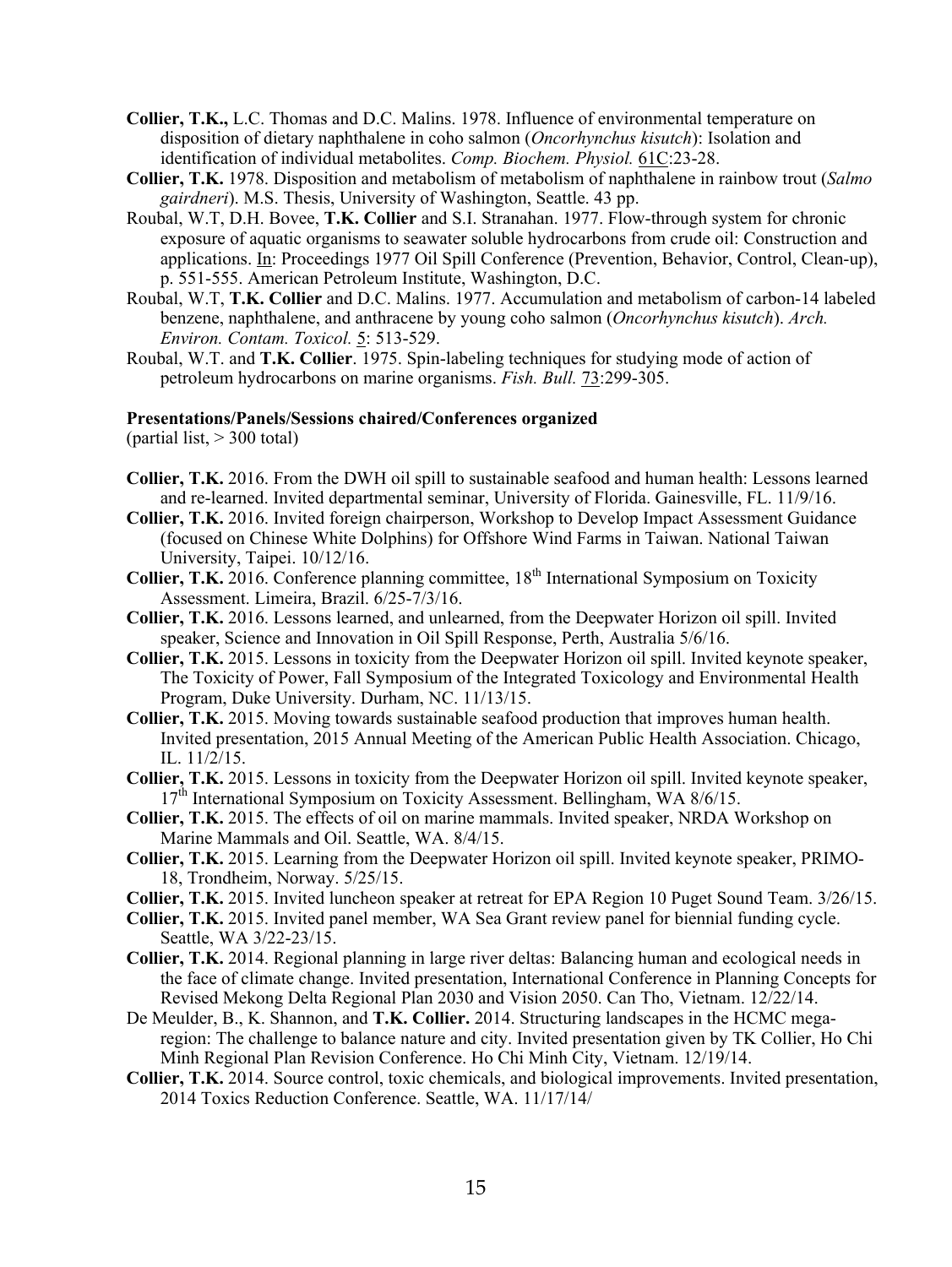- **Collier, T.K.** 2014. Chemical contaminants and the life cycle of Pacific salmon in Puget Sound. Keynote address, 2014 STORM (Stormwater Outreach for Regional Municipalities) Symposium, Maltby, WA. 11/4/14.
- **Collier, T.K.** 2014. Delta Independent Science Board review of the Bay Delta Conservation Plan and its draft EIR/S, particularly regarding reliance on habitat restoration. Invited presentation, Bay-Delta Science Conference. 10/30/14.
- **Collier, T.K.** 2014. Assessing ecological effects following environmental disasters, and associated data needs. Invited presentation, Environmental Disasters Data Management Workshop, Shepherdstown, WV. 9/16/14.
- Correa, L., and **T.K. Collier.** 2014. Communication between scientists and decision makers: the science/policy interface. Invited presentation, Cyberinfrastructure and Water Resources in the Lower Mekong Region. Hanoi, Vietnam. 8/21/14.
- **Collier, T.K.** 2014. Selecting and using environmental indicators to assess ecosystem state. Invited presentation, Cyberinfrastructure and Water Resources in the Lower Mekong Region. Hanoi, Vietnam. 8/19/14.
- **Collier, T.K.** 2014. Organizer and US co-chair, 2014 Salish Sea Ecosystem Conference. Seattle, WA. 4/29/2014-5/2/2014.
- **Collier, T.K.** 2014. A U.S. perspective on Oceans and Human Health efforts in the European Union. Invited presentation, Oceans and Human Health: A rising tide of opportunities and challenges for Europe. Mawgan Porth, Cornwall, UK. 3/21/14.
- **Collier, T.K.** 2014. Chemical contaminants, seafood safety, and public health. Keynote presentation, International Conference on Seafood Safety, Quality, and Traceability. Muscat, Sultanate of Oman.
- **Collier, T.K.** 2014. Evaluating stressors in the San Francisco Estuary using biomarkers. Invited presentation, Interagency Ecological Program Annual Workshop. Folsom, CA 2/27/14.
- **Collier, T.K.** 2013. Science in support of large ecosystem recovery: Perspectives from California's Delta and Puget Sound. Invited seminar, Monster Seminar Jam series, Northwest Fisheries Science Center, Seattle, WA. 12/5/13.
- **Collier, T.K.** 2013. Forensic ecotoxicology: Linking contaminant exposures to biological effects in field studies. Keynote presentation, 2013 International Conference on Environmental Forensics. Kuala Lumpur, Malaysia. 11/13/13.
- **Collier, T.K.** 2013. Effects of PAHs on fish: Relevance for determination of sediment quality criteria and oil spill response. Invited presentation, International Conference on Environmental Mutagens, Iguassu Falls, Brazil. 11/4/13.
- **Collier, T.K.** 2013. Exposure and sub-lethal effects of PAHs in Puget Sound fish: Relevance for determination of sediment quality criteria. Invited lecture, University of Campinas, School of Technology, Limeira, Brazil. 11/1/13.
- **Collier, T.K.** 2013. Chemical contaminants and the life cycle of Pacific salmon in Puget Sound. Invited presentation, Swiss Center for Applied Ecotoxicology. Zurich, Switzerland. 10/18/13.
- **Collier, T.K.** 2013. Chemical contaminants and their effects on salmon and other biota in Puget Sound. Invited presentation, WA Dept. Ecology Local Source Control Specialists workshop. Bellevue, WA 9/11/13.
- **Collier, T.K.** 2013. Puget Sound Science 201: Polycyclic aromatic hydrocarbons and shoreline armoring as threats to the health of Puget Sound. Invited presentation, King County ECO Net Quarterly meeting, Seattle, WA 3/22/13.
- **Collier, T.K.** 2013. Oceans and human health (and climate change). Invited presentation, Colloquium on Human Dimensions and Ocean Health in a Changing Climate, Univ. S. California, Los Angeles, CA. 3/12/13.
- **Collier, T.K.** 2013. The environmental and public health implications of the Deepwater Horizon oil spill. Invited presentation, 16<sup>th</sup> Biennial Conference of the International Society for Toxicity Assessment. Cape Town, South Africa. 2/22/13.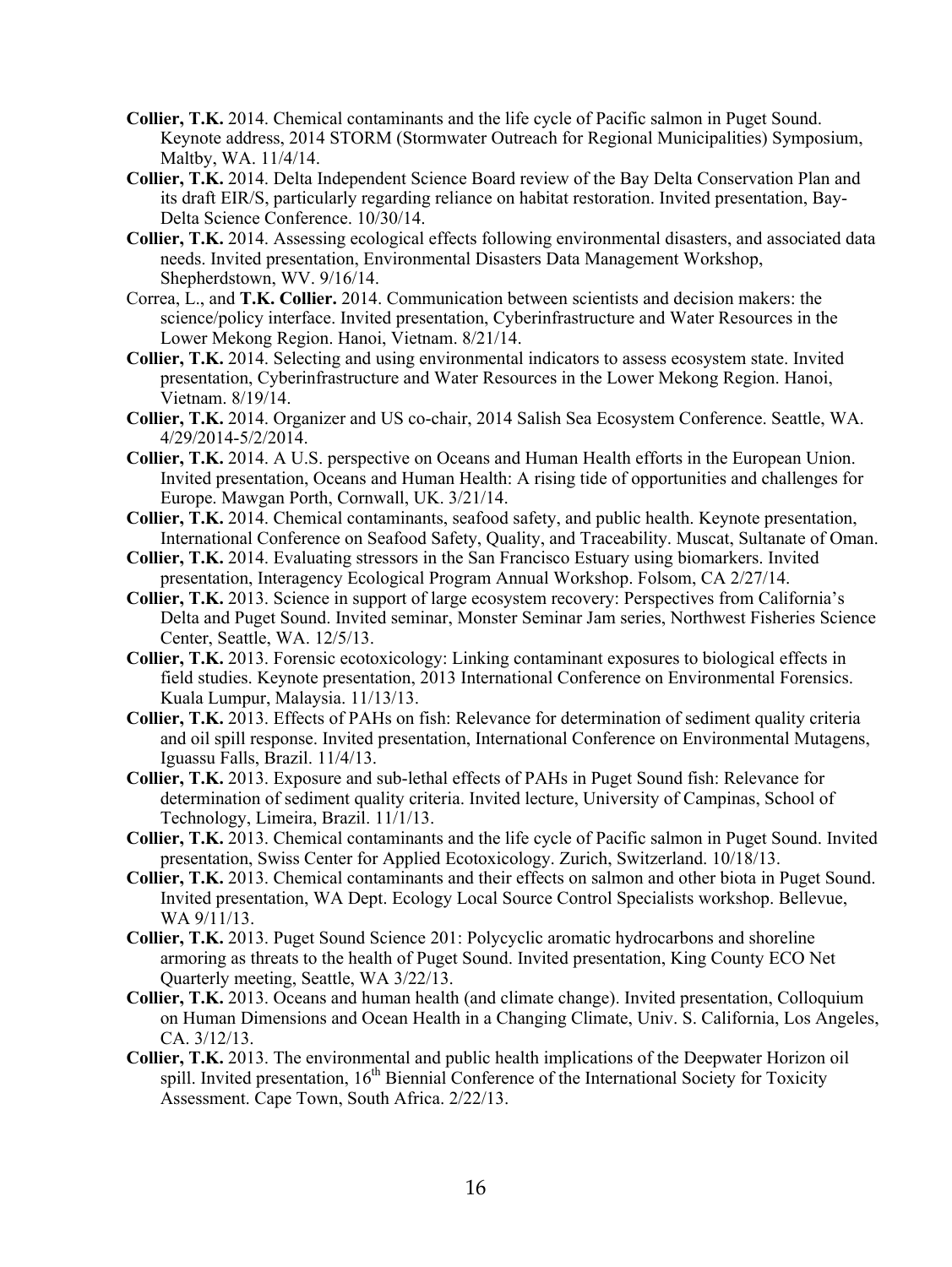- **Collier, T.K.** 2012. Invited panel member, OR Sea Grant review panel on contaminants of emerging concern and tsunami debris from Japan. Corvallis, OR 12/5/12.
- **Collier, T.K.** 2012. Integration of environmental health and marine ecosystem services. Invited presentation, Institute of Medicine Roundtable on Environmental Health Sciences, Research, and Medicine. Washington, DC. 11/13/12.
- **Collier, T.K.** 2012. The Puget Sound Partnership monitoring program, and Science Panel recommendations. Invited presentation, Workshop on Marine Survival of Salmon and Steelhead in the Salish Sea. Bellingham, WA. 11/6/12.
- **Collier, T.K.** 2012. Invited moderator, 4<sup>th</sup> South Sound Science Symposium. Shelton, WA. 10/30/12.
- **Collier, T.K.** 2012. The environmental and public health implications of the Deepwater Horizon oil spill. Invited plenary presentation,  $12^{th}$  Brazilian Congress of Ecotoxicology, Porto de Galinhas, Pernambuco, Brazil. 9/27/12.
- **Collier, T.K.** 2012. Applying toxicology and chemistry during responses to oil spills and other releases of hazardous substances. Invited mini-course, 12th Brazilian Congress of Ecotoxicology, Porto de Galinhas, Pernambuco, Brazil. 9/25/12.
- **Collier, T.K.** 2012. Monitoring of major spills the importance and challenge an overview of the developing landscape. Invited presentation, The PREMIAM Conference (Pollution Response in Emergencies: Marine Impact Assessment and Monitoring), London, England. 7/4/12.
- **Collier, T.K.** 2012. Chemical contaminants, pathogens, and algal toxins and their effects on human and ecosystem health. Invited course with 14 lectures, CETESB (Environmental Company of São Paulo), São Paulo, Brazil. 6/26-29/12.
- **Collier, T.K.** 2012. Impacts on human and ecosystem health of chemical contaminants in aquatic systems – evaluation and risk management. Invited seminar, CETESB (Environmental Company of São Paulo), São Paulo, Brazil. 6/25/12.
- **Collier, T.K.** 2012. Assessing seafood safety after the BP Deepwater Horizon oil release. Invited presentation, 2012 Gordon Research Conference on Oceans and Human Health. Biddeford, ME  $6/6/12$ .
- **Collier, T.K.** 2012. Hazardous chemical releases associated with Hurricanes Katrina and Rita, and assessment of seafood safety. Invited presentation, 2012 Gordon Research Conference on Oceans and Human Health. Biddeford, ME 6/5/12.
- **Collier, T.K.** and D.J. Grimes. 2012. Chairs, 2012 Gordon Research Conference on Oceans and Human Health. Biddeford, ME 6/3-6/8/12.
- **Collier, T.K.** 2012. Considerations for a career in Oceans and Human Health. Invited presentation, 2012 Gordon Research Seminar on Oceans and Human Health. Biddeford, ME 6/3/12.
- **Collier, T.K.** 2012. The importance of understanding thiamine deficiency syndrome. Invited presentation to Swedish business owners and philanthropists. Stockholm, Sweden 5/24/12.
- **Collier, T.K.** 2012. Member of External Panel for review of Hollings Marine Laboratory. Charleston, SC 2/28-29/12.
- **Collier, T.K.** 2012. Organizing committee for National Climate Assessment Health Sector Workshop, Northwest Region. Seattle, WA. 2/23-24/12.
- **Collier, T.K.** 2012. Oil spills, seafood safety, and public health. Invited presentation, Winter Meeting of the Norwegian Society for Pharmacology and Toxicology, Beitostølen, Norway. 1/27/12.
- **Collier, T.K.** 2012. Polycyclic aromatic hydrocarbons (PAHs) as threats to environmental and human health. Invited presentation, Winter Meeting of the Norwegian Society for Pharmacology and Toxicology, Beitostølen, Norway. 1/26/12.
- **Collier, T.K.** 2012. Invited participant, Oil In Ice workshop, to develop research strategy for Fram Centre, Tromsø, Norway. 1/23-24/12.
- **Collier, T.K.** 2011. Why fish need clean water too. Invited mini-course, taught in conjunction with the 1<sup>st</sup> International Workshop on Environmental Health, at the University of Sao Paulo, Sao Paulo, Brazil. 12/16/11.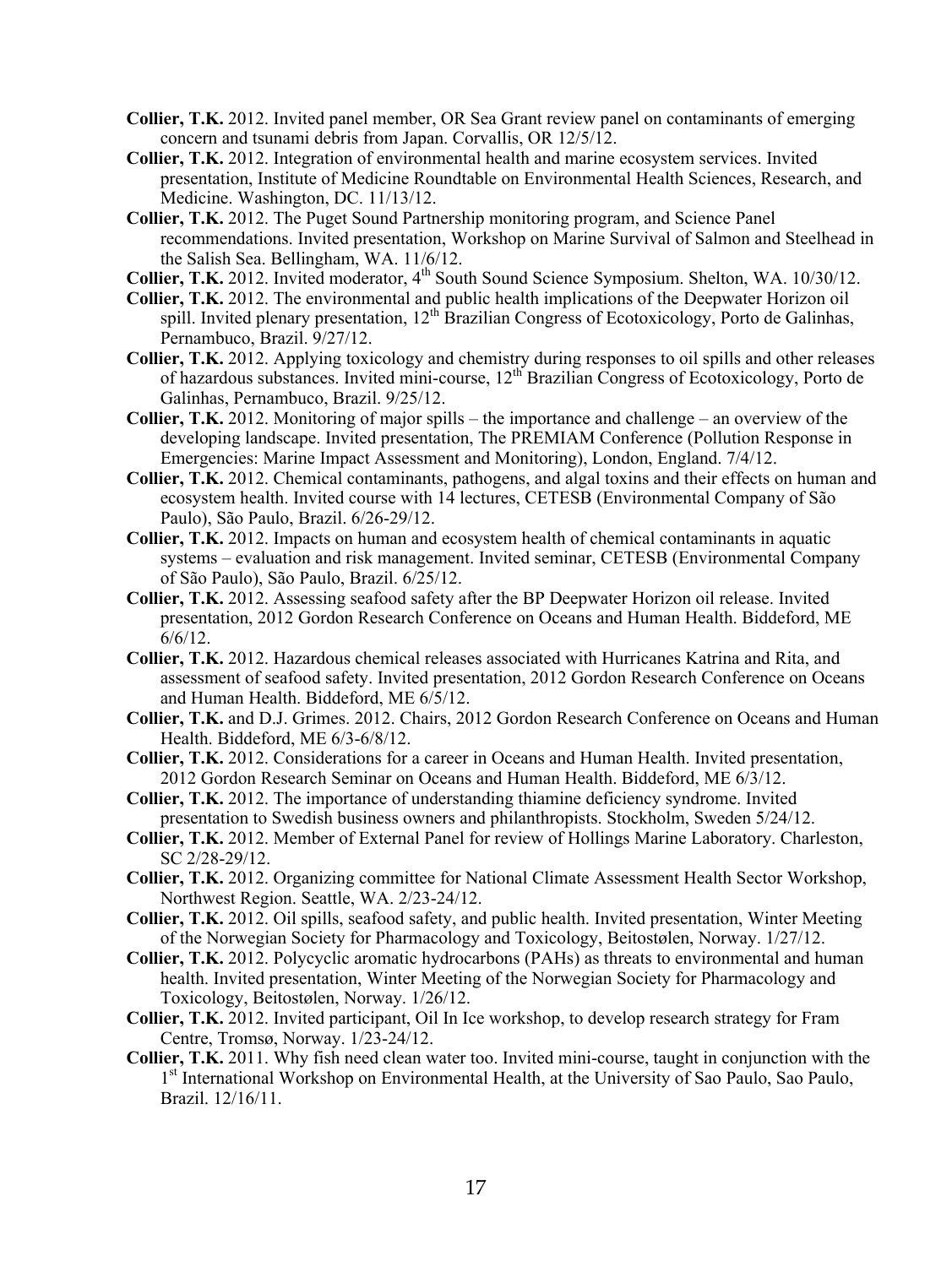- **Collier, T.K.** 2011. Chemical contaminants, seafood safety, and public health. Invited speaker, 1<sup>st</sup> International Workshop on Environmental Health. University of Sao Paulo, Sao Paulo, Brazil.
- **Collier, T.K**. 2011. External opponent, Ph.D. defense for Louise Kiel Jensen, University of Tromsø, Norway. 11/11/11.
- **Collier, T.K.**, S. M. Moore, and J.M. Trtanj. 2011. Training the next generation of scientists in Oceans and Human Health. 21<sup>st</sup> Biennial Conference of the Coastal and Estuarine Research Federation, Daytona Beach, FL. 11/7/11.
- **Collier, T.K.** and S. M. Moore. 2011. Session chairs, Training the next generation of scientists in Oceans and Human Health. 21<sup>st</sup> Biennial Conference of the Coastal and Estuarine Research Federation, Daytona Beach, FL. 11/7/11.
- **Collier, T.K.** 2011. Chemical contaminants, seafood safety, and public health. Invited keynote speaker, 15<sup>th</sup> International Symposium on Toxicity Assessment. Hong Kong, 7/7/11.
- **Collier, T.K.** 2011. Chemical contaminants and seafood safety. Invited keynote presentation, Symposium on Seafood Safety and Quality, sponsored by Oman Ministry of Agriculture and Fisheries Wealth. Muscat, Sultanate of Oman. 5/31/11.
- **Collier, T.K.** 2011. Reopening fisheries after an oil spill: Tainting, chemical analysis, and risks to human health. PRIMO-16, Long Beach, CA. 5/18/11.
- **Collier, T.K.,** T.K. Rowles, L.H. Schwacke, and J.M. Trtanj. 2011. Using sentinel species to better inform human health assessments following the Deepwater Horizon oil spill. Invited presentation, Aerospace Medical Association, Anchorage, AK. 5/10/11.
- **Collier, T.K.** and A.H. Ringwood. 2011. Invited session moderators, Ecosystem Effects of Oil Spills. Gulf Oil Spill Focused Topic Meeting, SETAC. Pensacola, FL. 4/26-27/11.
- **Collier, T.K.** 2011. Emerging concerns about the effects and fate of chemical contaminants in marine biota. Invited conference plenary, Envirotox 2011. Darwin, Australia, 4/18/11.
- **Collier, T.K.** 2011. Interactions between Puget Sound and human health. Invited lecture, WA Children's Environmental Health Working Group, Seattle, WA. 4/14/11.
- **Collier, T.K.** 2011. Contributions of marine products to global nutrition, and implications of changing climate. Invited seminar, University of Washington/NOAA Oceans and Human Health Seminar Series, Seattle, WA. 3/1/11.
- **Collier, T.K.** 2011. Overview of NOAA's Oceans and Human Health Initiative. Invited presentation, NSF Workshop on Ecology of Marine Infectious Diseases, San Juan, Puerto Rico. 2/12/11
- **Collier, T.K.** 2011. Session chair, Fate and Effects of Oil Spills. Sponsored by National Research Council of Norway. Houston, TX. 2/8/11.
- **Collier, T.K.** 2011. Invited panelist, Human Health Impacts of the Gulf Oil Spill, Nat'l Council for Science and the Environment, Washington, DC,  $1/21/11$ .
- **Collier, T.K.** 2011. Invited panelist on NPR's Science Friday, Washington, DC, 1/21/11.
- **Collier, T.K.** 2010. New science regarding the effects of oil spills on marine resources. Invited presentation, King County Bar Association, Seattle, WA, 12/8/10.
- **Collier, T.K.** and T.K. Rowles. 2010. NOAA data to support investigations of human health effects resulting from the Deepwater Horizon oil spill. Invited presentation, Nat'l Institutes of Health Interagency Meeting on Data Needs for Assessing Human Health Impacts of the Deepwater Horizon Oil Spill, Washington, DC 11/17/10.
- **Collier, T.K.** 2010. The seafood 'dilemma': Balancing human health benefits and both real and perceived risk—a case in point, re-opening fisheries after an oil spill. Invited seminar, Center for Food Safety and Applied Nutrition, FDA, Gaithersburg MD. 11/16/10.
- **Collier, T.K.** 2010. Represented NOAA at NY Academy of Sciences workshop and evening gala on Global Nutrition Initiative. New York, NY. 11/15/10.
- **Collier, T.K.** 2010. Toxic chemical contaminants and Puget Sound. Invited presentation, SETAC North America, Portland, OR. 11/10/10.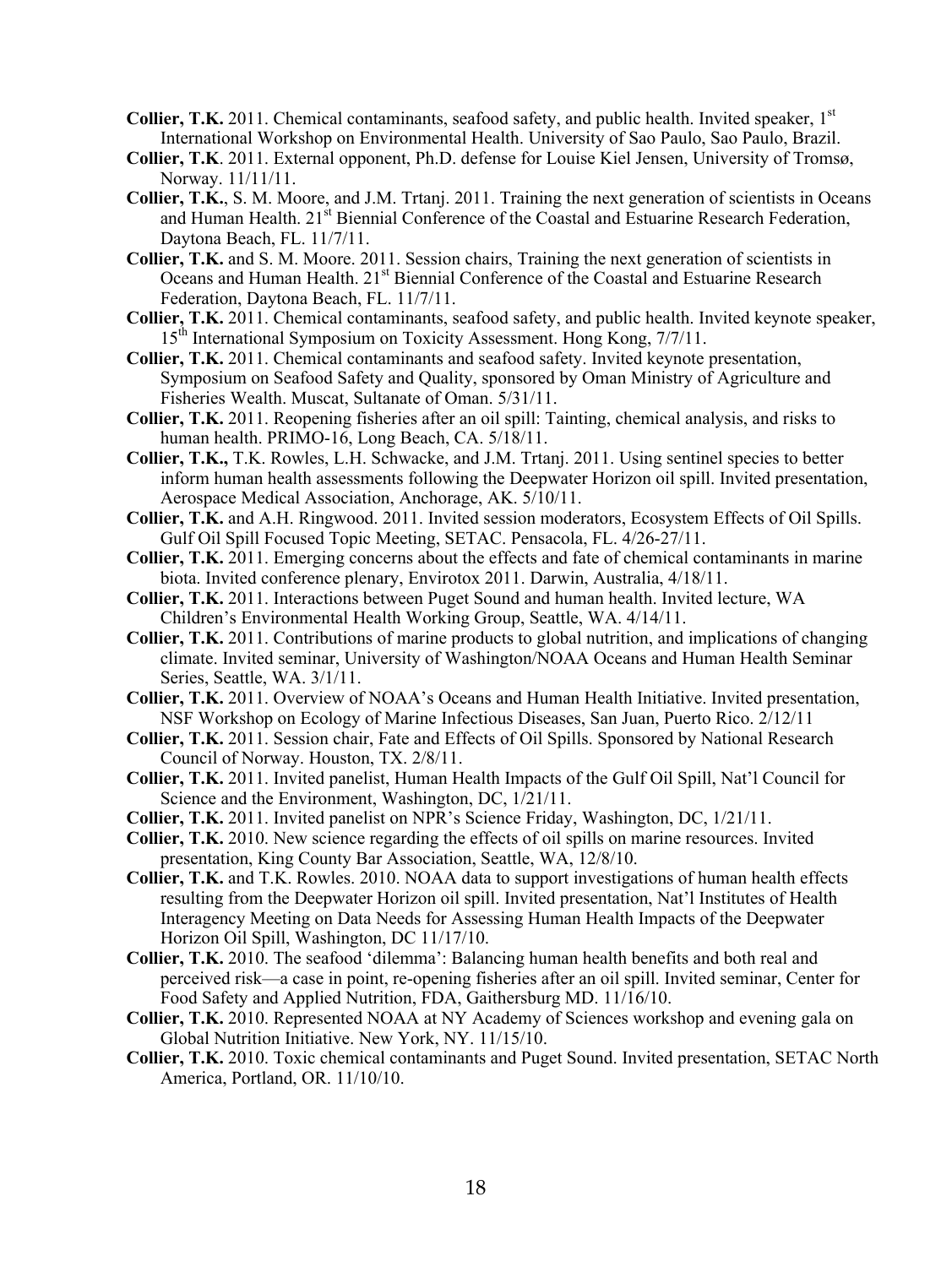- **Collier, T.K.** 2010. What a long, strange trip it's been: Striving to understand the stress posed by toxic chemicals in Puget Sound. Invited departmental seminar, School of Aquatic and Fisheries Sciences, University of Washington, Seattle, WA 11/04/10.
- **Collier, T.K.** 2010. Reopening fisheries after an oil spill: Tainting, chemical analysis, and human health. Invited presentation, 45<sup>th</sup> Session of the UJNR Panel on Toxic Microorganisms, Scientific Sessions. Seattle, WA 11/02/10.
- **Collier, T.K.** 2010. Understanding the connections between ocean health and human health. Invited class lecture, Aichi Prefectural University, Nagoya, Japan. 10/27/10.
- **Collier, T.K.** 2010. Environmental criteria for PAHs and implications of recent findings on aquatic animal health. Invited presentation, Physical and Chemical Impacts of Marine Organisms – for Conservation of Biodiversity and Sustainability. Aichi Prefectural University, Nagoya, Japan.
- Walker, S., and **T.K. Collier**. 2010. Panelists for Institute of Medicine workshop on Gulf Long-term Follow-up of Workers. Tampa, FL 9/22/10.
- **Collier, T.K.** 2010. Potential for marine ecological and human health impacts from chemicals of emerging concern (CECs). Invited presentation, California and the World Ocean 2010. San Francisco, CA. 9/9/10.
- **Collier, T.K**. 2010. Polycyclic aromatic hydrocarbons (PAHs) as threats to environmental and human health. Invited presentation, 3<sup>rd</sup> Summer Course on Environmental and Human Health, City University of Hong Kong. 7/15/10.
- **Collier, T.K**. 2010. Sentinel species concepts in NOAA's Oceans and Human Health Program. Invited presentation, 3<sup>rd</sup> Summer Course on Environmental and Human Health, City University of Hong Kong. 7/15/10.
- **Collier, T.K**. 2010. Seafood safety and human health. Invited presentation, 3<sup>rd</sup> Summer Course on Environmental and Human Health, City University of Hong Kong. 7/14/10.
- **Collier, T.K.** and J. Turner. 2010. Oceans and Human Health: An Emerging Discipline. Invited presentation, 3<sup>rd</sup> Summer Course on Environmental and Human Health, City University of Hong Kong. 7/14/10.
- **Collier, T.K.** 2010. Review of sea turtle/oil spill literature. Invited presentation, Sea Turtle and Marine Mammal NRDA Workshop, New Orleans, LA. 6/29/10.
- **Collier, T.K.** 2010. Reopening fisheries after an oil spill: Tainting, chemical analysis, and human health. Keynote presentation, Assoc. Official Analytical Chemists, Annual Meeting of Pac NW Section, Tacoma, WA 6/22/10.
- **Collier, T.K.**, T. Noji, J. Kurland, B. Hoffman, and J. Rapp. 2010. An assessment of current processes for providing habitat science for management. Invited presentation, NOAA Fisheries 1<sup>st</sup> National Habitat Assessment Workshop. St. Petersburg, FL. 5/19/10.
- **Collier, T.K.** 2010. Potential sea turtle exposure to chemical contaminants: Contaminants of emerging concern (CECs). Invited presentation, NOAA Sea Turtle and Contaminants Workshop. Washington, DC. 5/3/10.
- **Collier, T.K.** 2010. Contaminants of emerging concern in coastal and marine ecosystems. Invited presentation, Pollution 2000. Sausalito, CA. 2/23/10.
- **Collier, T.K.** 2010. Impacts of copper on the sensory biology and behavior of salmon. Invited presentation, Alaska Forum on the Environment. Anchorage, AK. 2/9/10.
- **Collier, T.K.** 2009. Contaminated sediments and fish health: The Bad, the Good, and the Ugly. Invited presentation, Green Sturgeon Workshop. Oakland, CA. 12/2/09.
- **Collier, T.K.** 2009. Monitoring for biological effects of oil spills in sub-Arctic U.S. water: Added effects of biomarkers? Invited presentation at workshop on 'Biomarkers—what role can they play in environmental management related to oil and gas activities offshore?' Paris, France. 11/27/09.
- **Collier, T.K.** 2009. Report and conclusions from July 2009 Sousa conservation workshop. Invited presentation, Indo-Pacific Humpback Dolphin Conservation Action Plan meeting, Taipei, Taiwan. 11/1/09.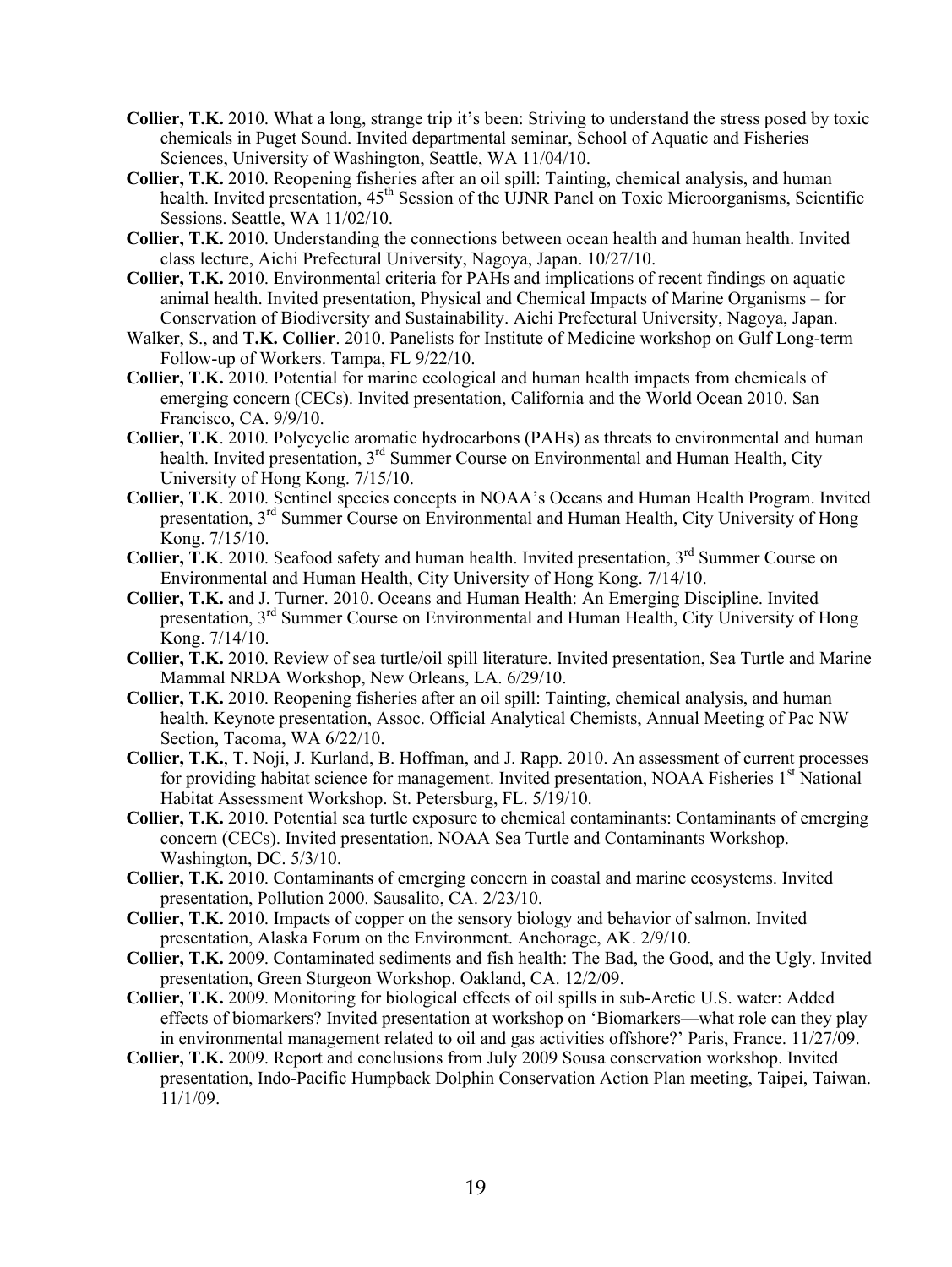- **Collier, T.K.** 2009. Sentinel species concepts in NOAA's OHHI. Invited presentation, NOAA OHHI All-PI meeting. Seattle, WA. 10/7/09.
- **Collier, T.K.** 2009. Toxic chemicals and our aquatic ecosystems: how bad is it? Invited presentation, Pacific Fisheries Legislative Task Force. Astoria, OR. 9/18/09.
- **Collier, T.K.** 2009. Introduction to the subject of toxic chemicals and salmon in the Columbia River. Invited presentation, Northwest Power and Conservation Council, Columbia River Estuary Science-Policy Exchange. Astoria, OR. 9/10/09.
- **Collier, T.K.**, L.L. Johnson, and J.P. Incardona. 2009. Environmental criteria for PAHs and implications of recent findings on aquatic animal health. Invited plenary presentation, International Society for Toxicity Assessment, 14<sup>th</sup> meeting. Metz, France. 8/31/09.
- **Collier, T.K.** 2009. Polycyclic aromatic hydrocarbons (PAHs) as threats to environmental and human health. Invited plenary presentation, International Symposium on Environmental Pollution, Ecology, and Human Health. Tirupati, India. 7/26/09.
- **Collier, T.K.** 2009. Opening keynote address, International Symposium on Environmental Pollution, Ecology, and Human Health. Tirupati, India. 7/25/09.
- **Collier, T.K.** 2009. Working group chair, Group of experts evaluating conservation strategies for *Sousa chinensis.* Taipei, Taiwan, 7/21/09.
- **Collier, T.K.** 2009. Strategies for habitat protection in coastal areas. Invited presentation (for Tom Bigford) at Symposium on Conservation Strategies for *Sousa chinensis* in Taiwan 2009. Taipei, Taiwan. 7/20/09.
- **Collier, T.K.** 2009. Effect of petrochemicals on cetaceans and their prey base. Invited presentation at Symposium on Conservation Strategies for *Sousa chinensis* in Taiwan 2009. Taipei, Taiwan.
- **Collier, T.K.** 2009. NOAA's One Health Approach and its use in early warning systems. Invited presentation to GEO workshop on Priority Earth Observation Needs for Environmental Change and Human Health. Geneva, Switzerland. 7/10/09.
- **Collier, T.K.** 2009. Environmental stressors and disease. Invited presentation to GEOSS Workshop XXVII - Health and the Environment. Geneva, Switzerland. 7/7/09.
- **Collier, T.K**. 2009. Presented testimony on "Effects of endocrine disrupting compounds on fish and wildlife" before U.S. House of Representatives Subcommittee on Insular Affairs, Oceans, and Wildlife. Washington, DC. 6/09/09.
- **Collier, T.K**. 2009. Session chair, Ecological Relevance, at PRIMO-15, Bordeaux, France. 5/19/09.
- **Collier, T.K**., D.A. Baldwin, J.A. Spromberg, M.R. Arkoosh, L.L. Johnson, S. Hecht, and N.L. Scholz 2009. Linking contaminant-associated reductions in fish health to impaired population viability, in order to turn PRIMO into action. Platform presentation at PRIMO-15, Bordeaux, France. 5/19/09.
- **Collier, T.K.** 2009. Co-organizer of workshop "Chemicals of emerging concern" in Costa Mesa, CA. 4/27-29/09.
- **Collier, T.K.** 2009. Linking contaminant-associated reductions in fish health to impaired population viability, in order to support management actions. Invited presentation, annual meeting of Pacific Northwest Chapter of SETAC. Port Townsend, WA. 4/18/09.
- **Collier, T.K.** 2009. Organizer (in conjunction with NOS), Contaminants of Emerging Concern (CEC) Workshop: Adapting NOAA monitoring and research to address CEC management in coastal, marine, and Great Lakes environments. Costa Mesa, CA. 3/11-12/09.
- **Collier, T.K.** 2009. Developing programs to ensure seafood safety and enhance human health: A U.S. perspective. Invited seminar, Symposium on Recent Trends in Environmental Pollution and Impacts. Burapha University, Chonburi, Thailand. 3/4/09.
- **Collier, T.K.** 2009. Fish health, from mechanistic studies to population models, as a tool for assessing impacts of chemical contaminants. Invited seminar, Symposium on Recent Trends in Environmental Pollution and Impacts. Burapha University, Chonburi, Thailand. 3/4/09.
- **Collier, T.K.** 2009. Invited review panel member, Hudson River Foundation. New York, NY. 2/12/09.
- **Collier, T.K.** 2009. Toxic chemicals in the biota of the Salish Sea. Session chair, Puget Sound/Georgia Basin research conference. Seattle, WA. 2/10/09.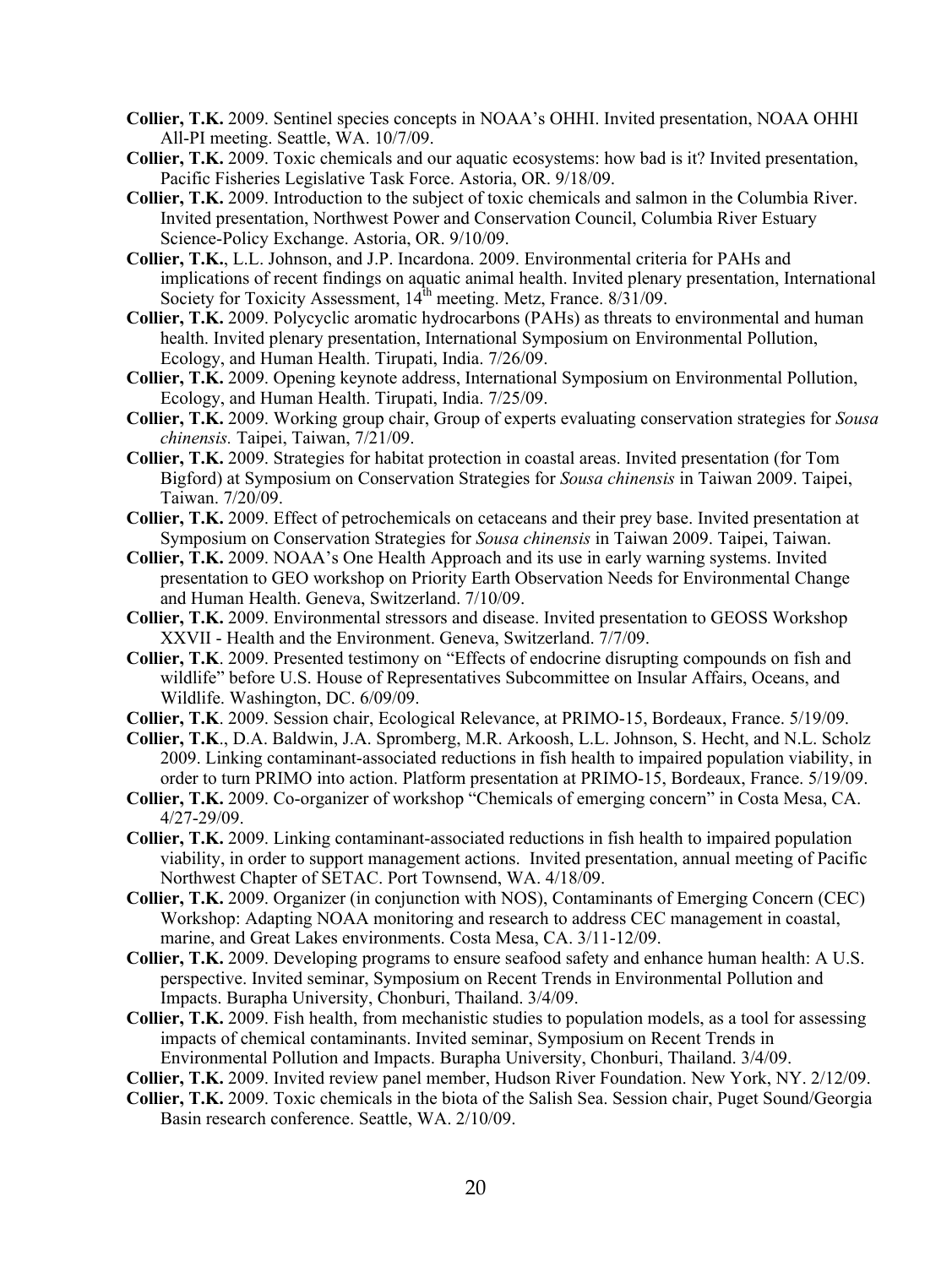- **Collier. T.K.** 2009. Activities and capabilities of environmental and human health programs at the Northwest Fisheries Science Center. Invited presentation, A One Health Approach? Integrating NOAA's Marine Organism and Human Health Related Data for Use in Early Warning Systems. Silver Spring, MD. 2/3/09.
- **Collier, T.K.** 2009. Fish health, from mechanistic studies to population models, as a tool for assessing impacts of chemical contaminants. Invited seminar, National Institute for Environmental Studies, Center for Environmental Risk Research, Tsukuba, Japan. 1/14/09.
- **Collier, T.K.** 2009. Fish health, from mechanistic studies to population models, as a tool for assessing impacts of chemical contaminants. Invited departmental seminar, Stanford University, Hopkins Marine Station, Pacific Grove, CA 1/9/09.
- **Collier, T.K.** 2009. Toxic stormwater runoff: impacts on salmon in Seattle creeks. Invited presentation to the Seattle City Council. Seattle, WA 1/5/09.
- **Collier, T.K.** 2008. Developing programs to ensure seafood safety and enhance human health: A U.S. perspective. Invited lecture, KORDI/AMETEC. Biochemical responses of fish to oil spills and other marine pollutants. Geoje Island, Korea. 11/4/08.
- Anulacion, B.F., S.Y. Sol, and **T.K. Collier**. 2008. Obtaining high quality environmental samples. Invited lecture, KORDI/AMETEC. Biochemical responses of fish to oil spills and other marine pollutants. Geoje Island, Korea. 11/3/08.
- **Collier, T.K.** 2008. The impacts of oil spills on both wild and cultured marine organisms. Invited lecture, KORDI/AMETEC. Biochemical responses of fish to oil spills and other marine pollutants. Geoje Island, Korea. 11/3/08.
- **Collier, T.K.** 2008. Workshop organizer. KORDI/AMETEC. Biochemical responses of fish to oil spills and other marine pollutants. Geoje Island, Korea. 11/2-14/08.
- **Collier, T.K.** 2008. Developing programs to ensure seafood safety and enhance human health: A U.S. perspective. Invited seminar, Ås, Norway. 10/20/08.
- **Collier, T.K.** 2008. The effects of chemical contaminants on fish habitats, fish health, and fish populations. Invited seminar, Marine Environmental Laboratory, Int'l Atomic Energy Administration. Monaco. 10/15/08.
- **Collier, T.K**. 2008. External opponent, Ph.D. defense for Tomas Hansson, Stockholm University. Stockholm, Sweden. 10/3/08.
- **Collier, T.K.** and L.L. Johnson. 2008. Toxic chemical contaminants and salmon in the Columbia River. Invited presentation to the Northwest Power and Conservation Council. Kalispell, MT. 7/15/08.
- **Collier, T.K.** 2008. Working together to protect human and environmental health from toxic chemicals. Invited presentation, Society of American Indians in Government, 5<sup>th</sup> Annual Training Conference. Traverse City MI. 6/4/08.
- **Collier, T.K.** 2008. Overview of NOAA's Oceans and Human Health Initiative and the West Coast Center for Oceans and Human Health. Invited presentation, Society of American Indians in Government, 5<sup>th</sup> Annual Training Conference. Traverse City MI. 6/4/08.
- **Collier, T.K.** 2008. Recent findings on algal toxins, organic chemicals, and marine mammal health (with some chemical ecology for dessert). Invited 'brown bag' seminar, NOAA Fisheries Office of Protected Resources, Silver Spring, MD. 5/28/08.
- **Collier, T.K.** 2008. Session chair, Oil Spills and Aquaculture. World Aquaculture 2008. Busan, Korea. 5/23/08.
- **Collier, T.K.** 2008. The impacts of oil spills on both wild and cultured marine organisms. Invited keynote speaker, World Aquaculture 2008. Busan, Korea. 5/23/08.
- **Collier, T.K.** 2008. Breakout group lead for discussion of NOAA Climate Change priorities. Invited participant at NOAA Climate Change and LMR workshop. Seattle, WA. 5/14/08.
- **Collier, T.K.** 2008. Toxic chemical contaminants and Puget Sound. Invited presentation at Puget Sound Symposium hosted by CH2M Hill, Bellevue, WA. 4/16/08.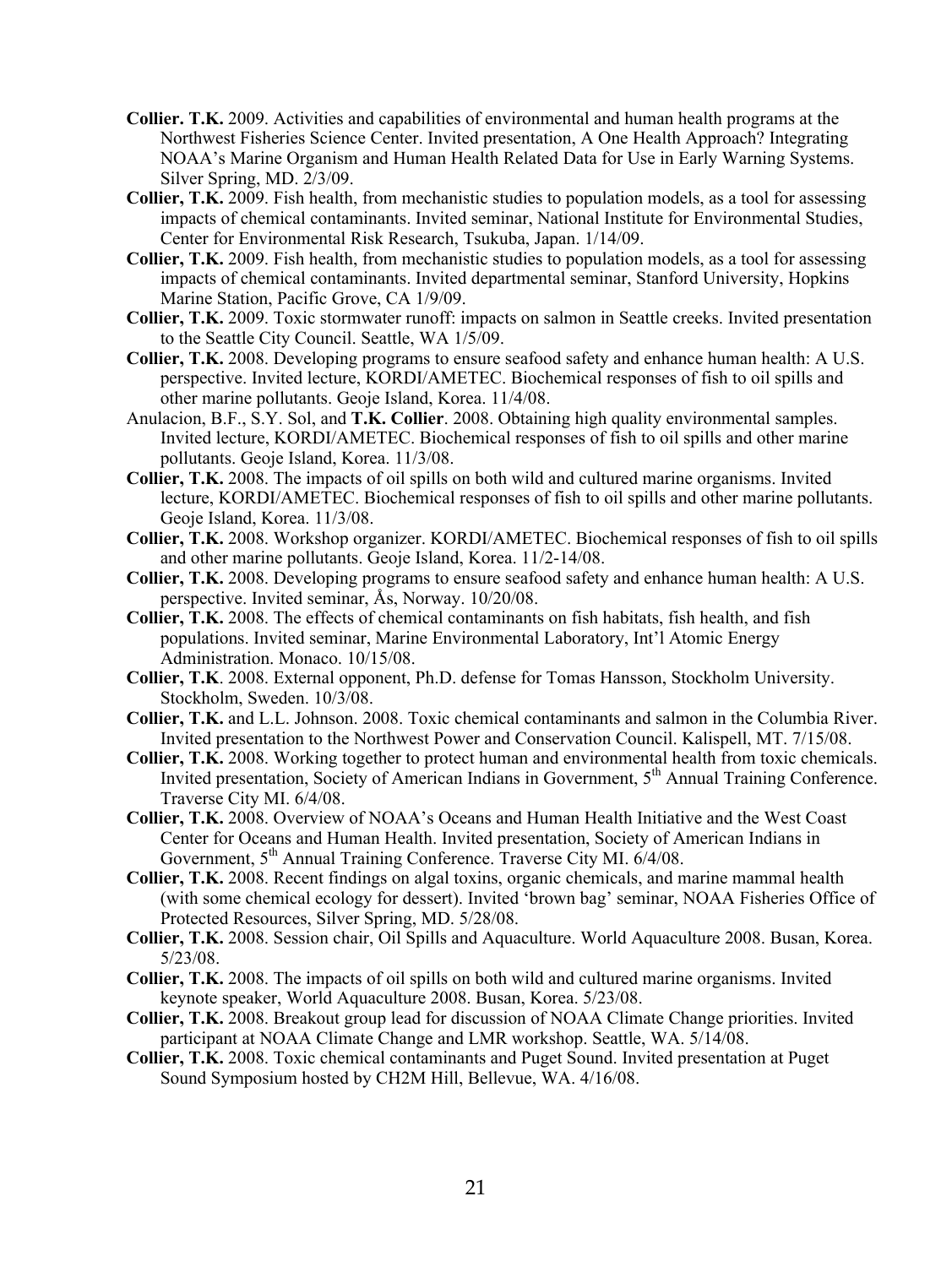- **Collier, T.K.** 2008. Group lead for discussion of NMFS Habitat Science initiative. Invited participant at NMFS' national meeting of Assistant Regional Administrators for Habitat. Silver Spring, MD. 4/8/08.
- O'Neill, S.M and **Collier, T.K.** 2008. Selecting provisional environmental indicators to determine progress in protecting and restoring the Puget Sound ecosystem. Invited presentation to the Leadership Council of the Puget Sound Partnership. 3/26/08.
- **Collier, T.K.** 2008. Invited participant, Water Environment Research Foundation sponsored workshop: Developing a cross-sector research collaboration to address trace organics in receiving water. Alexandria, VA. 3/12-13/08.
- **Collier, T.K.**, W.W. Dickhoff, and U. Varanasi. 2008. The seafood dilemma: A way forward. Invited presentation in Oceans and Human Health session, Ocean Sciences 2008. Orlando, FL, 3/3/08.
- **Collier, T.K.** 2008. Fish health, from mechanistic studies to population models, as a tool for assessing effects of chemical contaminants and other stressors. Invited conference keynote address,  $37<sup>th</sup>$ annual meeting of the Interagency Ecological Program. Asilomar, CA, 2/27/08.
- **Collier, T.K.** 2008. Invited review panel member, National Oceans and Human Health external grants review panel. Arlington, VA. 2/20-22/08.
- **Collier, T.K.** 2008. Working our way up the biological scale from biomarkers to population dynamics: effects of pesticides on fish. Guest lecturer, Environmental Health 590, University of Washington, Seattle, WA. 2/13/08.
- **Collier, T.K.** and S.M. O'Neill. 2008. Selecting provisional environmental indicators to determine progress in protecting and restoring the Puget Sound ecosystem. Invited presentation to the Ecosystem Coordination Board of the Puget Sound Partnership. 2/8/08.
- O'Neill, S.M and **Collier, T.K.** 2008. Selecting provisional environmental indicators to determine progress in protecting and restoring the Puget Sound ecosystem. Invited presentation to the Leadership Council of the Puget Sound Partnership. 1/28/08.
- **Collier, T.K.** D. Baldwin, C. Laetz, J. Incardona, J. Spromberg, and N. Scholz. 2007. Assessing the effects of pesticides, singly and in combination, on fish health and fish populations. Invited conference keynote presentation, "Modern Agriculture: Issues and the Way Forward". Kuala Lumpur, Malaysia. 12/5/07.
- **Collier, T.K.**, W.W. Dickhoff, and U. Varanasi. 2008. The seafood dilemma: A way forward. Invited presentation at OHH All P-I Annual Meeting, Muskegon, MI. 10/23/07.
- **Collier, T.K.** and S.M. O'Neill. 2007. Protecting estuaries from toxic contaminants: What role is there for Biological Observing Systems (BiOS)? Invited presentation at 2007 State of the Estuary Conference, Oakland, CA, 10/18/07.
- **Collier, T.K.** 2007. Considerations for use and/or removal of creosote-treated wood along the shoreline of Bainbridge Island, WA. Invited presentation at public town hall meeting by the City of Bainbridge Island. Bainbridge Island, WA. 10/15/07.
- **Collier, T.K**., G.M. Ylitalo, and M.M. Krahn. 2007. Chemical contaminants and southern resident killer whales (*Orcinus orca*). Invited presentation at *12th Annual Symposium/Workshop on Cetacean Ecology and Conservation. Threats and Strategies: Reflections of the Year of the Dolphin*. Taipei, Taiwan. 10/9/07.
- **Collier, T.K.,** Assessing seafood safety in the aftermath of Hurricane Katrina. Invited presentation, AFS Special Symposium *Mitigating impacts of natural disasters on fisheries ecosytems*. 137th Annual Meeting, American Fisheries Society, San Francisco, CA. 9/5/07.
- **Collier, T.K.** 2007. Restored urban streams in the Pacific Northwest as indicators of ecosystem health. Invited presentation, Fort Johnson Seminar Series. Charleston, SC. 8/31/07.
- **Collier, T.K.** 2007. Putting the 'eco' into ecotoxicology. Invited presentation, Hollings Marine Laboratory Brown Bag Seminar Series. Charleston, SC. 8/30/07.
- **Collier, T.K.** 2007. Urbanizing coastal streams in the Pacific Northwest as sentinel habitats. Invited presentation, Coastal Zone '07. Portland, OR. 7/26/07.
- **Collier, T.K.** 2007. Session chair, Oceans and Human Health. Coastal Zone '07. Portland, OR. 7/23/07.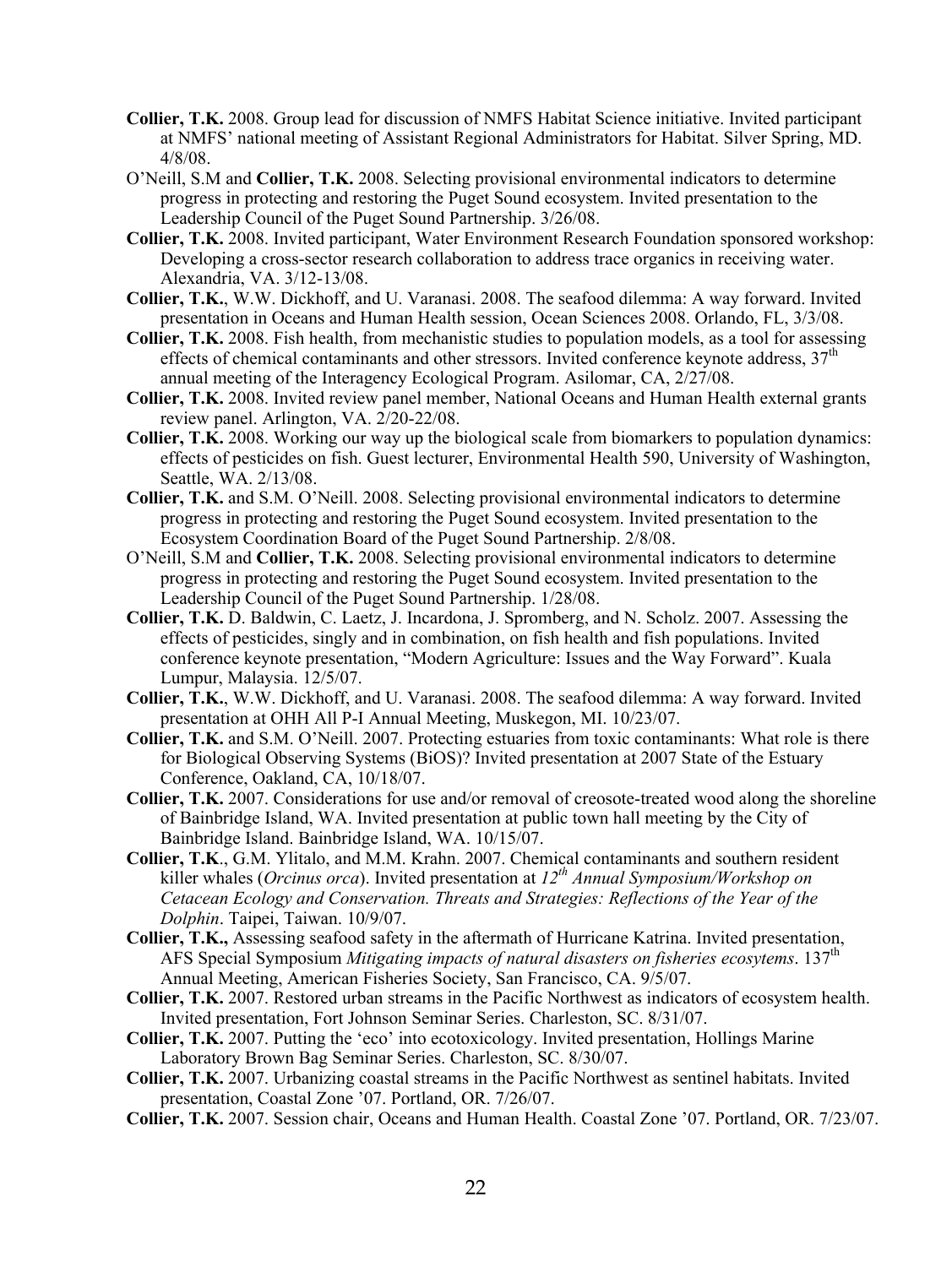- **Collier, T.K.** 2007. Pesticides and Pacific salmon: linking exposure to physiology, behavior, growth, survival, and long-term productivity. 14<sup>th</sup> Symposium on Pollutant Responses in Marine Organisms PRIMO-14. Florianopolis, Brazil. 5/9/07.
- **Collier, T.K.** 2007. Session chair (with Sue Codi), Endocrine Disruption and Biological Modeling. 14th Symposium on Pollutant Responses in Marine Organisms PRIMO-14. Florianopolis, Brazil. 5/9/07.
- **Collier, T.K.** 2007. National Core Coastal Indicators Workshop. Invited participant and breakout group (Water Quality) rapporteur. Linthicum Heights, MD. 5/1-3/07.
- **Collier, T.K.**, S.M. O'Neill, J.E. West, and N.L. Scholz. 2007. Toxic chemical contaminants and Puget Sound. 2007 Georgia Basin/Puget Sound Research Conference. Vancouver, BC. 3/29/07.
- **Collier, T.K.** 2006. Establishing programs to ensure seafood safety and enhance human health. Invited keynote address, 2006 Qingdao Symposium on Marine Environmental Monitoring. Qingdao, China. 11/10/06.
- **Collier, TK.**, F.J. Loge, M.R. Arkoosh, L.L. Johnson, and T.R. Ginn. 2006. Increased disease-induced mortalities in outmigrant salmon due to environmental stressors. VIIth International Congress on the Biology of Fish, St. John's, Newfoundland. 7/22/06.
- **Collier, TK.** 2006. Fish health, from mechanistic studies to population models, as a tool for assessing effects of chemical contaminants. Invited presentation, VIIth International Congress on the Biology of Fish, St. John's, Newfoundland. 7/20/06.
- **Collier, TK.** 2006. Course Organizer. Methods and strategies for conducting environmental assessments in developing economies. AMETEC Training Course, Geoje Island, Korea. 6/12- 6/22/06.
- **Collier, TK.** 2006. Connecting ecosystems to human health in Puget Sound. Invited speaker, Puget Sound Toxics Forum, Seattle, WA. 4/5/06.
- **Collier, TK.** 2006. Using modeling and empirical data to estimate population level effects from sublethal stress. Invited seminar, San Francisco Estuary Institute, Oakland, CA. 3/14/06.
- **Collier, TK.** 2006. Using biology to assess the effectiveness of remediation and restoration activities. Invited presentation, Assoc. State and Territorial Solid Waste Management Officials. San Francisco, CA. 3/14/06.
- **Collier, TK.** 2006. Assessing seafood safety after Hurricane Katrina: Is there a role for OHHI in environmental emergencies? Invited presentation, OHH Principal Investigators Meeting. Charleston, SC. 1/19/06.
- **Collier, TK.** 2006. Sentinel species concepts in NOAA's WCCOHH Program. Invited presentation, OHH Principal Investigators Meeting. Charleston, SC. 1/19/06.
- **Collier, TK.** 2005. Effects of Hurricane Katrina on fisheries in the northern Gulf of Mexico. Invited speaker and panelist for special session 'The Science of Environmental Catastrophes: 2005, the Year of the Hurricane'. SETAC National Conference, Baltimore MD 11/16/05.
- Johnson LL, OP Olson, GY Ylitalo, C Rice, and **TK Collier.** 2005. Fish habitat use and chemical contaminant exposure at restoration sites in Commencement Bay, Washington. Interactive presentation by Tracy Collier. SETAC National Conference, Baltimore MD 11/15/05.
- **Collier, TK.** 2005. Effects of land-based runoff on the health of anadromous and marine fish: From Seattle rain to hurricanes. Invited presentation. APEC Symposium, Protection of the Marine Environment from Land-based Sources of Pollution. Busan, Korea. 11/3/05.
- **Collier** TK. 2005. Session chair. Contaminants, Oceans, and Human Health. Estuarine Research Federation Annual Meeting, Norfolk, VA. 10/18/05.
- Incardona, **TK Collier**, and NL Scholz. 2005. Invited presentation. Estuarine Research Federation Annual Meeting, Norfolk, VA. 10/18/05.
- Collier**, T.K.,** BF Anulacion, SY Sol, GM Ylitalo, and LL Johnson. 2005. PAH-induced impairment of fish health in Kitimat Arm, BC: Contaminant sources vs contaminant effects. Invited presentation. Estuarine Research Federation Annual Meeting, Norfolk, VA. 10/18/05.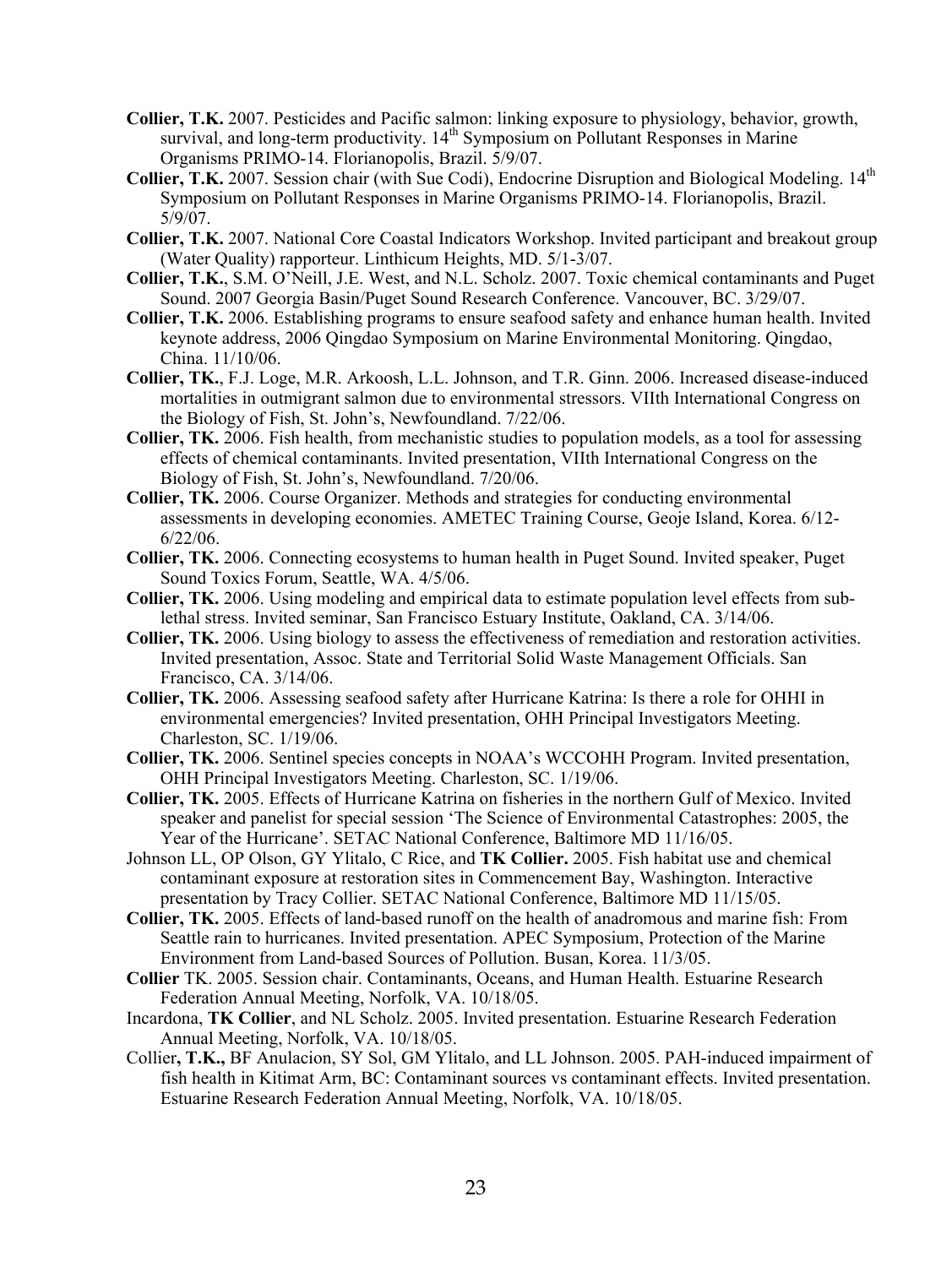- Loge, F, MR Arkoosh, T Ginn, LL Johnson, **TK Collier**. 2005. Impact of environmental stressors on the dynamics of disease transmission. Invited presentation, presented by **TK Collier**. Estuarine Research Federation Annual Meeting, Norfolk, VA. 10/17/05.
- **Collier, T.K.** (2005). Assessing the effects of storm runoff on fish and their ecosystems. Presented at Coastal Storms Project Final Wrap-up and Constituent Outreach workshops, in Jacksonville and Daytona Beach, FL 1/25 and 1/26/05.
- **Collier, T.K.** (2004). Toxic chemicals affect both ocean ecosystems and human health. Invited departmental seminar. Xiamen University, Department of Chemistry. Xiamen, Fujian, China. 12/10/04.
- **Collier, T.K.** (2004). Environmental monitoring for toxic chemicals in aquatic ecosystems. Short course taught at Xiamen University, Department of Chemistry. Xiamen, Fujian, China. 12/8-9/04.
- **Collier, T.K.** (2004). Session chair. Water quality restoration in and around the built environment. 2<sup>nd</sup> National Conference on Coastal and Estuarine Habitat Restoration. Seattle, WA 9/14/04.
- **Collier, T.K.** (2004). Northwest Fisheries Science Center research in Puget Sound. Seminar presented to NOAA's Chesapeake Bay Office, Annapolis, MD 8/24/04.
- **Collier, T.K.** (2004). Impacts of oil and dispersants on NOAA trust resources. Presented at NOAA Dispersants Summit, Washington DC 7/27/04.
- **Collier, T.K.** (2004). Current aquatic toxicology issues related to Superfund site management decisions. Presented to USEPA Region IX Biological Technical Assessment Group, Oakland, CA 7/21/04.
- **Collier, T.K.** (2004). Workgroup co-chair. "Extension of molecular and computational information to risk assessment and regulatory decision-making". Pellston Workshop sponsored by SETAC/SOT "Emerging Molecular and Computational Approaches for Cross-Species Extrapolations". Portland, OR 7/18-7/23/04.
- **Collier, T.K.** (2004). Modern approaches for linking contaminant exposure to meaningful biological endpoints. Presented at APEC workshop "Modern Approaches to Linking Exposure to Toxic Compounds and Biological Effects". Brisbane, Australia. 7/13/04.
- **Collier, T.K.** (2004). Co-organizer, "Modern Approaches to Linking Exposure to Toxic Compounds and Biological Effects". Workshop sponsored by Asia-Pacific Economic Cooperation, Brisbane, Australia. 7/10-7/17/04.
- **Collier, T.K.,** J.P. Meador, and N.L. Scholz (2004). Toxicology issues associated with the use of treated wood in surface waters. Presented at a workshop entitled 'Use and permitting of treated wood in the San Francisco estuary', sponsored by the Bay Planning Coalition. Oakland, CA 6/3/04.
- **Collier, T.K.** (2004). Overview of NWFSC research plans under NOAA's Oceans and Human Health Initiative. Presented to NOAA OHH workshop, Silver Spring, MD. 5/4/04.
- **Collier, T.K.** (2004). ECD capabilities for environmental assessments and seafood safety research. Presented to Tsleil-Waututh First Nation and EcoTrust. Seattle, WA. 4/27/04.
- **Collier, T.K.** (2004). Effects of oil on fisheries: Lessons from the EXXON Valdez and beyond. Symposium Plenary Address, 11<sup>th</sup> Symposium, Sample Handling for Environmental and Biological Analysis. Baiona, Spain, April 19, 2004.
- **Collier, T.K.** (2004). Session chair, Special Session on the Prestige Oil Spill. 11<sup>th</sup> Symposium, Sample Handling for Environmental and Biological Analysis. Baiona, Spain, April 19, 2004.
- **Collier, T.K.** (2004). Overview of ECD research pertinent to natural resource injury assessment in Portland Harbor. Presented to Portland Harbor Trustees. April 8, 2004.
- **Collier, T.K.** (2004). Toxic chemicals and endangered species. Invited departmental seminar at Duke University. Durham, NC, 2/27/04.
- **Collier, T.K.,** L.L. Johnson, M.R. Arkoosh, N.L. Scholz, and J.P. Meador (2004). Toxic contaminants in PNW estuaries, and effects on Pacific salmon. Invited presentation, Annual Meeting of Oregon Chapter, AFS. Sunriver, OR, 2/18/04.
- **Collier, T.K.** (2004). Endocrine disruption and developmental abnormalities: 'New' toxicology threats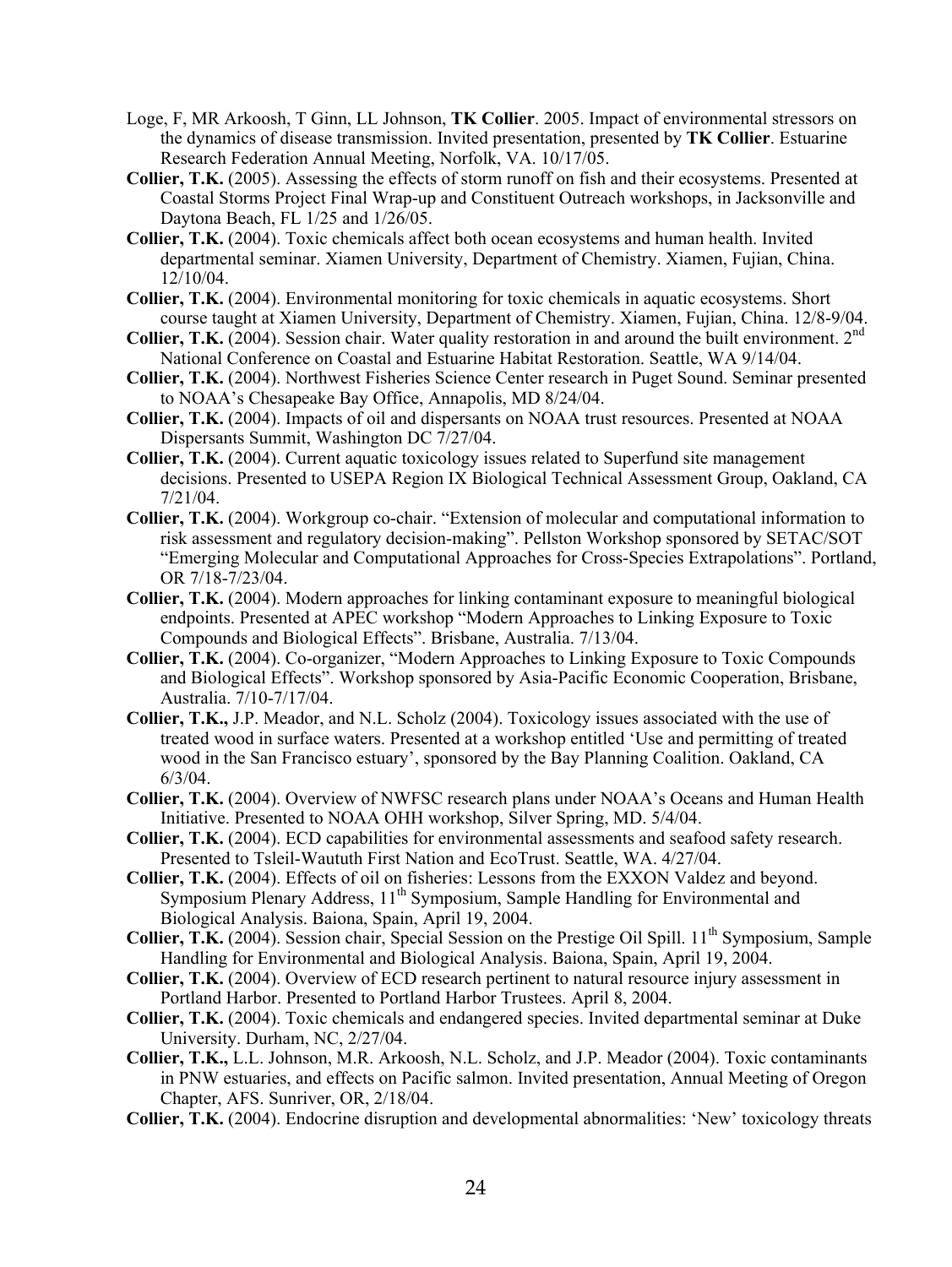for estuarine fish. Invited presentation at CALFED Workshop 'Contaminant Stressors in the Bay-Delta Watershed'. Sacramento, CA. 2/4/04

- **Collier, T.K.** J Labenia, MS Myers, JA Spromberg, and NL Scholz (2004). Prespawn mortality in adult coho salmon: Interaction between urban environments and weather. Invited presentation at 2004 national meeting of the American Meteorological Society, Symposium on 'The Nexus Between Urban and Coastal Environments'. Seattle, WA. 01/14/04.
- **Collier, T.K.** (2003). Session organizer and chair (with S. Marshall Adams). Making Ecotoxicology Studies Relevant: The 'So What' Question. SETAC North America conference, Austin, TX. 11/12/03.
- **Collier, T.K.** J.S. Labenia, J.A. Spromberg, N.L. Scholz (2003). Prespawn mortality in coho salmon of hatchery origin: So what? Invited presentation at SETAC North America conference, Austin, TX. 11/11/03.
- **Collier, T.K.** (2003). Session organizer and chair (with Jocelyne Hellou). Predicting Field Effects of PAHs from Laboratory Studies. SETAC North America conference, Austin, TX. 11/11/03.
- **Collier, T.K.** (2003). Salmon Toxicology 101. Invited presentation at NW Salmon Recovery Conference. Seattle, WA 11/05/03.
- **Collier, T.K.** (2003). Possible management actions for dealing with contaminant loads in southern resident killer whales. Presented at 'Disease, Pollution and Contaminants: A Workshop to Discuss Management Measures for Puget Sound Killer Whales'. Seattle, WA 10/24/03
- **Collier, T.K.** (2003). Endocrine disruption and developmental abnormalities: 'New' toxicology threats for estuarine fish. Invited plenary presentation at  $\vec{6}^{\text{th}}$  Biennial State of the Estuary Conference, Oakland, CA 10/21/03.
- **Collier, T.K.** (2003). Do toxic chemicals limit the productivity of aquatic ecosystems? Invited departmental lecture at University of Stockholm, Stockholm, Sweden. 10/1/03.
- **Collier, T.K.** and G.M. Ylitalo. (2003). Chemical contaminants in cultured fish: Risks, perceptions, and precautions. Invited lecture at Norges Landbrukshøgskole, Ås, Norway. 9/29/03.
- **Collier, T.K.** and G.M. Ylitalo. (2003). Invited short course on seafood as a source of contaminant exposure for Native Americans. Presented at Water Quality Training course sponsored by Northwest Environmental Training Center, Randle, WA, 9/17/03.
- **Collier, T.K.** and M.R. Arkoosh (2003). Contaminant effects on immune function of endangered fish. Invited platform presentation, 133<sup>rd</sup> American Fisheries Society Annual Meeting. Quebec City, Quebec, Canada. 8/13/03.
- **Collier, T.K.** (2003). Ecotoxicology at the Northwest Fisheries Science Center. AMS-NOAA Teacher Workshop, NWFSC, Seattle, WA 6/26/03.
- **Collier, T.K.** (2003). Ecotoxicology at the Northwest Fisheries Science Center. Kenmore Senior tour group. NWFSC, Seattle, WA 6/24/03.
- **Collier, T.K.** (2003). Presentation to student orientation session for NOAA's Educational Partnership Program. Seattle, WA. 6/10/03
- **Collier, T.K.** J Labenia, MS Myers, GM Ylitalo, and NL Scholz (2003). Extreme PRIMO—Premature mortality of adult coho salmon associated with stormwater discharges. Platform presentation, PRIMO 12. Safety Harbor, FL. 5/9/03.
- **Collier, T.K.** (2003). Determining tissue and sediment effects thresholds for protecting aquatic species from harmful effects of toxic contaminants (PAHs, TBT, PCBs). Invited lecture, PRIMO 12 Short Course on Aquatic Toxicology. Safety Harbor, FL. 5/9/03.
- **Collier, T.K.** (2003). Do toxic chemicals limit the productivity of our aquatic ecosystems? Invited departmental seminar. Alfred Wegener Institute for Polar and Sea Research. Bremerhaven, Germany. 4/25/03.
- Ylitalo, G.M., J. Buzitis, K. Lynch, L. Reed, S.M. O'Neill, J.E. West, M.M. Krahn, and **T.K. Collier**. (2003). Recent exposure of adult coho salmon from Puget Sound to polycyclic aromatic hydrocarbons. Puget Sound/Georgia Basin Research Conference.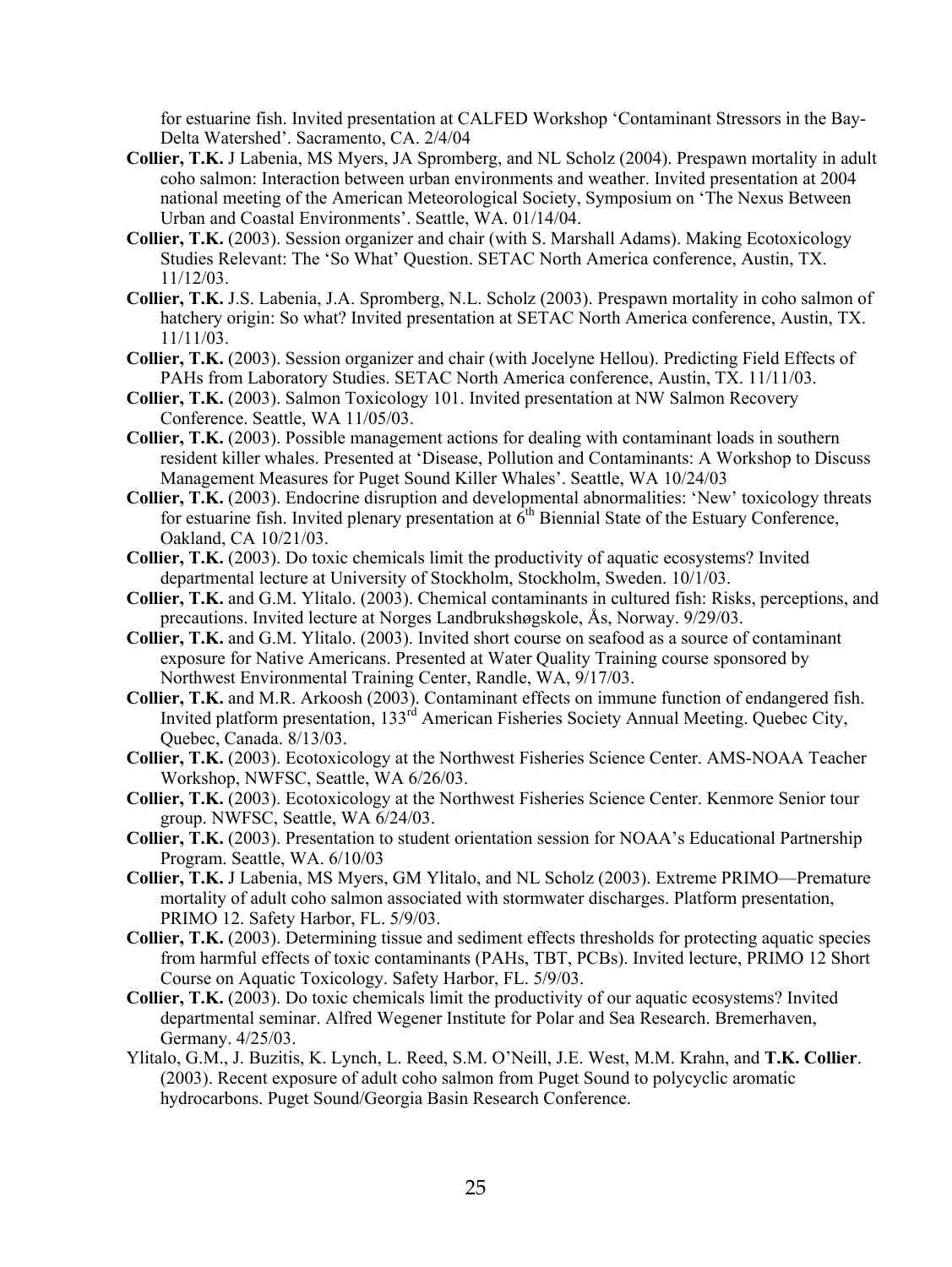- **Collier, T.K.** (2003). Lessons from the T/V Prestige oil spill in Galicia, Spain. Invited lecture for 'Science of Oil Spills' course, HAZMAT/ORR. Seattle, WA 3/20/03.
- **Collier, T.K.** (2003). Toxic contaminants and environmental fish health. Invited presentation to the Columbia River Inter-Tribal Fisheries Commission Water Quality Workshop. Warm Springs Indian Reservation. 3/14/03.
- **Collier, T.K.** (2003). Pre-spawn mortality in Pacific salmon on the northwest coast of North America. Invited departmental seminar, Oregon State University, Corvallis, OR 3/5/03.
- **Collier, T.K.** (2003). A traditional Thanksgiving on the Spanish coast—response to the Prestige oil spill. ECD seminar series, Seattle, WA. 1/26/03.
- **Collier, T.K.** (2002). Member of US Delegation to assist in response to T/V Prestige oil spill. La Coruña, Spain. 11/26/02-12/06/02.
- **Collier, T.K.** (2002). Salmon, pesticides, and other toxic compounds. Invited presentation to the Pacific Fisheries Legislative Task Force. Catalina Island, CA. 11/23/02.
- **Collier, T.K.** and L.L. Johnson (2002). Assessing effects of PAH contamination in a marine system and communicating risk across cultures. Presented at SETAC, Salt Lake City UT. 11/17/02.
- **Collier, T.K.** (2002). Conference organizer. Workshop on Modern Approach to Linking Exposure to Toxic Compounds and Biological Health, Ansan, Korea. 9/02.
- **Collier, T.K.** (2002). Linking exposure to toxic compounds to impaired biological health of Pacific salmon. Invited presentation. Ansan, Korea. 9/02.
- **Collier, T.K.** (2002). Determining causality between contaminant exposure and biological responses in field studies in the marine environment. Invited presentation. Ansan, Korea. 9/02.
- **Collier, T.K.** (2002). Conference organizer. Workshop on PCBs in the Puget Sound/Georgia Basin ecosytem. Sponsored by PNWSETAC, NOAA, and USEPA. Friday Harbor, WA 9/02.
- **Collier, T.K.** (2002). Chemical habitat quality and salmon health. Invited speaker. Independent Multidisciplinary Science Team. Corvallis, OR. 5/20/02.
- **Collier, T.K.** (2002). Chemical contaminants and salmon health: Issues for the Willamette River. Invited speaker. Pacific Northwest SETAC annual meeting. Portland, OR. 5/18/02.
- **Collier, T.K.** (2002). Effects of contaminated sediments on marine and estuarine animals. Invited speaker. Pacific Estuarine Research Society. Portland, OR 5/3/02.
- **Collier, T.K.** (2002). Polycyclic aromatic hydrocarbons in the aquatic environment: Still an emerging issue after 25 years? Invited departmental seminar, UC Riverside, Riverside, CA. 4/24/02.
- **Collier, T.K.** (2002). Overview of Ecotoxicology and Environmental Fish Health Program. Presented at NWFSC/CIMRS collaboration planning meeting. Newport, OR. 4/3/02.
- **Collier, T.K.** (2002). Chemical habitat quality and salmon health. Invited speaker. Salmonid Restoration Federation Annual Meeting. Ukiah, CA. 2/28/02.
- **Collier, T.K.** (2002). Panel reviewer. CALFED Ecosystem Restoration Program. Davis CA. 2/25- 2/27/02.
- **Collier, T.K.** (2000). Review of NOAA/NMFS white papers on sediment and tissue thresholds for chemical contaminants. Invited speaker at PNWSETAC Annual meeting. Lacey, WA. 5/11/00.
- **Collier, T.K.** (2000). After listing, then what? The salmon recovery process. Presentation at ECD Science Forum, 5/24/00.
- **Collier, T.K.** (1999). The science of contaminated sediments. Invited presentation at Northwest Regional Conference on Contaminated Sediments. Portland, OR. June 24, 1999.
- **Collier, T.K.** (1998). The impacts of chemical contaminants on marine and estuarine animals in Washington State. Invited presentation, Eliminating Toxic and Bioaccumulative Chemicals: A Challenge to Washington State. Tacoma, WA. December 2, 1998.

**Collier, T.K.** (1998). Host, NMFS National Habitat Managers meeting, Seattle, WA. 10/5-10/8/98. (presentations incomplete between 1997 and 2002)

**Collier, T.K.** (1997). Conference organizer. 3rd Annual Conference on Fisheries, Habitat, and Pollution. Charleston, SC. 11/6-11/8/97.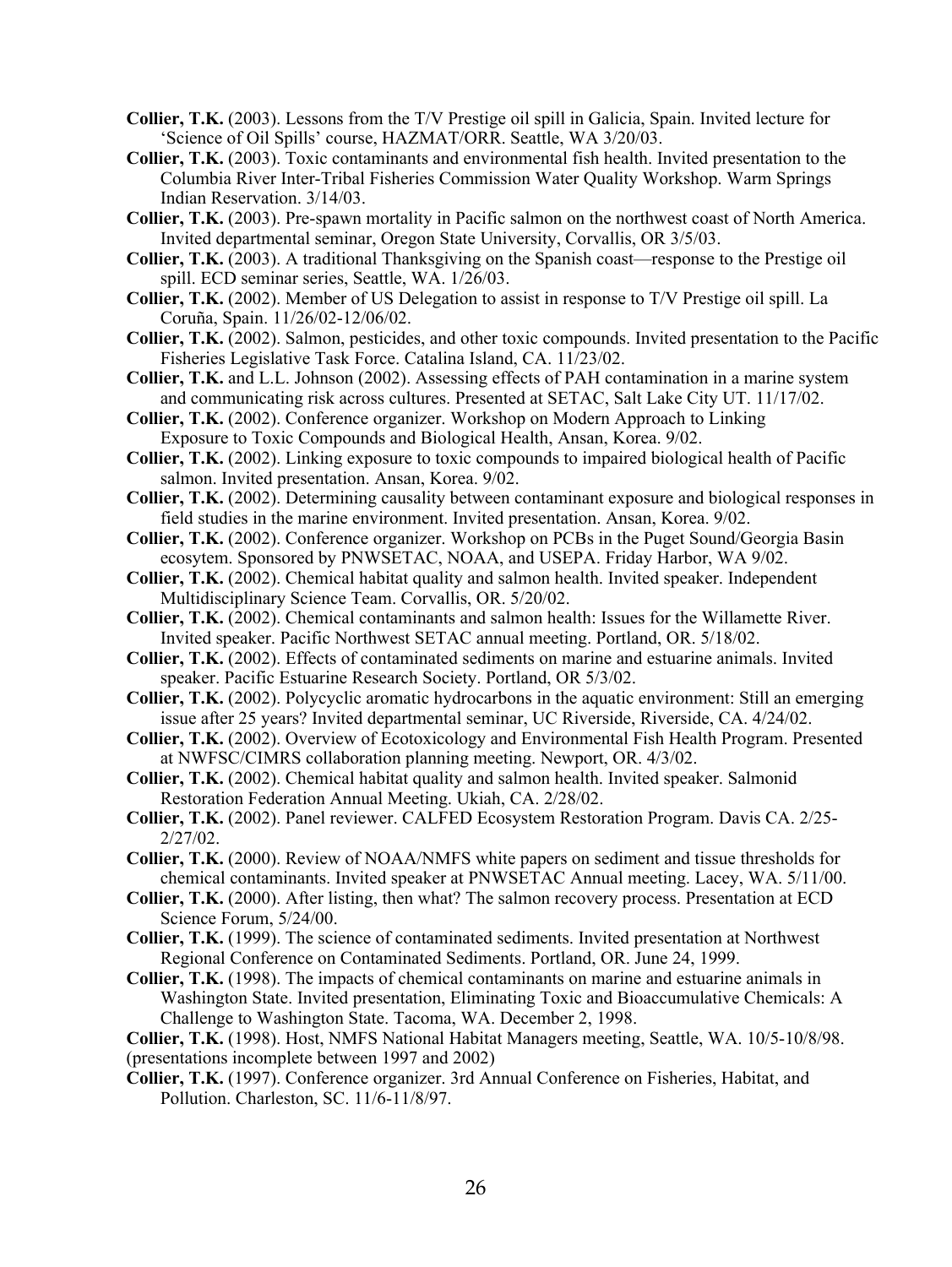- **Collier, T.K.** (1997). Invited participant and rapporteur, NATO Advanced Regional Study Workshop. Biomarkers: A Pragmatic Basis for Remediation of Severe Pollution in Eastern Europe. Cieszyn, Poland. September 20-25, 1997.
- **Collier, T.K.** (1997). Session chair, Xenobiotic transformation enzymes. Ninth Int'l Symposium on Pollutant Responses in Marine Organisms, Bergen, Norway, 4/28/97.
- Myers, M.S., B. French, W.L. Reichert, M.L. Willis, B.F. Anulacion, **T.K. Collier**, and J.E. Stein. (1997). Reductions in CYP1A expression and hydrophobic DNA adducts concentration in liver neoplasms in English sole: Further evidence supporting the "resistant hepatocyte" model of hepatocarcinogenesis in this species. Presented at Ninth Int'l Symposium on Pollutant Responses in Marine Organisms, Bergen, Norway, 4/28/97.
- Anulacion, B.F., M.S. Myers, M.L. Willis, and **T.K. Collier.** (1997). Quantitation of CYP1A expression in two flatfish species showing different prevalences of contaminant-induced hepatic disease. Presented at Ninth Int'l Symposium on Pollutant Responses in Marine Organisms, Bergen, Norway, 4/28/97.
- **Collier, T.K**., L.L. Johnson, C.M. Stehr, M.S. Myers, and J.E. Stein. A comprehensive assessment of the impacts of contaminants on fish from an urban waterway. Presented at 9th Int'l Symposium on Pollutant Responses in Marine Organisms, Bergen, Norway, 4/30/97.
- **Collier, T.K.** Injury endpoints in natural resource damage assessment: A case study. Invited paper and panel discussion at ASTM-sponsored Seventh Symposium on Environmental Toxicology and Risk Assessment: Biomarkers and Risk Assessment. St. Louis, MO. 4/9/97.
- Anulacion, B.F., B.D. Bill and **T.K. Collier** (1996). Stability of cytochrome P4501A-associated enzyme activity in frozen tissue specimens from teleosts. Presented at 17th Annual Meeting SETAC, 11/96, Washington, DC.
- **Collier, T.K.**, B.F. Anulacion, B.D. Bill, and A. Goksøyr (1996). Hepatic CYP1A in winter flounder along the Eastern seaboard: Results from seven years of monitoring. Presented at 17th Annual Meeting SETAC, 11/96, Washington, DC.
- **Collier, T.K.**, L.L. Johnson, M.S. Myers, and J.E. Stein (1996). The ecotoxicological consequences of increasing urbanization of coastal areas. Presented at Int'l Symposium on Environ. Chem. and Toxicol., 7/15/96. Sydney, Australia.
- **Collier, T.K**. (1996). The ecotoxicological consequences of increasing urbanization of coastal areas. Invited Faculty Seminar, presented at the Royal Melbourne Institute of Technology. 7/11/96, Melbourne, Australia.
- **Collier, T.K**. (1996). Invited Departmental Seminar, presented at the Royal Melbourne Institute of Technology. 7/12/96, Melbourne, Australia.
- Anulacion, B.F., T. Hom, W.L. Reichert, and **T.K. Collier**. (1995). Temporal changes in CYP1A, DNA adducts, and contaminant residues in fish removed from contaminated sites. Presented at 2nd SETAC World Congress, Vancouver, B.C. November 9, 1995.
- **Collier, T.K.** (1996). Injuries to natural resources in the Duwamish River. Presentation to Elliott Bay Natural Resource Trustees and the Boeing Company. Seattle, WA, 11/6/96.
- **Collier, T.K.** (1996). **Session chair**. Processes of contaminant cycling. Fifth Annual Meeting of the North Pacific Marine Science Organization (PICES). Nanaimo, B.C. October, 1996.
- **Collier, T.K.** (1995). National review panel member for five-year review of Puget Sound Ambient Monitoring Program. Seattle, WA. 9/26-9/28/95.
- **Collier, T.K.** (1995). Biological indicators of oil exposure and effects in vertebrate species. Presentation to State of Alaska personnel responsible for Natural Resource Injury and Damage Assessment. Presented at request of NOAA's Damage Assessment Center. Anchorage, AK. 9/27/95.
- **Collier, T.K.** (1995). NOAA's restoration research program, problems, and goals: Providing a scientific framework for restoration. Presented at the First Annual Northwest Natural Resource Damages Conference. Bellevue, WA. 9/21/95.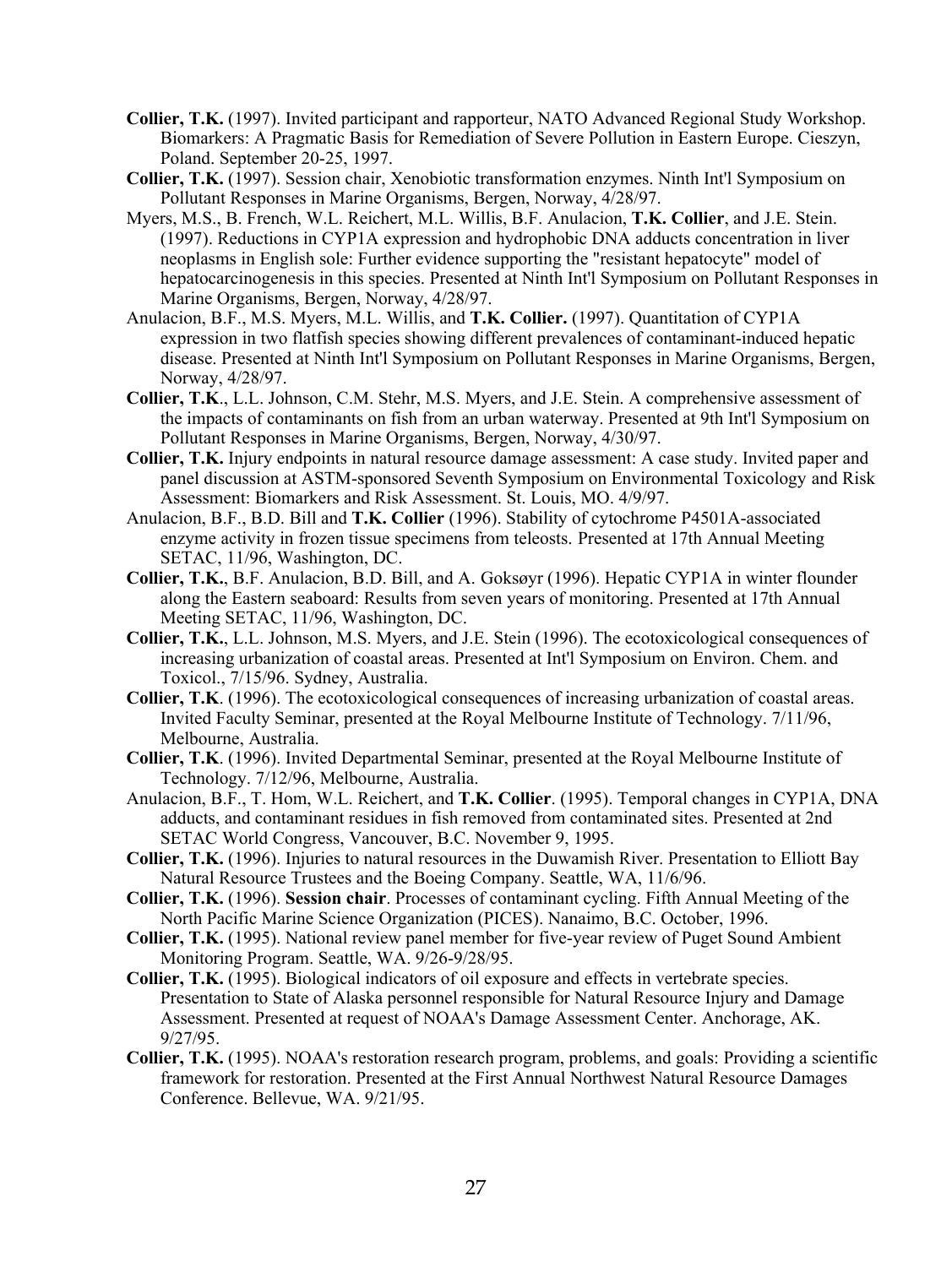- **Collier, T.K.** (1995). Biological indicators of contaminant exposure and effects. Presentation to Oregon and Washington personnel responsible for Natural Resource Injury and Damage Assessment. Presented at request of NOAA's Damage Assessment Center. Seattle, WA. 9/18/95.
- **Collier, T.K.** (1995). The science of habitat restoration. Lecture presented at Seabeck Annual Adult Education/Family Retreat seminar series. Seabeck, WA. 7/27/95.
- **Collier, T.K.** (1995). Salmon issues in the Pacific Northwest. Lecture presented at Seabeck Annual Adult Education/Family Retreat seminar series. Seabeck, WA. 7/26/95.
- **Collier, T.K.** (1995). Marine mammal issues facing the National Marine Fisheries Service. Lecture presented at Seabeck Annual Adult Education/Family Retreat seminar series. Seabeck, WA. 7/25/95.
- **Collier, T.K.** (1995). The EXXON Valdez oil spill: an example of NWFSC science in action. Lecture presented at Seabeck Annual Adult Education/Family Retreat seminar series. Seabeck, WA.
- **Collier, T.K.** (1995). Assessing the efficacy of remediation of contaminated estuarine sediments. **Keynote address** at joint meeting of Pacific Estuarine Research Society and Pacific Northwest Society of Environmental Toxicology and Chemistry. Seattle, WA. 5/12/95.
- **Collier, T.K.** (1995). Presentation to Hylebos Waterway/Commencement Bay Trustees on preliminary results of fish injury assessments and proposal for continued work. Tacoma, WA. 4/11/95.
- **Collier, T.K.**, LL Johnson, MS Myers, E Casillas, JE Stein, and U Varanasi (1995). Incorporation of biomarkers into ecological risk assessments of contaminated nearshore marine habitats. Invited paper at ASTM-sponsored Fifth Symposium on Environmental Toxicology and Risk Assessment: Biomarkers and Risk Assessment. Denver, CO. 4/5/95.
- **Collier, T.K.**, LL Johnson, MS Myers, E Casillas, JE Stein, and U Varanasi (1995). Incorporation of biomarkers into ecological risk assessments of contaminated nearshore marine habitats. Presented at PRIMO-8, Monterey, CA. 4/3/95.
- **Collier, T.K.**, (1995). **Session Chair**. Xenobiotic biotransformation enzymes: Molecular Biological Aspects. PRIMO-8, Monterey, CA. 4/3/95.
- Gallagher, E.P., P.L. Stapleton, **T.K. Collier**, U. Varanasi, and D.L. Eaton. (1995). Biochemical and molecular characterization of glutathione S-transferase expression in English sole and starry flounder. PRIMO-8, Monterey, CA. 4/3/95.
- **Collier, T.K.** 1995. Incorporation of biomarkers into ecological risk assessments of contaminated nearshore marine habitats. Presented at 1995 Marine Ecosystem Monitoring Network Meeting, Nanaimo, B.C. 3/29/95.
- **Collier, T.K.** (1995). Presentation to Washington State Dept. of Ecology staff on use of biomarkers and screening methods for performing environmental assessment. Olympia, WA, 3/9/95.
- **Collier, T.K.** (1995). Participant in South Florida Coastal Ocean Ecosystem Workshop. Miami, FL. 2/27-2/28/95.
- **Collier, T.K.** (1995). Use of flatfish for monitoring Alyeska ballast water treatment plant in Valdez, AK. Invited participant at meeting between Prince William Sound RCAC, Alyeska, and USEPA. Seattle, WA, 1/18/95.
- Anulacion, B.F., M.S. Myers, M.L. Willis, and **T.K. Collier**. (1994). Quantitation of immunohistochemically localized CYP1A in two flatfish species showing different prevalences of contaminant-induced neoplasia. Presented at PANWAT Annual Meeting, Newport, OR, 10/8/94.
- Anulacion, B.F., M.S. Myers, M.L. Willis, and **T.K. Collier**. (1994). CYP1A expression in two flatfish species showing different prevalences of contaminant-induced hepatic disease. Presented at Int'l Symposium on Aquatic Animal Health, Seattle, WA. 9/7/94.
- Myers, M.S., L. L. Johnson, O.P. Olson, C. M. Stehr, M.L. Willis, **T.K. Collier**, B. B. McCain, S.-L. Chan, and U. Varanasi. (1994). Relationships between toxicopathic hepatic lesions and exposure to chemical contaminants in marine Bottomfish species from the Northeast and Pacific Coasts of the United States. Presented at Int'l Symposium on Aquatic Animal Health, Seattle, WA. 9/6/94.
- **Collier, T.K.** (1994). Remediation of contaminated subtidal sediments: How do we proceed? Invited keynote address at 3rd International Marine Biotechnology Conference. Tromsø, Norway. 8/11/94.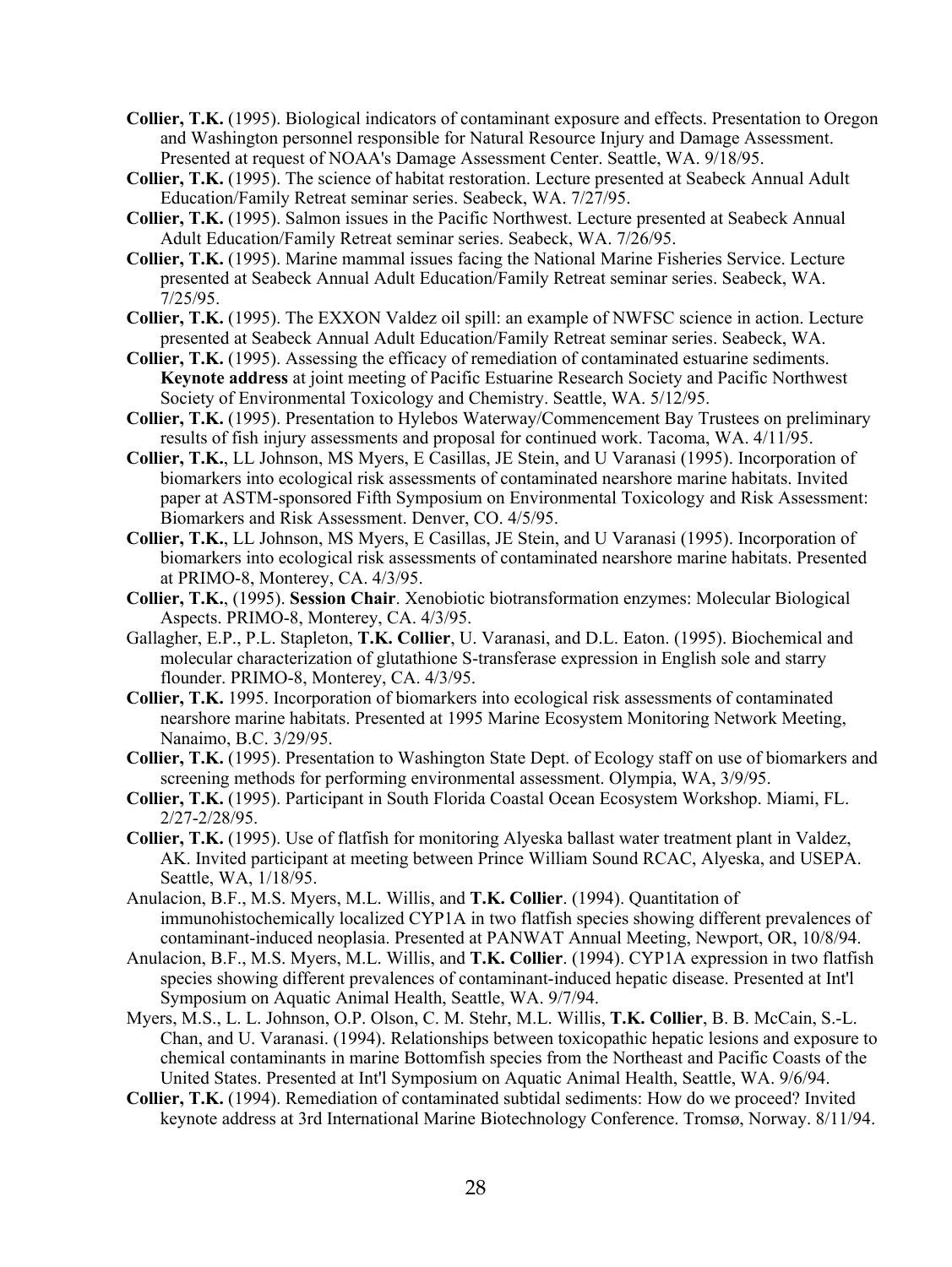- **Collier, T.K.** and L.J. Field. (1994). Eagle Harbor: A case study for remediation of a subtidal Superfund site. Presented at 6th Annual Superfund Environmental Evaluation Workshop. Boston, MA 4/28/94.
- **Collier, T.K.**, J.E. Stein, A. Goksøyr, M.S. Myers, J.W. Gooch, R.J. Huggett, and U. Varanasi. (1994). Biomarkers of PAH exposure and effects in fish from the Elizabeth River, Virginia. Presented at 6th Annual Superfund Environmental Evaluation Workshop. Boston, MA 4/27/94.
- **Collier, T.K.** (1994). Participant at NOAA Science Review for Coastal Ecosystem Health. Miami, FL. 4/19-4/22/94.
- Reichert, W. L., M. S. Myers, B. French, **T. K. Collier**, J. E. Stein, and U. Varanasi. (1994). Molecular epizootiology: Relationships among hepatic DNA adducts, cytochrome P4501A levels and lesions involved in hepatic neoplasia in marine fish. Presented at 85th Annual Meeting of the American Association for Cancer Research in vol 35 of the AACR Proceedings, pg 102 , Abstract #607
- **Collier, T.K.** (1994). Invited participant at Implementation Management Structure workshop for designing ecosystem approaches to restoration following the EXXON Valdez oil spill. Sponsored by Exxon Valdez Oil Spill Trustee Council, Anchorage, AK. 4/13-4/15/94.
- Varanasi, U., **T.K. Collier**, M.M. Krahn, and S.-L. Chan. (1994). Incorporation of screening technologies into early response and sampling strategies: Lessons from the *EXXON Valdez* oil spill. Presented at Prevention, Response, and Oversight 5 years after the *Exxon Valdez* Oil Spill. Anchorage, AK. 3/25/94. Presented by T.K. Collier.
- **Collier, T.K.** (1994). Invited participant at Implementation Management Structure workshop for designing ecosystem approaches to restoration following the EXXON Valdez oil spill. Sponsored by Exxon Valdez Oil Spill Trustee Council, Anchorage, AK. 3/21-3/23/94.
- **Collier, T.K.** (1994). NRDA/Restoration studies being conducted and planned by Environmental Conservation Division. Presented at EC Seminar Series, Seattle, WA. 2/16/94.
- **Collier, T.K.** (1994). Overview of Environmental Conservation Division research directed towards NRDA studies of Commencement Bay/Hylebos Waterway. Presented to the Commencement Bay Natural Resource Trustees, Seattle, WA. 2/8/94.
- **Collier, T.K.** (1993). Invited participant, Prince William Sound Ecosystem Study Planning Workshop. Cordova, AK. 12/4-12/6/93.
- **Collier, T.K.**, B. F. Anulacion, J. E. Stein, A. Goksøyr, and U. Varanasi. (1993). A field evaluation of cytochrome P4501A as a biomarker of contaminant exposure in three species of flatfish. Presented at 14th Annual Meeting SETAC, 11/18/93, Houston, TX.
- **Collier, T.K.** (1993). **Panel Chair**. Technical advisory panel to review guidance documentation developed by Univ. Wyoming/WEST, Inc. for Natural Resource Injury/Damage Assessment under OPA90. Laramie, WY, 11/4/93-11/5/93, and Houston, TX, 11/15/93.
- Varanasi, U., J.E. Stein, L.L. Johnson, **T.K. Collier**, M.S. Myers, and E. Casillas. (1993). Evaluation of biomarkers of contaminant exposure and effects in coastal ecosystems. Presented at ICES, Dublin, Ireland, September, 1993.
- Johansen, L.K., W.T. Roubal, and **T.K. Collier**. (1993). Characterization of glutathione S-transferases (GST) in two benthic fish species with differing susceptibilities to chemical carcinogenesis. Presented at PNWSETAC Annual Meeting, Newport, OR, May 20, 1993.
- Anulacion, B.F. and **T.K. Collier**. (1993). Cytochrome P4501A and associated enzyme activities in fish removed from polluted environments and from fish exposed and depurated in the laboratory. Presented at PNWSETAC Annual Meeting, Newport, OR, May 21, 1993.
- **Collier, T.K.** (1993). Using biomarkers to determine contaminant exposure and associated biological effects in aquatic organisms. Lecture presented at the High Technology Center in Bergen, Norway.
- **Collier, T.K.** (1993). ECD research and assessment of the EXXON Valdez oil spill. Lecture presented at the High Technology Center in Bergen, Laboratory of Marine Molecular Biology. Bergen, Norway. April 30, 1993.
- **Collier, T.K.** (1993). The utilization of species differences for understanding contaminant-induced disease processes. Lecture presented at National Veterinary Institute, Oslo, Norway.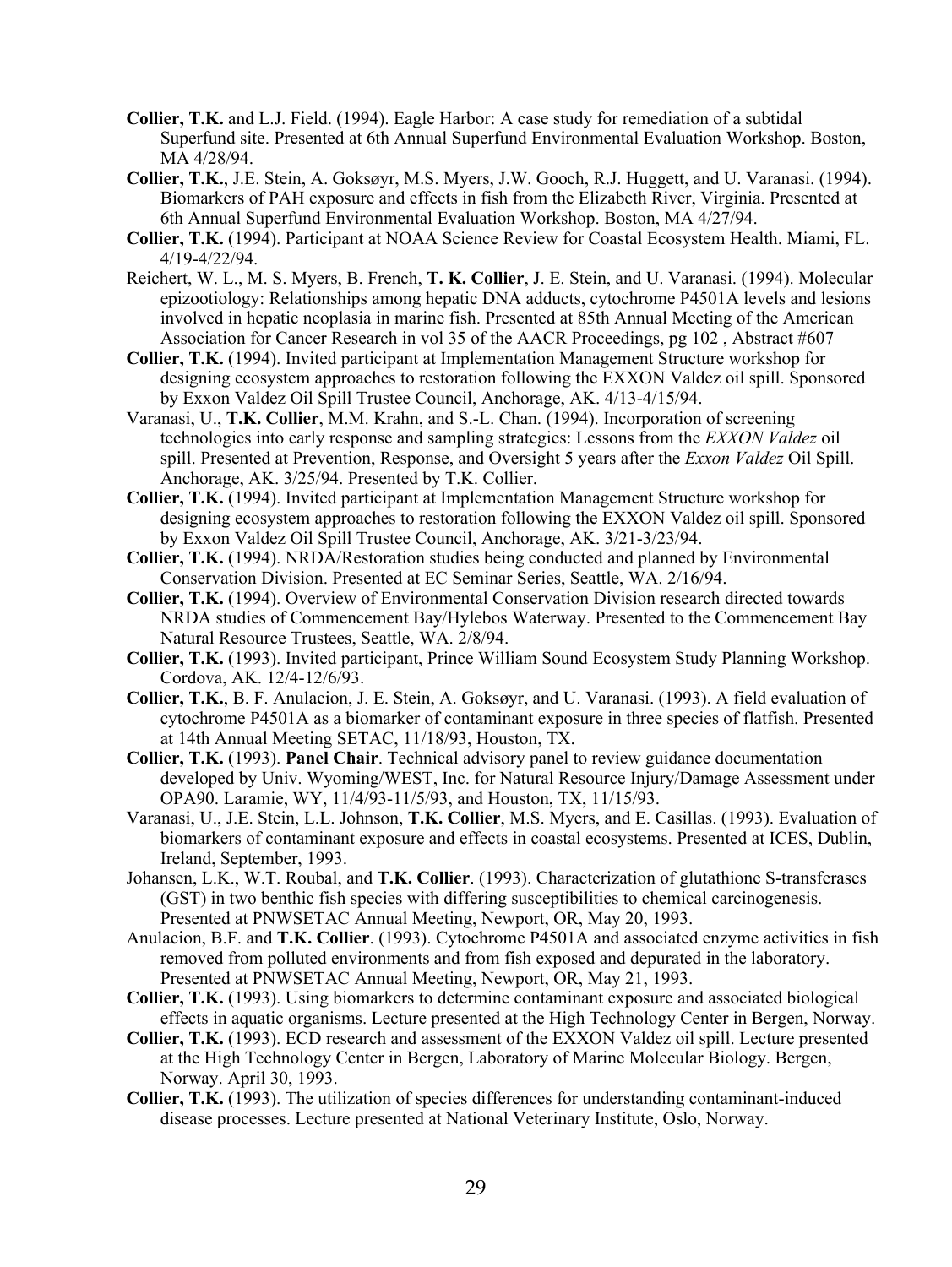- **Collier, T.K**, B.F. Anulacion, A. Goksøyr, C. Grunwald, I. Wirgin, and U. Varanasi. (1993). Relationships between induction of cytochrome P4501A and contaminant residues in feral teleosts. Paper presented at 7th International Symposium on Pollutant Responses in Marine Organisms, Göteborg, Sweden, April 21, 1993.
- **Collier, T.K.**, J.E. Stein, A. Goksøyr, M.S. Myers, J.W. Gooch, R.J. Huggett, and U. Varanasi. (1993). Biomarkers of PAH exposure and effects in oyster toadfish (*Opsanis tau*) from the Elizabeth River, Virginia. Paper presented at 7th International Symposium on Pollutant Responses in Marine Organisms, Göteborg, Sweden, April 21, 1993.
- Myers, M.S., M.L. Willis, A.-M. Husøy, A. Goksøyr, and **T.K. Collier**. (1993). Immunochemical localization of cytochrome P4501A in contaminant-associated hepatic lesions of English sole (*Pleuronectes vetulus*). Paper presented at 7th International Symposium on Pollutant Responses in Marine Organisms, Göteborg, Sweden, April 21, 1993.
- **Collier, T.K.** (1993). **Session Chair**, CYP1A Induction. 7th International Symposium on Pollutant Responses in Marine Organisms, Göteborg, Sweden, April 20, 1993
- Egaas, E., J.G. Falls, W.C. Dauterman, **T.K. Collier**, and J.U. Skåre (1993). The comparative in vitro glutathione S-transferase activity in selected plants, fish, insects, and mammalian species measured with four different second substrates. Paper presented at 7th International Symposium on Pollutant Responses in Marine Organisms, Göteborg, Sweden, April 20, 1993.
- **Collier, T.K.** (1993). Using biomarkers to determine contaminant exposure and associated biological effects in aquatic organisms. Lecture presented at the Norwegian Institute for Water Research, Oslo, Norway, April 19, 1993.
- **Collier, T.K.**, M.M. Krahn, C.A. Krone, L.L. Johnson, M.S. Myers, S.-L. Chan, and U. Varanasi. (1993). Oil exposure and effects in subtidal fish following the EXXON Valdez oil spill. Presented at the 1993 International Oil Spill conference, March 31, 1993, Tampa Bay, FL.
- **Collier, T.K.**, W.T. Roubal, L.K. Johansen, E.P. Gallagher, E. Egaas, and U. Varanasi (1993). Characterization of glutathione S-transferases (GST) in feral species with different susceptibilities to chemical carcinogenesis. Presented at Society of Toxicology 32nd Annual Meeting, March 16, 1993, New Orleans, LA.
- Egaas, E., J.G. Falls, W.C. Dauterman, **T.K. Collier**, and J.U. Skaare (1993). The glutathione Stransferase-mediated metabolism of atrazine in selected plants, fish, insects and mammalian species. Presented at SETAC World Conference, March, 1993 in Lisbon, Portugal.
- **Collier, T.K.** (1993). Participation in strategic planning workshop to develop predictive capabilities under NOAA's Comprehensive Coastal Initiative. Silver Spring, MD, 2/15/93-2/17/93.
- Casillas, E., L.L. Johnson, D. Misitano, **T.K. Collier,** J.E. Stein, B.B. McCain, and U. Varanasi. (1993). Inducibility of spawning, reproductive success, and egg production of flatfish species from urban and nonurban areas of Puget Sound, Washington. *Mar. Environ. Res.* 35:227 (Abstract).
- **Collier, T.K.** (1993). **Session Chair**, Subtidal Session, EXXON Valdez Oil Spill Symposium, February 3, 1993, Anchorage, AK.
- **Collier, T.K.**, M. M. Krahn, C. A. Krone, L. L. Johnson, M. S. Myers, S.-L. Chan, and U. Varanasi (1993). Survey of oil exposure and effects in subtidal fish following the *EXXON Valdez* oil spill: 1989-1991. Presented at EXXON Valdez Oil Spill Symposium, February 4, 1993, Anchorage, AK.
- Myers, M.S., M.L. Willis, A.-M. Husøy, A. Goksøyr, and **T.K. Collier**. (1992). Immunochemical localization of cytochrome P4501A in contaminant-associated hepatic lesions of English sole (*Pleuronectes vetulus*). In: *Proc 13h Annual Mtg SETAC* (Abstract #92). Presented 11/92 in Cincinnati, OH.
- **Collier, T.K.** and B.F. Anulacion (1992). Bioindicators of contaminant exposure and effects in fish removed from polluted environments in Puget Sound. PANWAT Proceedings 9:15. Richland, WA.
- **Collier, T.K.** (1992). Using species differences to understand cancer in fish. Presented at Ira C. Darling Marine Center, Walpole, ME. 7/20/92.
- **Collier, T.K.**, M.S. Myers, W.T. Roubal, L.K. Johansen, and U. Varanasi (1992). Differences in chemical carcinogenesis in two benthic fish species: possible influence of xenobiotic metabolizing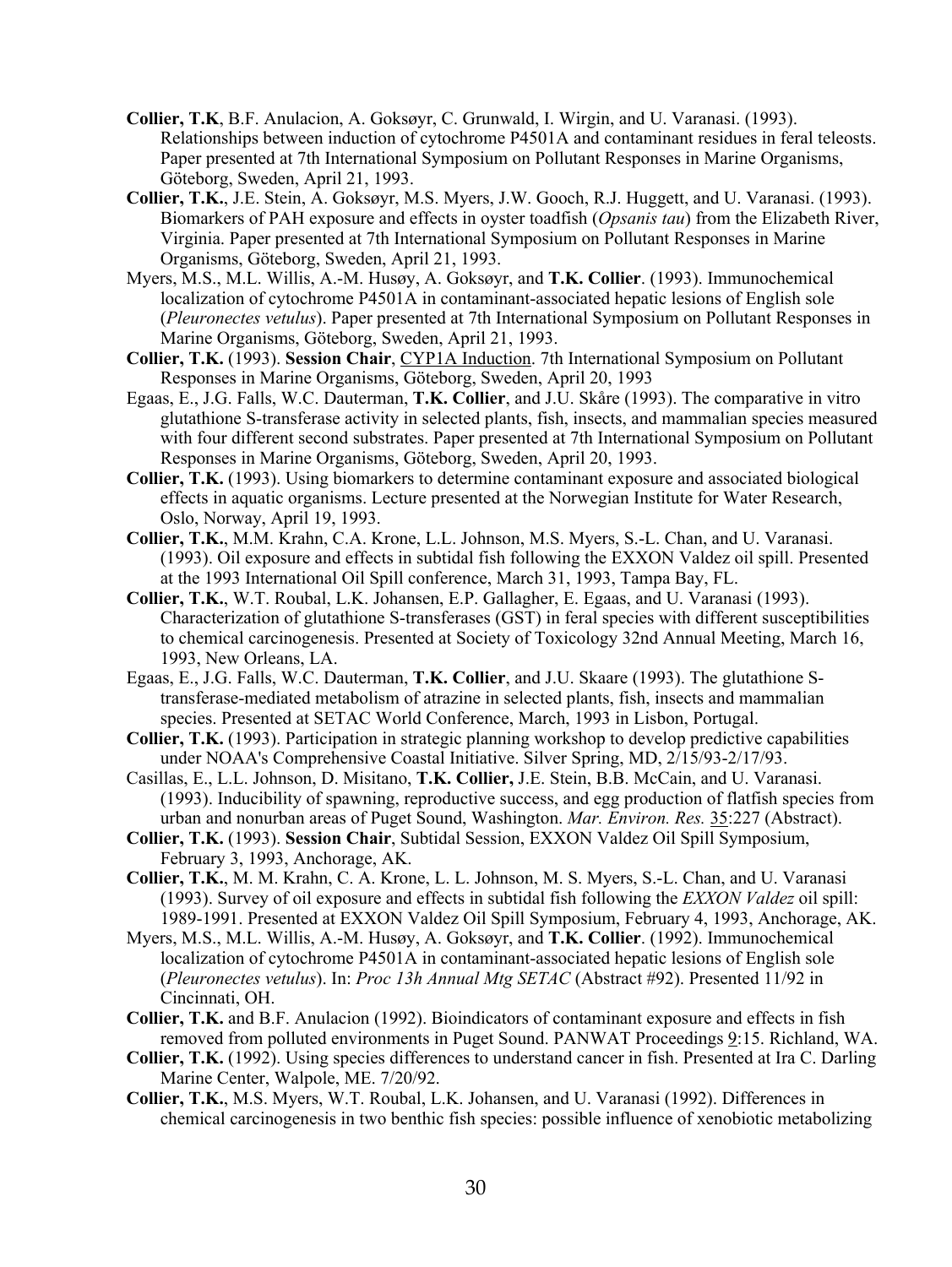enzymes. Presented at Gordon Research Conference on Drug Metabolism. Plymouth, New Hampshire. 7/13/92.

- Roubal, W.T., L.K. Johansen, and **T.K. Collier**. (1992). Methods for isolation and partial characterization of glutathione S-transferases from English sole (*Parophrys vetulus*) and starry flounder (*Platichthys stellatus*) from Puget Sound, Washington. Presented at 1st Annual Meeting of the Pacific Northwest Society of Environmental Toxicology and Chemistry, Bellingham, WA.
- **Collier, T.K.** (1992). Participation in EXXON Valdez Restoration Science workshop to plan and coordinate subtidal studies. Anchorage, AK. 1/23/92.
- Eufemia, N.A., M.S. Kroen, D.E. Watson, **T.K. Collier,** J.E. Stein, and R.T. DiGiulio (1992). Cytochrome P450 induction and genotoxicity in feral fish collected from the Niagara River ecosystem. *Toxicologist* 12:407. Presented at Society of Toxicology 31st Annual Meeting, Seattle, WA.
- **Collier, T.K.** (1991). Participation in Damage Assessment Regulations Team workshop to determine early sampling strategies to be employed after oil spills. Washington, DC. 12/17-12/18/91.
- **Collier, T.K.** (1991). Results of ECD research on the effects of the EXXON Valdez oil spill in fish species, and proposed restoration efforts. Presentation to NRDA Management Team and Restoration Planning Work Group, Anchorage, AK. 12/5/91
- **Collier, T.K.**, M.S. Myers, and U. Varanasi. (1991). Differences in chemical carcinogenesis in two benthic fish species: Activation, detoxication, and lesion prevalences. In: *Proc 12th Annual Mtg SETAC* (Abstract #92). Presented 11/91 in Seattle, WA.
- Johnson, L.L., E. Casillas, S. Sol, J.E. Stein, **T.K. Collier,** and U. Varanasi. (1991). Effects of chemical contaminants on steroid production and reproductive development in flathead sole, rock sole, and Pacific staghorn sculpin from Puget Sound, Washington. In: *Proc 12th Annual Mtg SETAC* (Abstract #P341). Presented 11/91 in Seattle, WA.
- **Collier, T.K.** (1991). Deposition to U.S. District Court concerning NOAA *vs* the City of Seattle and METRO. 6/13/91.
- **Collier, T.K.**, J.E. Stein, H.R. Sanborn, T. Hom, M.S. Myers, and U. Varanasi. (1991). A field study of the relationship between bioindicators of maternal contaminant exposure and egg and larval viability of English sole. Presented at the Sixth International Symposium on Responses of Marine Organisms to Pollutants, Woods Hole, MA, on 4/26/91.
- **Collier, T.K.**, B.-T.L. Eberhart, S.D. Connor, A. Goksøyr, and U. Varanasi. (1991). Using cytochrome P450 to monitor the aquatic environment: Results from two years of a national survey. Presented at the Sixth International Symposium on Responses of Marine Organisms to Pollutants, Woods Hole, MA, on 4/24/91.
- Johnson, L.L., E. Casillas, J.E. Stein, **T.K. Collier,** and U. Varanasi. (1991). Contaminant effects on reproductive success in selected benthic fish species. Presented at the Sixth International Symposium on Responses of Marine Organisms to Pollutants, Woods Hole, MA, on 4/26/91.
- Casillas, E., L.L. Johnson, D. Misitano, **T.K. Collier,** J.E. Stein, B.B. McCain, and U. Varanasi. (1991). Inducibility of spawning, reproductive success, and egg production of flatfish species from urban and nonurban areas of Puget Sound, Washington. Presented at the Sixth International Symposium on Responses of Marine Organisms to Pollutants, Woods Hole, MA, on 4/26/91.
- Stein, J.E., **T.K. Collier,** W.L. Reichert, E. Casillas, T. Hom, and U. Varanasi. (1991). Bioindicators of contaminant exposure and sublethal effects in benthic fish from Puget Sound, WA. Presented at the Sixth International Symposium on Responses of Marine Organisms to Pollutants, Woods Hole, MA, on 4/25/91.
- **Collier, T.K.** (1991). Cytochrome P450 in ECD research. Seminar presented at Patuxent Wildlife Research Center, Laurel, MD on 4/23/91.
- **Collier, T.K.** (1991). Salmonid studies. Presentation at ECD Program Review on 3/26/91)
- **Collier, T.K.**, B-T.L. Eberhart, S.D. Connor, and U. Varanasi. (1991). Cytochrome P450 as a bioindicator of contaminant exposure and effects in three species of flatfish from Puget Sound. *Proc Second Ann. Mtg. on Puget Sound Research*.